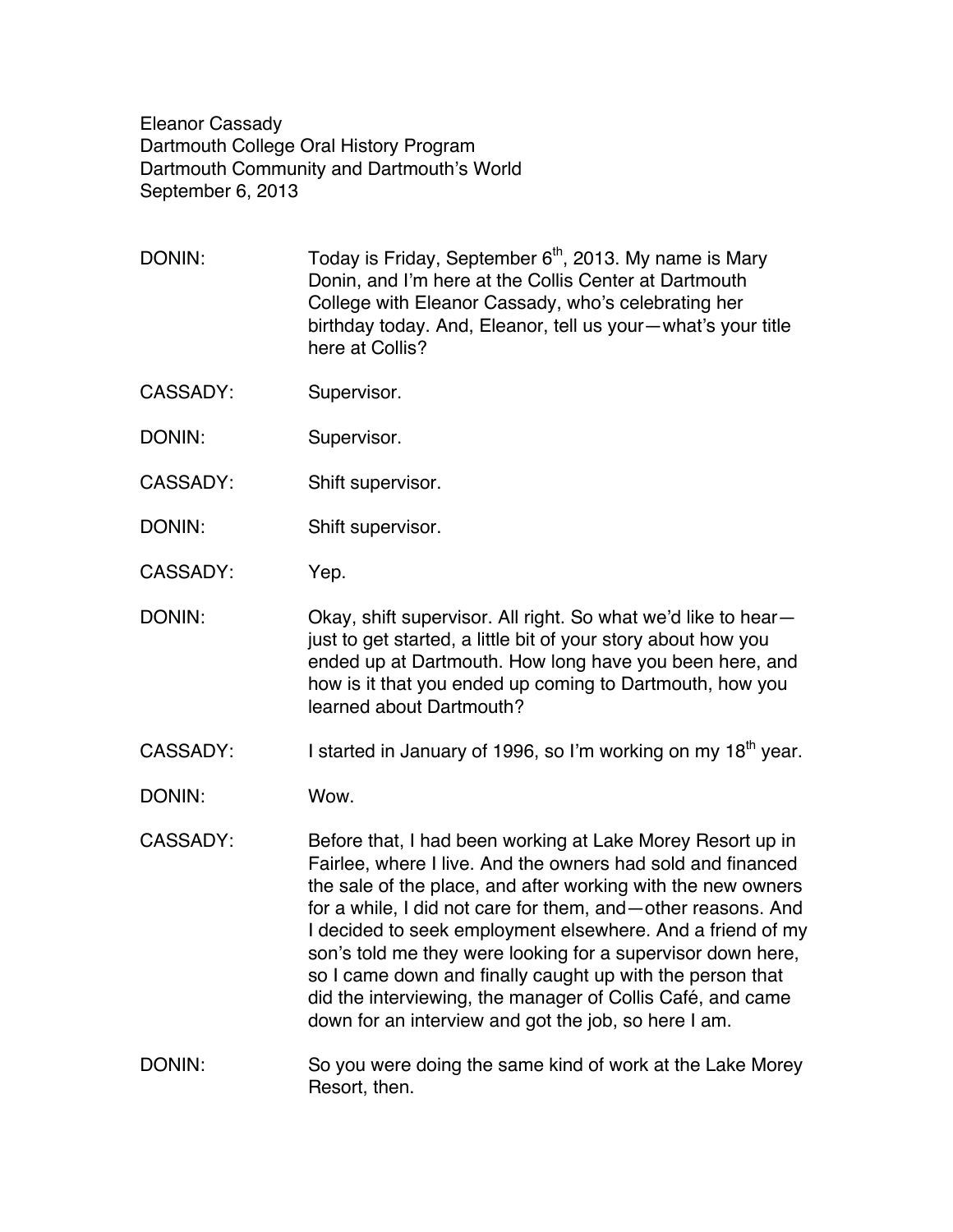- CASSADY: Pretty much. I mean, I was one of the dining room managers, and— Of course, that's all fine dining and functions like weddings and all kinds of conferences and that kind of stuff, where here it's very different. It's cafeteria style. It's all students—well, pretty much all students.
- DONIN: Are you a cook, yourself?
- CASSADY: Oh. At home. [Laughs.]
- DONIN: Yeah, yeah. But there seems to be a culture here of people sort of stepping in and helping out when necessary, so could you, like, bake up a batch of cookies or a pot of soup—
- CASSADY: I could.
- DONIN: — if you had to?
- CASSADY: Yes.
- DONIN: Yes. Or get on the line up there and make those fancy breakfast sandwiches?
- CASSADY: Oh, I do. I do that all the time when we're shorthanded. I shouldn't say "all the time," but once in a while,—
- DONIN: Right.
- CASSADY: —when we're shorthanded.
- DONIN: Yeah. You step in.
- CASSADY: Oh, yeah.
- DONIN: So what's your job description? I mean, you're a supervisor. You supervise the workers or you supervise the production of the food, or all of that?
- CASSADY: Any. Any and all, yes. One of my past managers called me a "working supervisor," where you don't just stand back and fold your arms and supervise.

| DONIN: | Right. |
|--------|--------|
|--------|--------|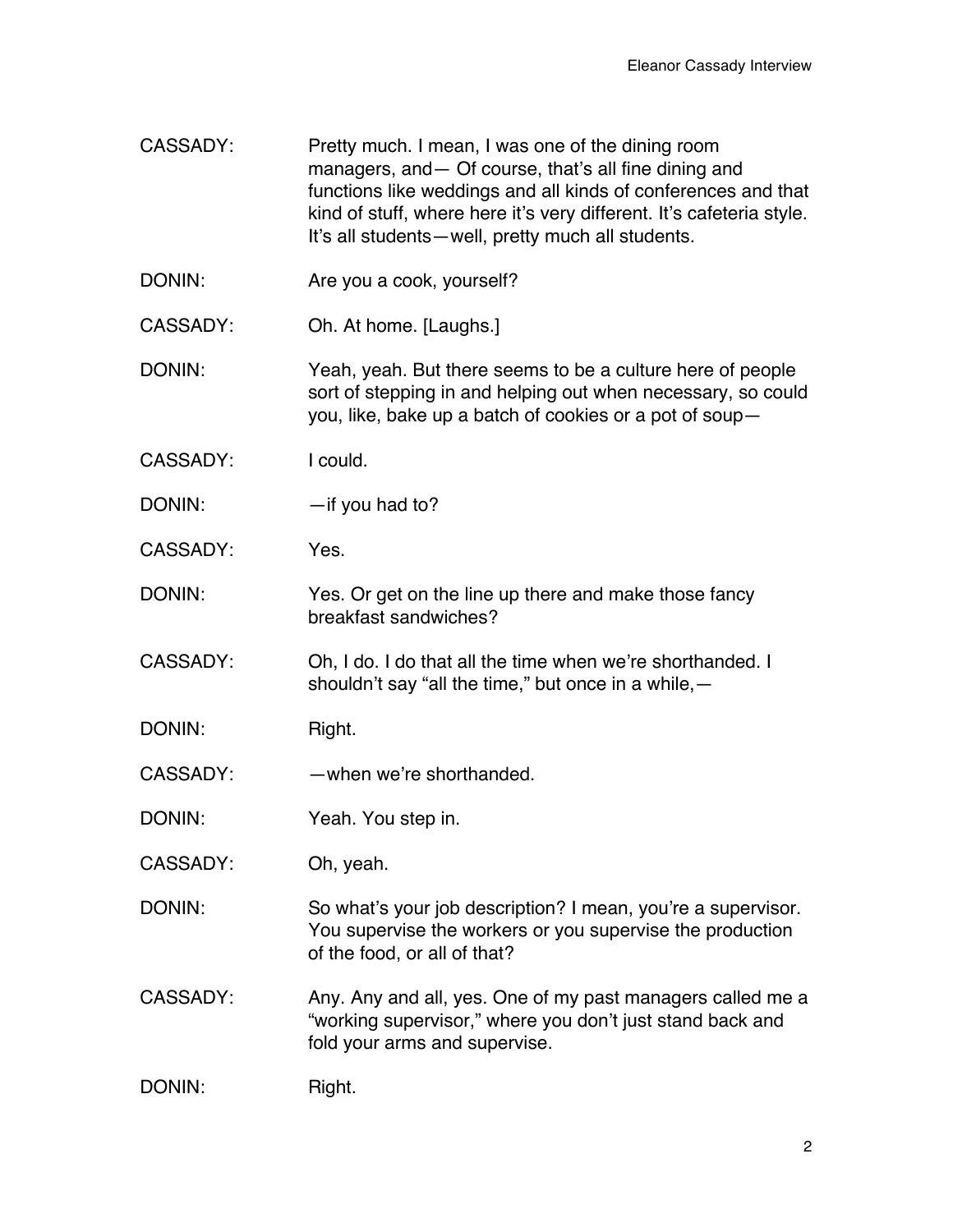| <b>CASSADY:</b> | You pitch in whenever.                                                                                                                                                                                                                                                                                                                                                                                                                            |
|-----------------|---------------------------------------------------------------------------------------------------------------------------------------------------------------------------------------------------------------------------------------------------------------------------------------------------------------------------------------------------------------------------------------------------------------------------------------------------|
| DONIN:          | Right. And that seems to be the way it is here in Collis.                                                                                                                                                                                                                                                                                                                                                                                         |
| CASSADY:        | It is, yeah. We're not union. We're the only one that is not<br>union, and I like it being non-union.                                                                                                                                                                                                                                                                                                                                             |
| DONIN:          | So you don't have to - There are no rules about stepping in<br>and helping out.                                                                                                                                                                                                                                                                                                                                                                   |
| <b>CASSADY:</b> | No.                                                                                                                                                                                                                                                                                                                                                                                                                                               |
| DONIN:          | There's no violation of-                                                                                                                                                                                                                                                                                                                                                                                                                          |
| <b>CASSADY:</b> | No.                                                                                                                                                                                                                                                                                                                                                                                                                                               |
| DONIN:          | -management versus non-management and stuff.                                                                                                                                                                                                                                                                                                                                                                                                      |
| <b>CASSADY:</b> | No.                                                                                                                                                                                                                                                                                                                                                                                                                                               |
| DONIN:          | And what does that do to the atmosphere here?                                                                                                                                                                                                                                                                                                                                                                                                     |
| <b>CASSADY:</b> | I think it makes it much better. I mean, I think if your workers<br>see that you're not afraid to get your hands dirty and you're<br>willing to help out wherever it's needed, I think they have a<br>lot more respect for that position and you as a person and<br>are certainly more willing to cooperate with you, and they<br>understand what's involved in it. I mean, we're so<br>shorthanded sometimes here at times that it's just crazy. |
| DONIN:          | And this place feels more like sort of, you know, a team<br>atmosphere here. Everybody pitches in.                                                                                                                                                                                                                                                                                                                                                |
| <b>CASSADY:</b> | It's more like a family atmosphere. Yeah, team. Well, we all<br>work pretty well together-you know, it's like a family. We<br>have our little spits and spats and-                                                                                                                                                                                                                                                                                |
| DONIN:          | [Chuckles.] Indeed.                                                                                                                                                                                                                                                                                                                                                                                                                               |
| <b>CASSADY:</b> | -you know, and we have times when we might have one<br>person out, and we have other times we might have four<br>people out on my shift, which is a closing shift. And it isn't<br>like the day shift-your shift ends, you can go home. We                                                                                                                                                                                                        |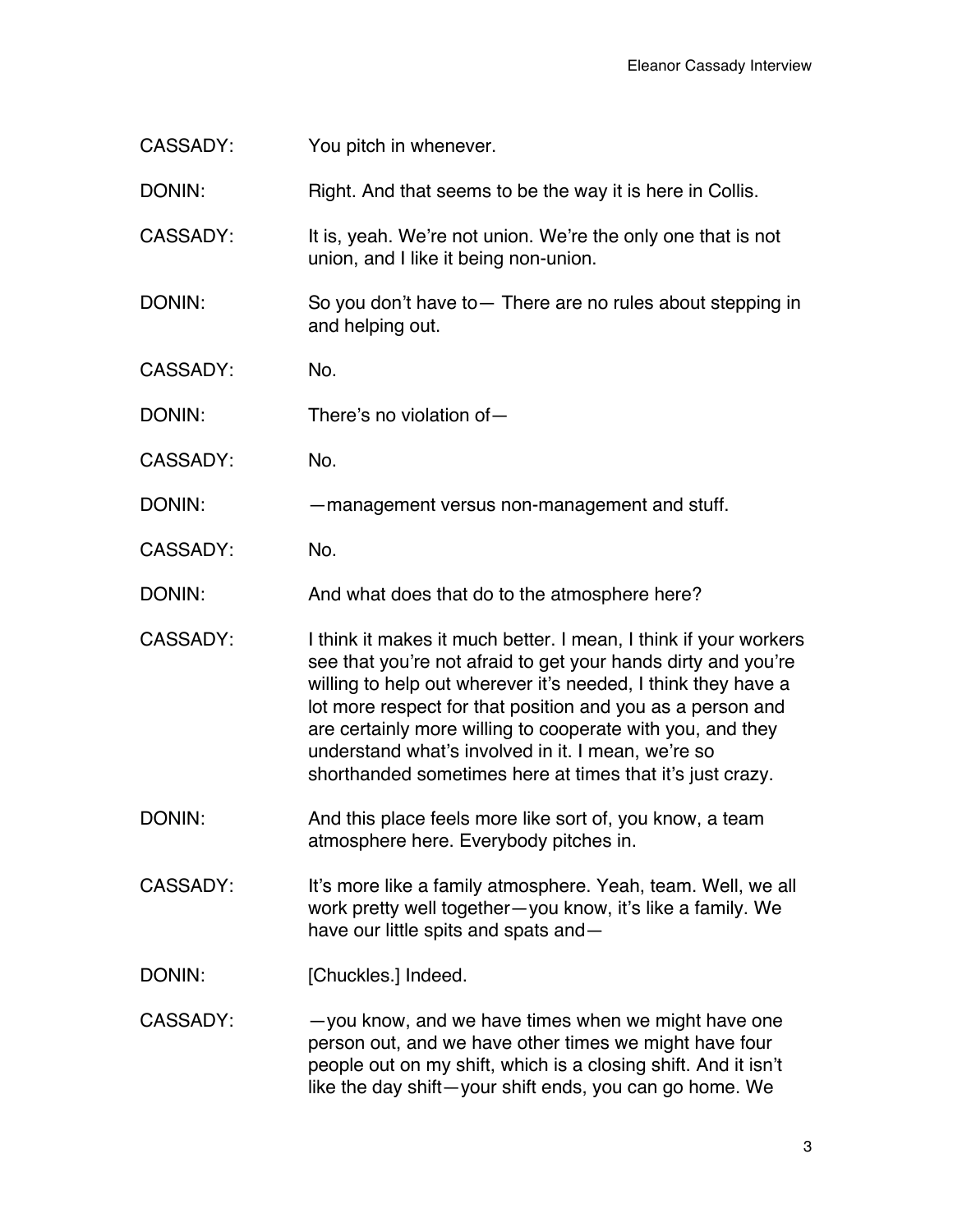cannot leave until everything is cleaned and put back together. So if we're shorthanded, we work a little faster and a little longer. [Laughs.]

DONIN: Yeah.

CASSADY: So, I mean, I had a young man that worked here when I very first came here, and back then, the manager had us bring those big garbage barges up and empty all the bags out in the trash, and he said, "What are you doing?" And I said, "Well, I'm emptyin' the trash." He said, "Well, you're a supervisor. You shouldn't be doing that."

- DONIN: Oh.
- CASSADY: I'm like, "Why not? Needs to be done, everybody else is busy." [Chuckles.]
- DONIN: And you weren't violating the rules.
- CASSADY: No, no.
- DONIN: But he just—

CASSADY: He just thought, *Oh, my God, the supervisor!* "You're a supervisor. I've never seen a supervisor do that before." I'm, like, "Needs to be done. What's the big deal?" [Chuckles.]

- DONIN: That's a great attitude.
- CASSADY: You know? [Chuckles.]

DONIN: So what was it like when you came here 18 years ago? I mean, was it—

CASSADY: Oh, it was a lot different. Of course, the café's just been renovated, and so it was a lot smaller. We didn't have stir fries back then. We didn't make breakfast sandwiches back then.

DONIN: Oh!

CASSADY: The line was altogether different. We *served* everything. We made sandwiches to order. We had the soup area, which we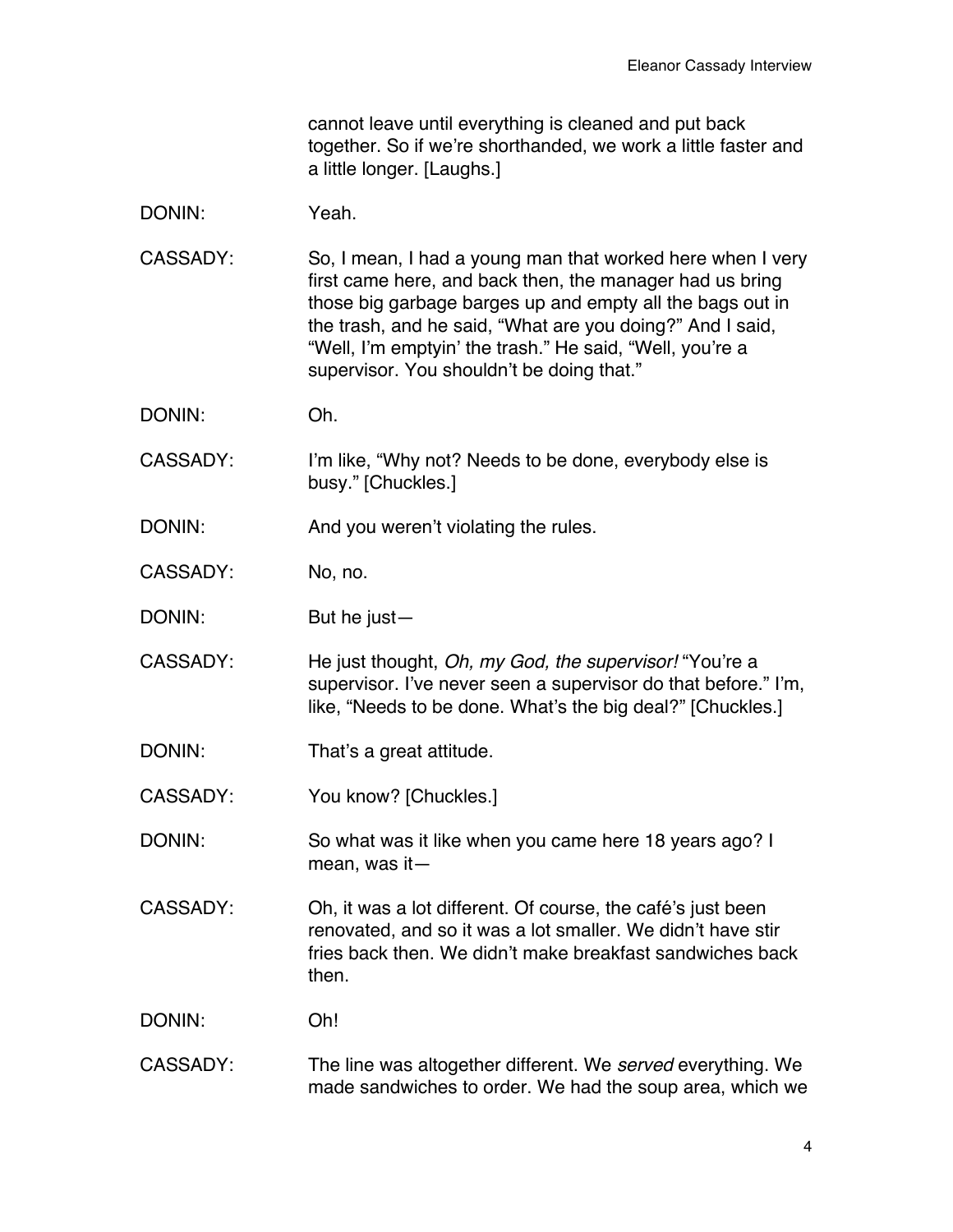served. And then we had the hot line, which was an entrée every day.

- DONIN: Oh.
- CASSADY: And we served that. And so this—the whole—everything we serve here is so different.
- DONIN: It's made to order, isn't it?
- CASSADY: It's made to order. But we didn't have stir fries. We didn't have breakfast sandwiches. We didn't have omelets back then. Yes, we may have had omelets. I can't even remember, it's been so long. [Laughs.]
- DONIN: Yeah.
- CASSADY: We might have had omelets. And we had the salad bar. We didn't have the soft serve. We didn't have the ice cream. We didn't have any of that.
- DONIN: And does the food change because you're reflecting eating trends or demand of students?
- CASSADY: I think a lot of things. I think both. And I think in some instances it was a case of—like, when Courtyard closed for breakfast, that meant we wanted to have more breakfast items available.
- DONIN: I see.
- CASSADY: So that's when we changed and did the breakfast sandwiches instead of just having omelets and—like I said, I can't remember when we even started omelets, but we had cereal, we had a cobbler or a bread pudding or something, which they still have in the mornings, and all the baked goods. But we've expanded our menu hugely, and changed it.

DONIN: Yeah.

CASSADY: We still have an entrée that we offer every day, and we still have soups that we offer, but—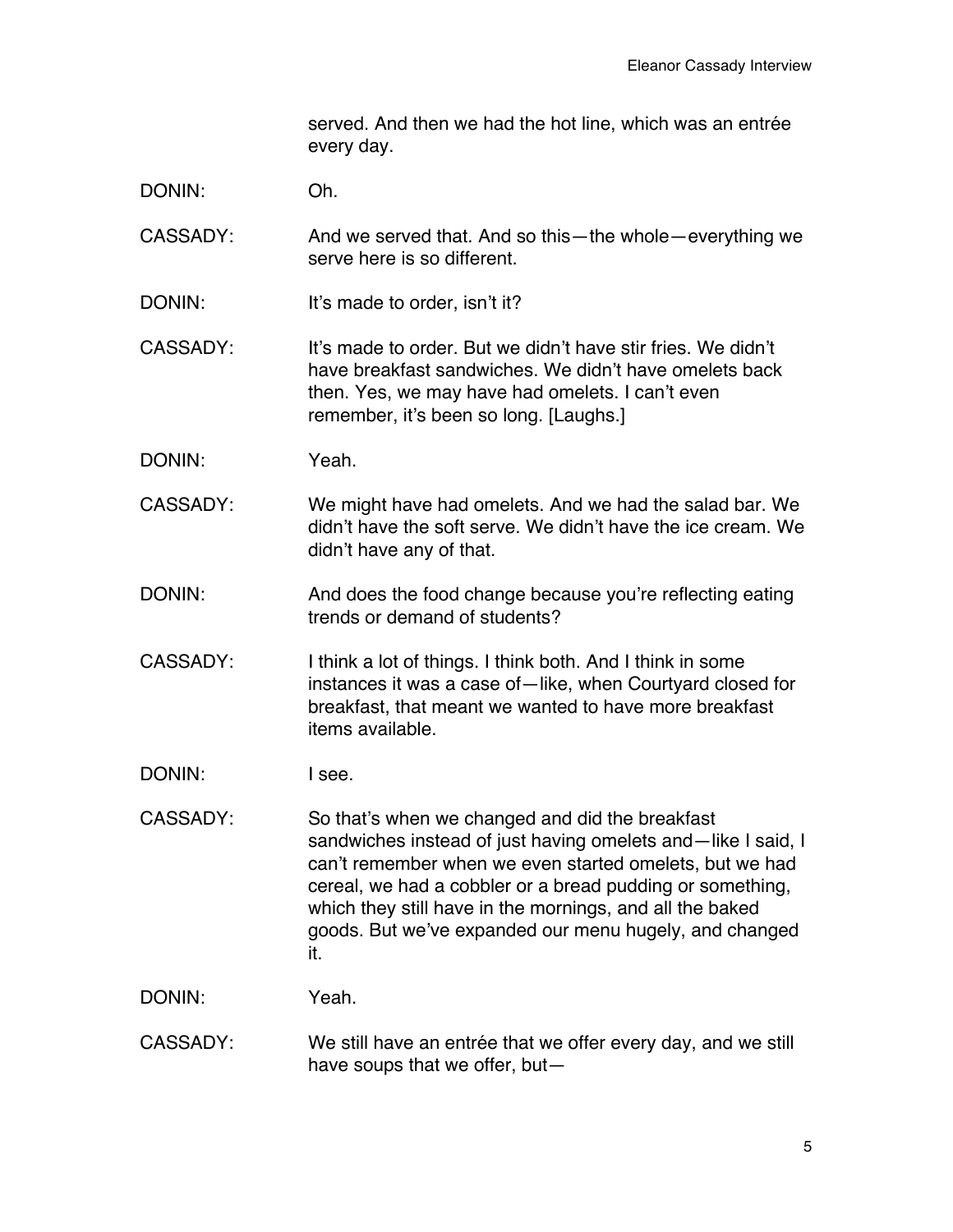- DONIN: Your soups are legendary.
- CASSADY: Oh, they are, and it doesn't matter who the cook is here. They're all homemade from scratch. The entrée's homemade every day also.
- DONIN: Who comes up with the menus?
- CASSADY: The cooks.
- DONIN: Uh-huh.
- CASSADY: Yeah, Mary Ann's [Milanese] been here for I think 25 years, and she pretty much makes her own menu, what she wants to bake for the week. Dylan [Griffin], who's the cook now that does the entrées and the soups—he comes up with his own menu.
- DONIN: So they bring in their own recipes and stuff?
- CASSADY: Oh, they look—from everywhere: cookbooks, magazines, newspapers, friends. You know, students even bring a recipe in and said, "This is a recipe I really like. Would you try it out?" And if it's something that's feasible, they might try it.
- DONIN: Isn't that great?
- CASSADY: Yes.

DONIN: It's almost like being at home.

- CASSADY: Oh, it is, yeah. And, I mean, I just had a student apply for a job—well, ask about applying, and she said that Collis is one of the main reasons that she likes this college.
- DONIN: Really!
- CASSADY: Yes. It's kind of odd, and I don't know whether I should say this or not, but I'm going to anyways. We had a student that worked for us. He worked for us all four years he was here. And he was in a psychology course, and one of his things he either was assigned or chose to do was to compare what used to be called Thayer Hall and us with worker satisfaction and customer satisfaction.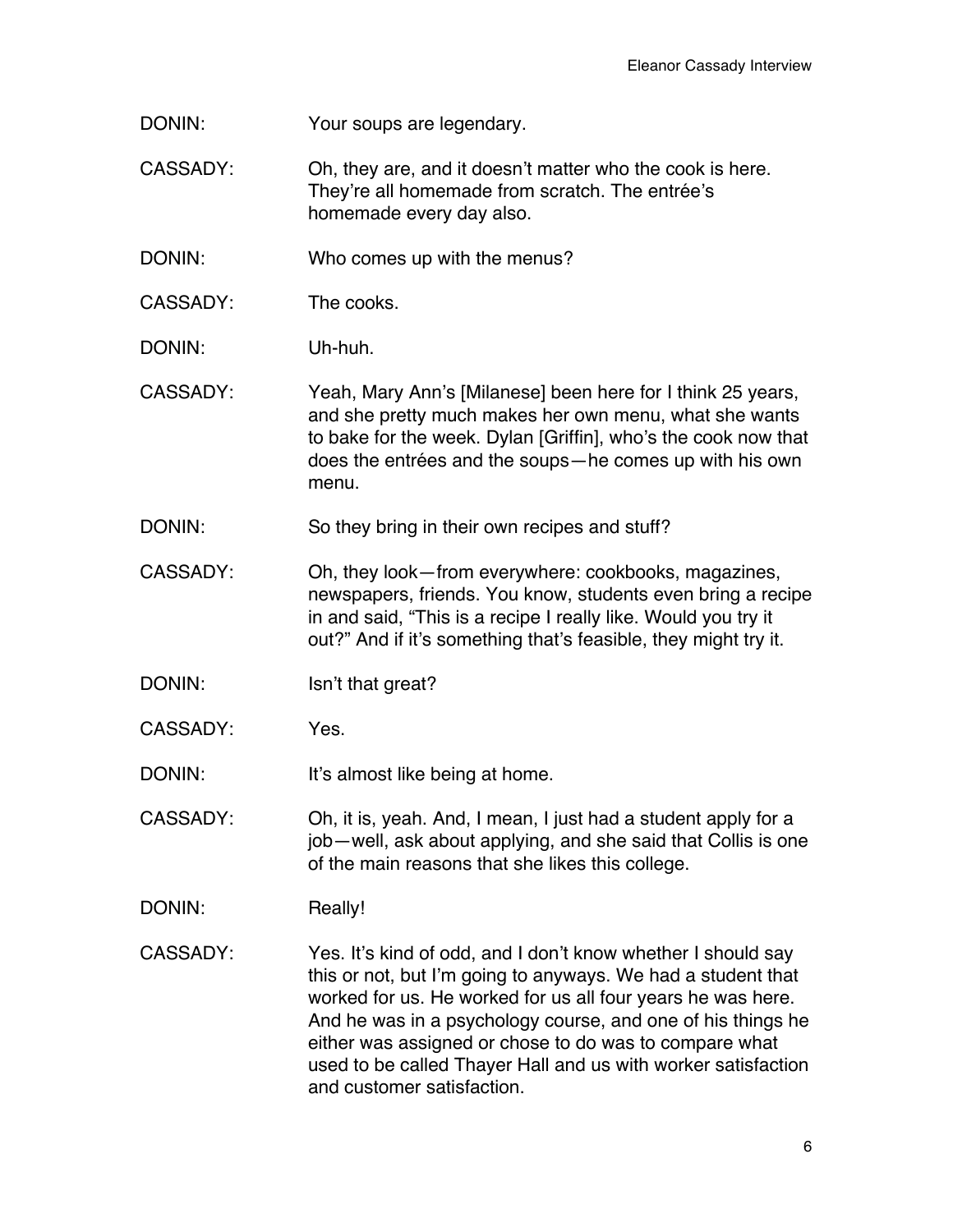DONIN: Oh, how interesting.

CASSADY: And he had forms for people to make out. He asked questions when people came in—students, workers. He interviewed a lot of workers. And they are union, of course, and we are not.

DONIN: Uh-huh.

CASSADY: And it's something I never stopped to think about. In the union you have to bid for your job. Here, you get a job, and if you are hired as a counter worker, you do any and all of it.

- DONIN: Right.
- CASSADY: Over there, you have to bid for a job, so this particular time you might have the hot line or you might have the sandwich area or—I don't know how they divide it up into things now or you might be a dishwasher, or you might be somebody that receives goods and transfers things. And you have to bid for those jobs. So if you have a job you like this year, when the new year comes around, somebody might outbid you that's got seniority, and you have to take a different job that you absolutely hate. Therefore, you may not like your job this year, where you may have loved it last year. And I never stopped to think about it that way.
- DONIN: Wow.
- CASSADY: It never occurred to me.

DONIN: So they're chosen based on their years of seniority? That's how they get chosen?

CASSADY: I think. I'm not sure how it's done. But somebody can outbid you for whatever qualifications that requires doing that. And, like I said, you might have a position you have for three, four five years, and all of a sudden somebody outbids you and you have to do something else. And this is a position—say, dishwasher. You just hate it. You know, there are certain aspects of the job you like better than others, myself included. And that's what I never contributed their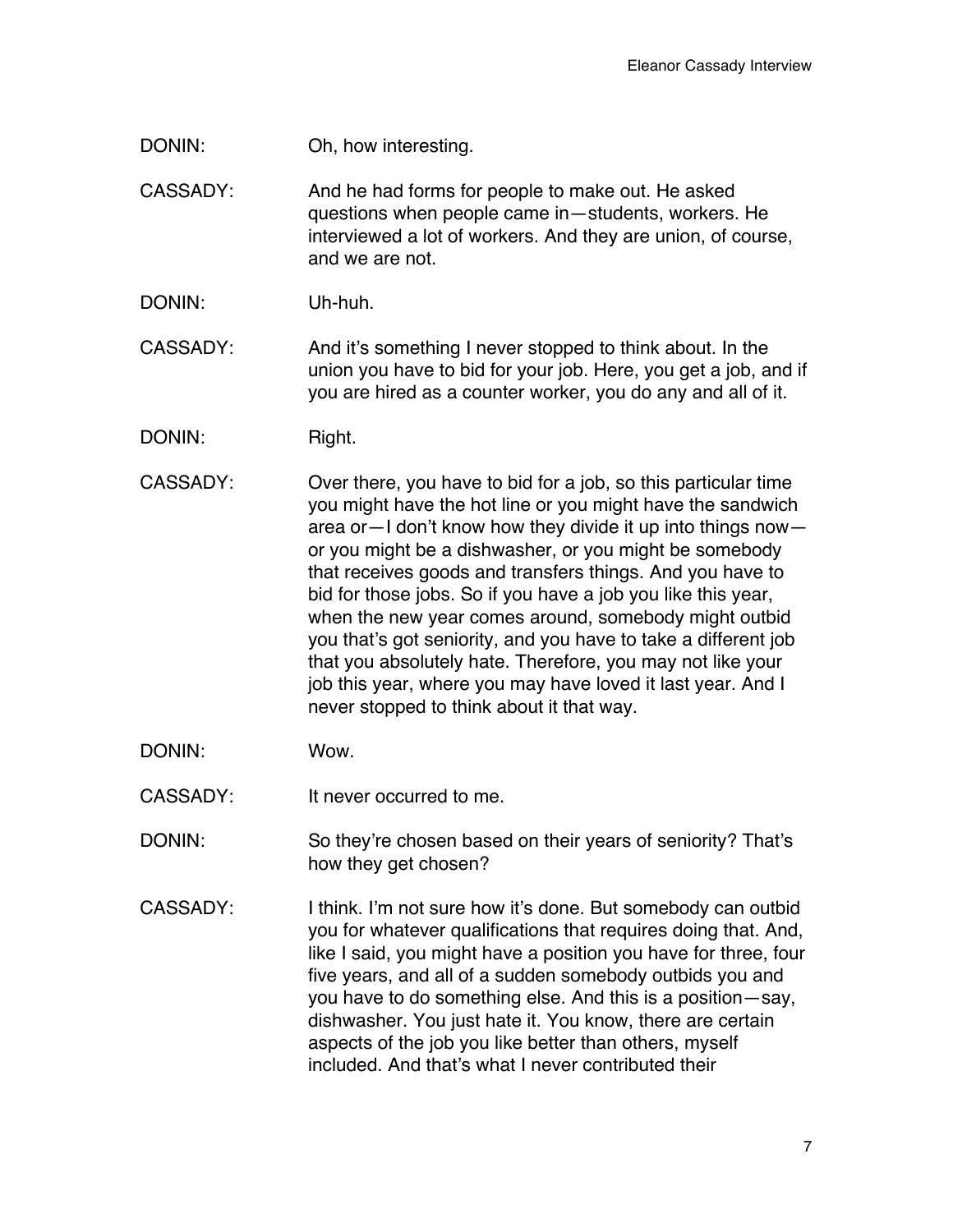*dis*satisfaction to, until somebody pointed that part out to me, and I'm, like, *Wow, I never thought of it that way.*

DONIN: Uh-huh.

CASSADY: So anyways, he did this study, because of all that goes on over there with the bidding,—

DONIN: Yeah.

CASSADY: And whatever the reasons for the dissatisfaction between the workers and the students, compared to here, we were way up here [demonstrates], and they were way down here [demonstrates] on both aspects, which really surprised me.

> One of the comments we get here the most is, "We like coming here not only for the food but because everybody's friendly and everybody's helpful." And I think how we are satisfied with our jobs makes a big difference in how we put ourselves out there to everybody.

- DONIN: Of course. It's the atmosphere that you're working in-
- CASSADY: Right.

DONIN: — that makes up a big piece of job satisfaction.

CASSADY: And we were really worried, some of us were, when we were talking about Collis being opened up and making it bigger, that we were going to lose that—

DONIN: Cozy—

CASSADY: Yeah. But I don't really think we have.

DONIN: Right.

CASSADY: I really don't.

DONIN: Yeah.

CASSADY: Because people still walk around and talk to everybody, and, you know, they'll joke with one person they're more friendly with more so than somebody else, and it's not that far. You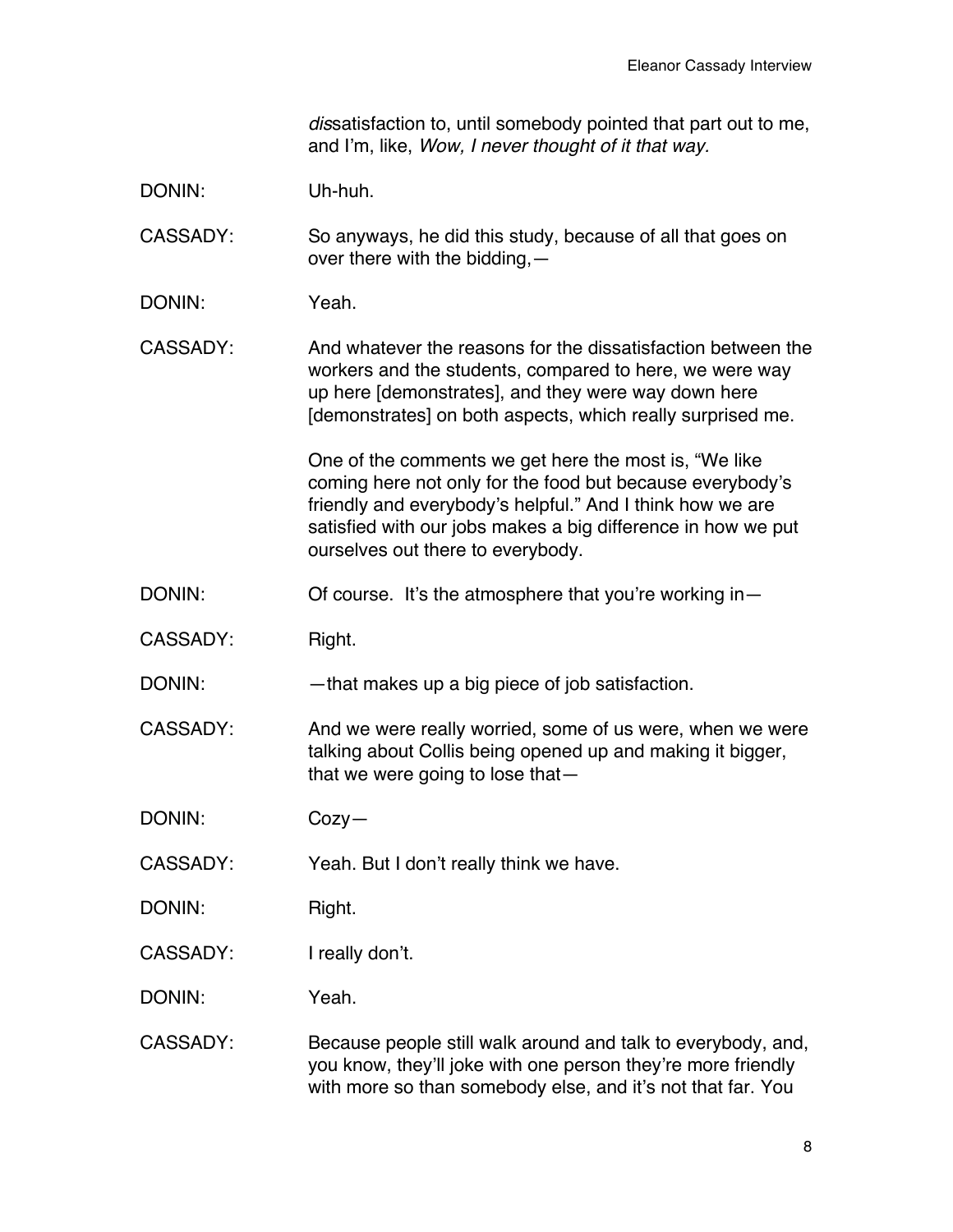know, we really aren't spread out like Thayer. I mean, '53 is *really* spread out now.

| DONIN:          | It's huge!                                                                                                                                           |
|-----------------|------------------------------------------------------------------------------------------------------------------------------------------------------|
| <b>CASSADY:</b> | It's huge, where we just expanded a little.                                                                                                          |
| DONIN:          | Yeah.                                                                                                                                                |
| CASSADY:        | [Laughs.]                                                                                                                                            |
| DONIN:          | Well, when you think about it, you're definitely the smallest<br>dining hall, I think. As between Food Court and '53, this<br>place is tiny.         |
| <b>CASSADY:</b> | It's small. When I first came here from Lake Morey Inn and I<br>went in, and they showed me that kitchen, I'm, like, Oh, my<br>God! This is so tiny. |
| DONIN:          | [Laughs.]                                                                                                                                            |
| <b>CASSADY:</b> | Compared to what I was working in. And when they took me<br>out in the bakery, I'm, like, It looks like a closet!                                    |
| DONIN:          | Yeah.                                                                                                                                                |
| <b>CASSADY:</b> | You know? But the amount of food that comes out of this<br>little space is amazing.                                                                  |
| DONIN:          | Yeah.                                                                                                                                                |
| <b>CASSADY:</b> | And how many students we serve in a day is remarkable.                                                                                               |
| DONIN:          | Yeah.                                                                                                                                                |
| CASSADY:        | When I first came here, a seven- or eight-thousand-dollar<br>income day was big. Now we're doing eighteen, twenty.                                   |
| DONIN:          | Good grief!                                                                                                                                          |
| <b>CASSADY:</b> | Yeah. I mean, obviously the prices have gone up, so that<br>contributes to part of it.                                                               |
| DONIN:          | Right.                                                                                                                                               |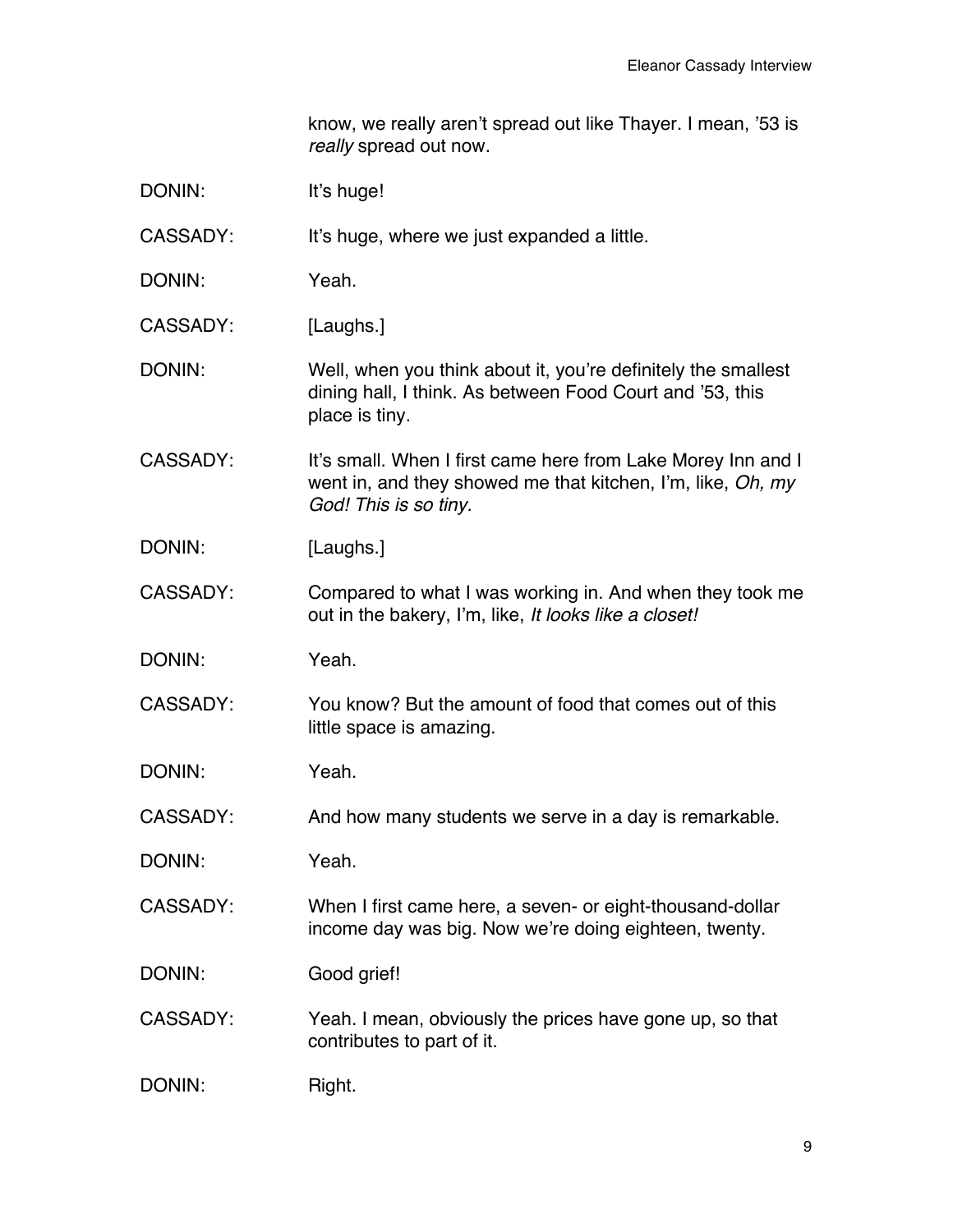- CASSADY: But the amount of students we put through here in a day's time is just astronomical for the size that we are and the size kitchen we have.
- DONIN: A popular place.
- CASSADY: It is very, very popular. And everybody loves the baked goods.
- DONIN: Loves the soups.
- CASSADY: Oh, yeah, loves the soup. They like the entrées. They like the fact that they can converse with the staff to order their food.
- DONIN: Yes.

CASSADY: It isn't just, "I'll have this" or "I'll have that."

- DONIN: Well, you guys are able to also accommodate these special demands that they have—or not necessarily demands, but medical needs—
- CASSADY: Right.
- DONIN: —if somebody's—what do you call it?
- CASSADY: Allergy, gluten free.
- DONIN: Gluten free or diabetic.

CASSADY: Yeah. Now, like with the allergies,—we used to make the peanut butter and jelly sandwiches up here, and we talked to the bosses long enough to let them realize we were concerned about making peanut butter and jelly sandwiches on that same board as we made the other sandwiches.

DONIN: Yup.

CASSADY: I mean, even things like a vegetarian coming in. If I just made a roast beef or a turkey sandwich, I immediately change my gloves. Or if they say, "I'm vegetarian. Would you change your gloves?" No problem. We have special pans to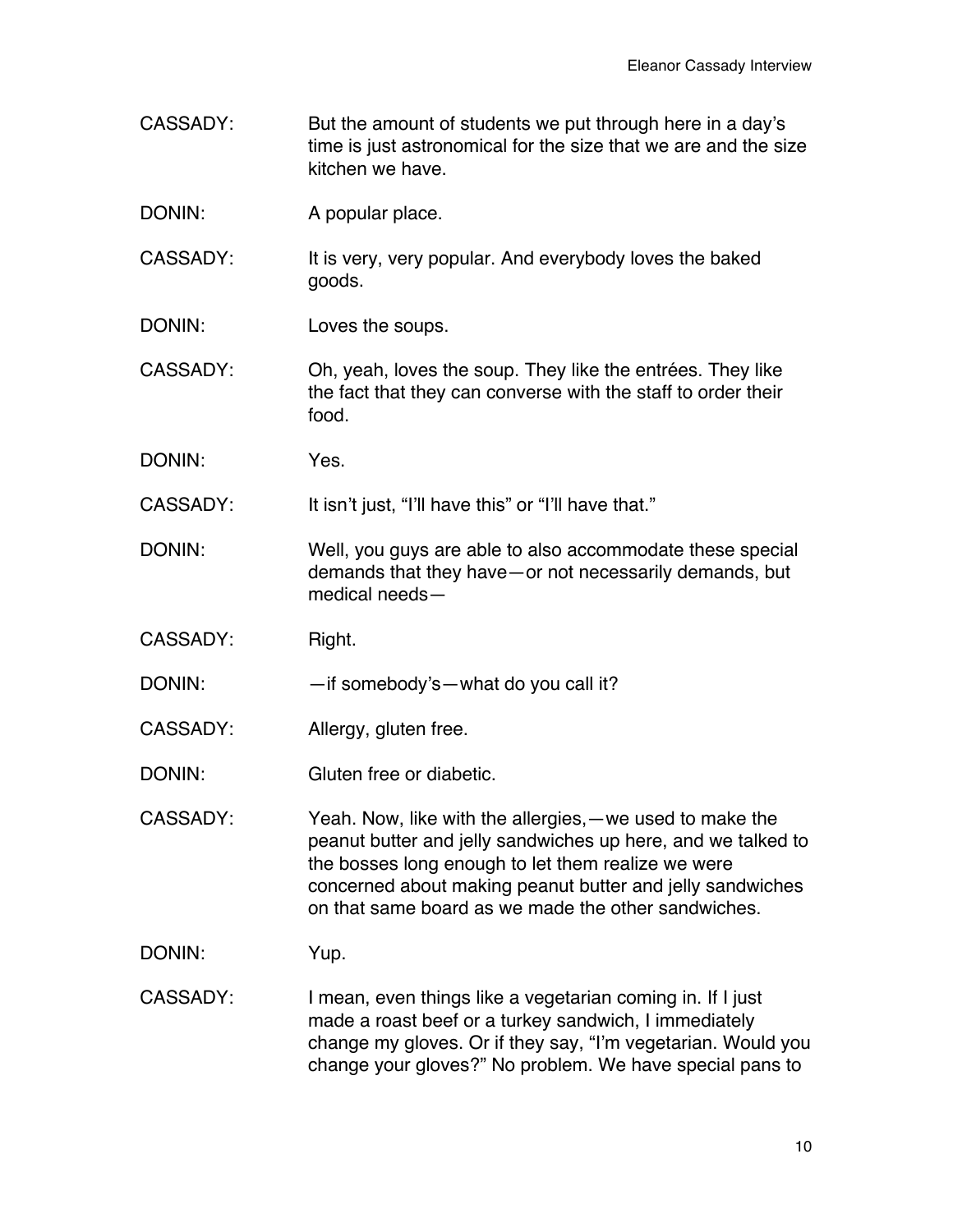cook gluten free stuff in now. Or anybody with a peanut allergy, because we have peanut sauce.

| DONIN: | Yeah. |
|--------|-------|
|--------|-------|

CASSADY: So, I mean—and, of course, this is a lot more prevalent now than it used to be when I was growing up. I mean, you hardly ever heard of anybody with all these food allergies.

- DONIN: Yeah.
- CASSADY: And it's just—boomed.

DONIN: But you guys do a pretty good job of accommodating them.

- CASSADY: We try. Yes.
- DONIN: And it sounds like there's a real sort of one-on-one concern about—
- CASSADY: Mm-hm.

DONIN: We were just talking before the tape went on about the new class that's coming in. You've got a whole new thousand kids to figure out: How are we going to feed them, the ones who have special requirements for their food?

CASSADY: And, of course, they have the advantage of going to the dietician over at '53 and discussing their needs.

DONIN: Right.

CASSADY: And she will let us know who this person is so that they come in and identify themselves to us, we know.

DONIN: You've been given a heads-up.

CASSADY: Right. But we have to be extra careful about anything splashing in their food. Like, if they're having a stir fry done and they're allergic to peanut, you cannot have one sitting right beside it that's got peanut sauce in it.

DONIN: Yup.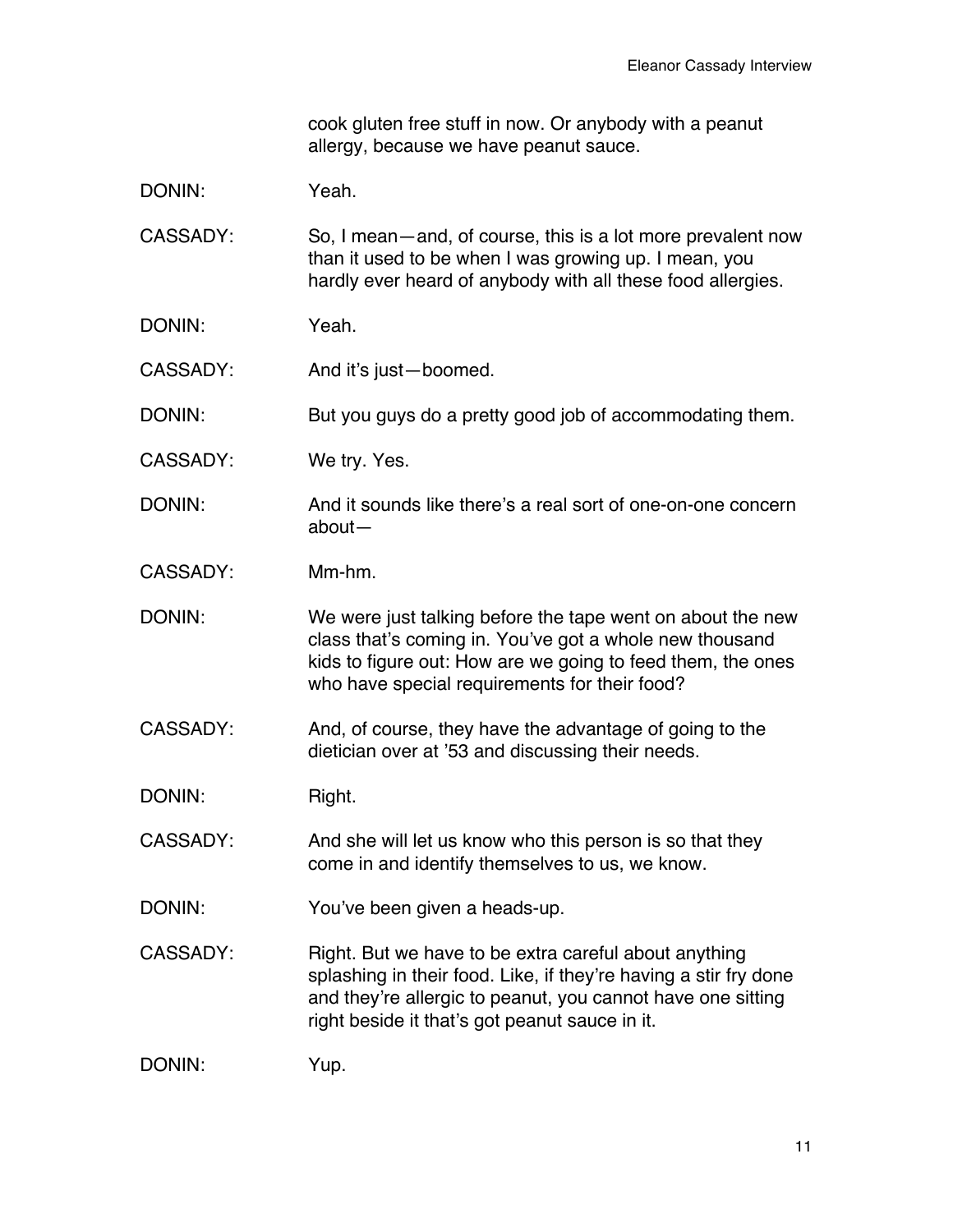- CASSADY: We have to be really, really careful.
- DONIN: Big responsibility.
- CASSADY: It is, especially since one of the other supervisors just heard on the news about this child—I don't remember whether they went out to eat at a restaurant or she was at a camp or what, and she had a very severe allergy to peanuts, and something she ate she did not know had peanut in it—her father was a doctor. She had an EpiPen, I believe, and they used it. She still passed away.
- DONIN: Uh!
- CASSADY: Severe, severe allergy.
- DONIN: Yeah. That's a huge responsibility.
- CASSADY: Mm-hm. It is. It's scary.
- DONIN: Yeah, very.
- CASSADY: You actually hold somebody's life in your hands if they have a severe allergy.
- DONIN: Yep.
- CASSADY: We had a student that came here to work, and because we had peanut sauce, she worked here for a week and she said, "I can't do this. I can't be around—even be around this stuff."
- DONIN: Right.
- CASSADY: And, of course, she didn't tell me she had a peanut allergy 'cause I would certainly never have had her work behind the line!
- DONIN: But that must add—in a funny way, doesn't that add to the value of your job,—
- CASSADY: Oh, you bet.
- DONIN: —that you feel—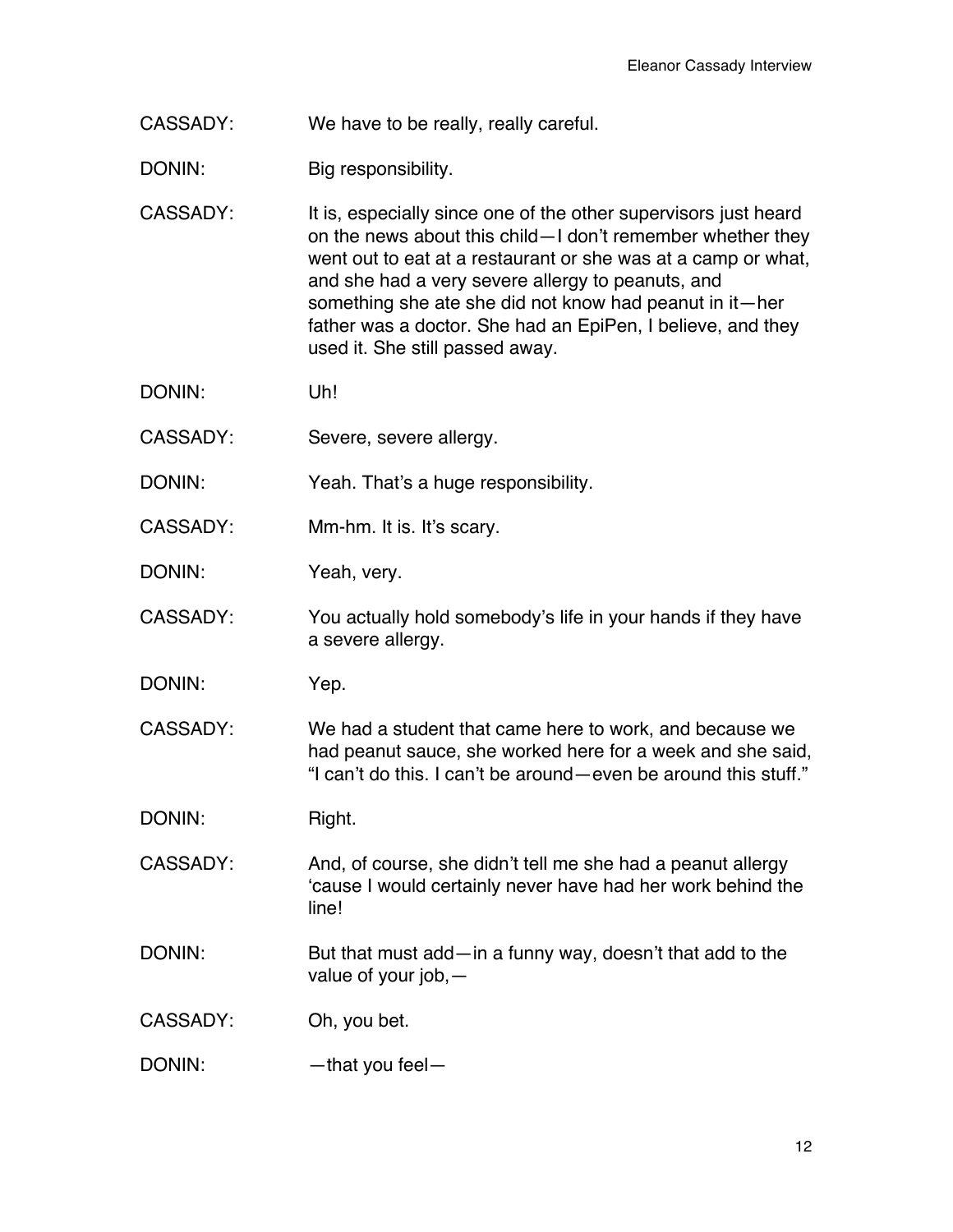| <b>CASSADY:</b> | It's important.                                                                                                                                                                                                                                                        |
|-----------------|------------------------------------------------------------------------------------------------------------------------------------------------------------------------------------------------------------------------------------------------------------------------|
| DONIN:          | -the importance of your job.                                                                                                                                                                                                                                           |
| CASSADY:        | It's very important. Yes, it is.                                                                                                                                                                                                                                       |
| DONIN:          | Right. So let's talk about when you started here. Was it hard<br>to come in as a newcomer and feel like you had, you know,<br>joined a team that accepted you?                                                                                                         |
| CASSADY:        | Especially as a supervisor. Because you weren't just<br>working with them; you were supervising them.                                                                                                                                                                  |
| DONIN:          | How hard is that?                                                                                                                                                                                                                                                      |
| CASSADY:        | It was hard. I didn't know anybody here. Of course, I was the<br>new supervisor coming in. They're all lookin' at me and<br>wonderin' what I'm going to make them do or not do-you<br>know, how I'm going to treat them, how I'm going to<br>reprimand them, whatever. |
| DONIN:          | Uh-huh.                                                                                                                                                                                                                                                                |
| CASSADY:        | And and I'm, like, How harsh can I be? How gentle do I need<br>to be? [Laughs.] And it was a whole different atmosphere for<br>me. I'd never worked a cafeteria area before in my life.                                                                                |
| DONIN:          | What did you know about Dartmouth, coming in?                                                                                                                                                                                                                          |
| <b>CASSADY:</b> | Very little.                                                                                                                                                                                                                                                           |
| DONIN:          | Were you intimidated by it at all?                                                                                                                                                                                                                                     |
| <b>CASSADY:</b> | No, not really. That part didn't bother me.                                                                                                                                                                                                                            |
| DONIN:          | I mean, any new job is intimidating, -                                                                                                                                                                                                                                 |
| <b>CASSADY:</b> | Right.                                                                                                                                                                                                                                                                 |
| DONIN:          | -but some people seem to be put off by the idea-not put<br>off but a little bit apprehensive about what's it like working<br>with these students.                                                                                                                      |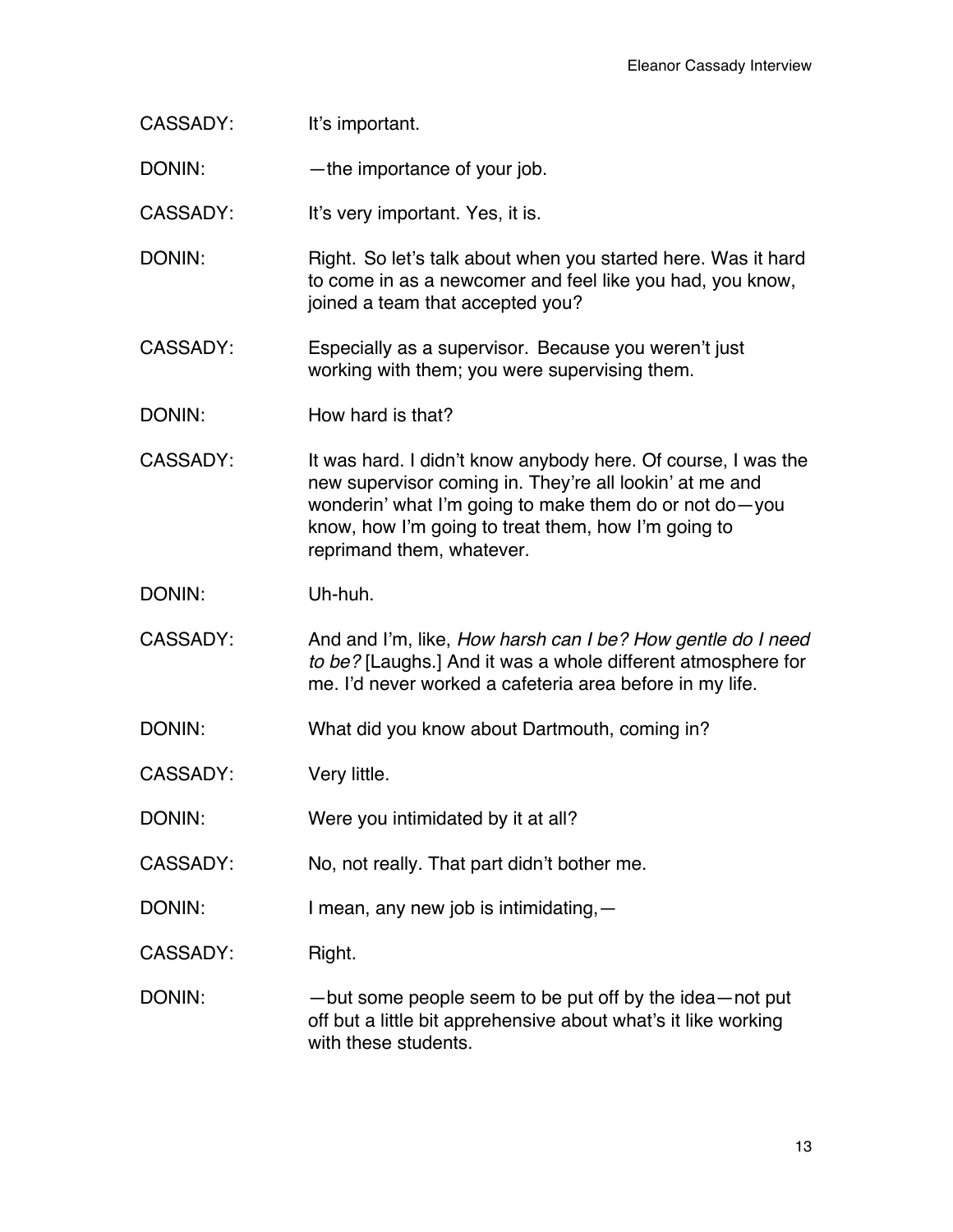- CASSADY: I don't know if I ever really gave that a thought or worried about it. It wasn't something that I felt I'd have a problem with,—
- DONIN: Right.

CASSADY: —you know? Because I was so used to working *with* so many high school and college kids at my other job,—

- DONIN: Right.
- CASSADY: —and supervising them and training them that I'm—*Just another group of kids.* [Laughs.] You know?
- DONIN: Right, exactly.

CASSADY: So that part didn't bother me. I don't think that part really ever scared me or I even thought about it that way.

- DONIN: So you had a period of time where you had to sort of pay your dues and establish your—you know, establish yourself.
- CASSADY: Yeah, yeah. I think one of the first ice breakers was we used to bring this big cart up that we kept in the walk-in with all the backup for the salad bar, and I took out a bucket of hard boiled eggs, and the cover—I wasn't hanging onto it tight enough. The cover came off, and the eggs rolled all over the floor.
- DONIN: [Laughs.]
- CASSADY: And, course, everybody started laughing, and they immediately went, "[Sharp intake of breath]" thinking they shouldn't laugh at a supervisor. And I said, "Go ahead, laugh. It's funny." [Laughs.]
- DONIN: [Laughs.]
- CASSADY: So, you know, things like that kind of broke the ice and eased me in a little better.
- DONIN: Sure.
- CASSADY: So they figured I wasn't a hard-ass. [Laughs.]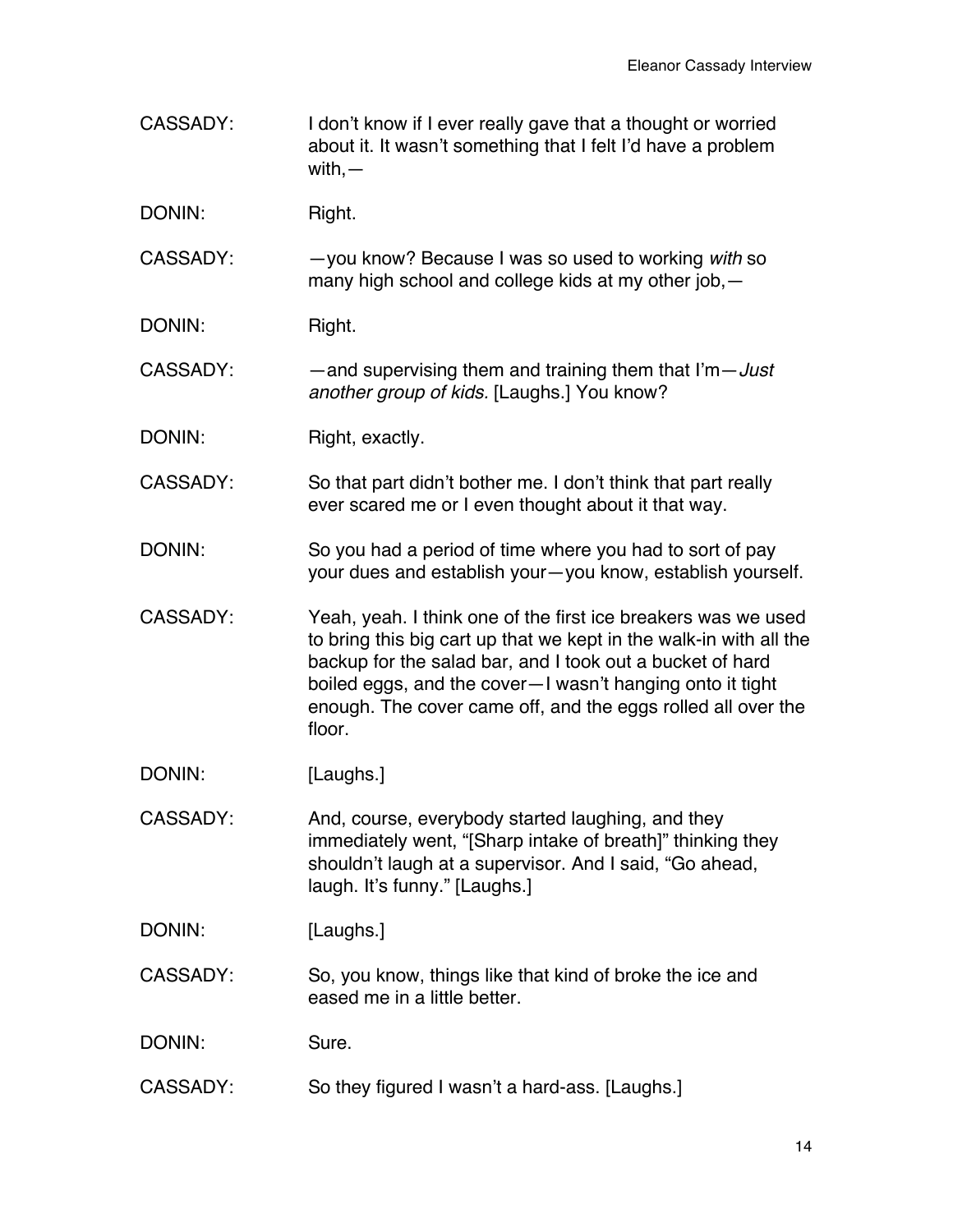- DONIN: Right, exactly. You're human, just like they are.
- CASSADY: Yes. Right. I figured that they thought, "Oh, maybe we can ioke around with this lady." [Laughs.]
- DONIN: Yeah. There's always that sort of trial period in the beginning there, when you start a new job.
- CASSADY: Yes. I mean, it's like when I go back to the inn now, because I still work there part time. I went back after the old owners took it back over.
- DONIN: Uh-hah!
- CASSADY: I mean, I've read this, and I've learned it going to supervisor courses and stuff like that, that people like constructive criticism. They like to know what their job is, and they know what they should and shouldn't do, so they know what they can get away with or try to get away with [laughs] and what they need to do in order to keep a job and not get yelled at. And even if I go up there, still some of the kids will say, "I like working with you because I know what you want done, I know how you want it done, and you don't give us any slack," you know?
- DONIN: Right.
- CASSADY: And I find that here, too. "Well, why do I have to do that?" "Why can't we do it this way?" I said, "'Cause this is the way the managers and the supervisors want it done, and this is the way it needs to be done. If you have a problem with it, go talk to the manager."
- DONIN: You're clear about your expectations.
- CASSADY: Yes. And it's hard. It's like telling your kid, "You can't have a new pair of shoes."

DONIN: Right.

CASSADY: "There isn't any money," you know? It's, like, "I'm sorry. That can't happen." [Chuckles.]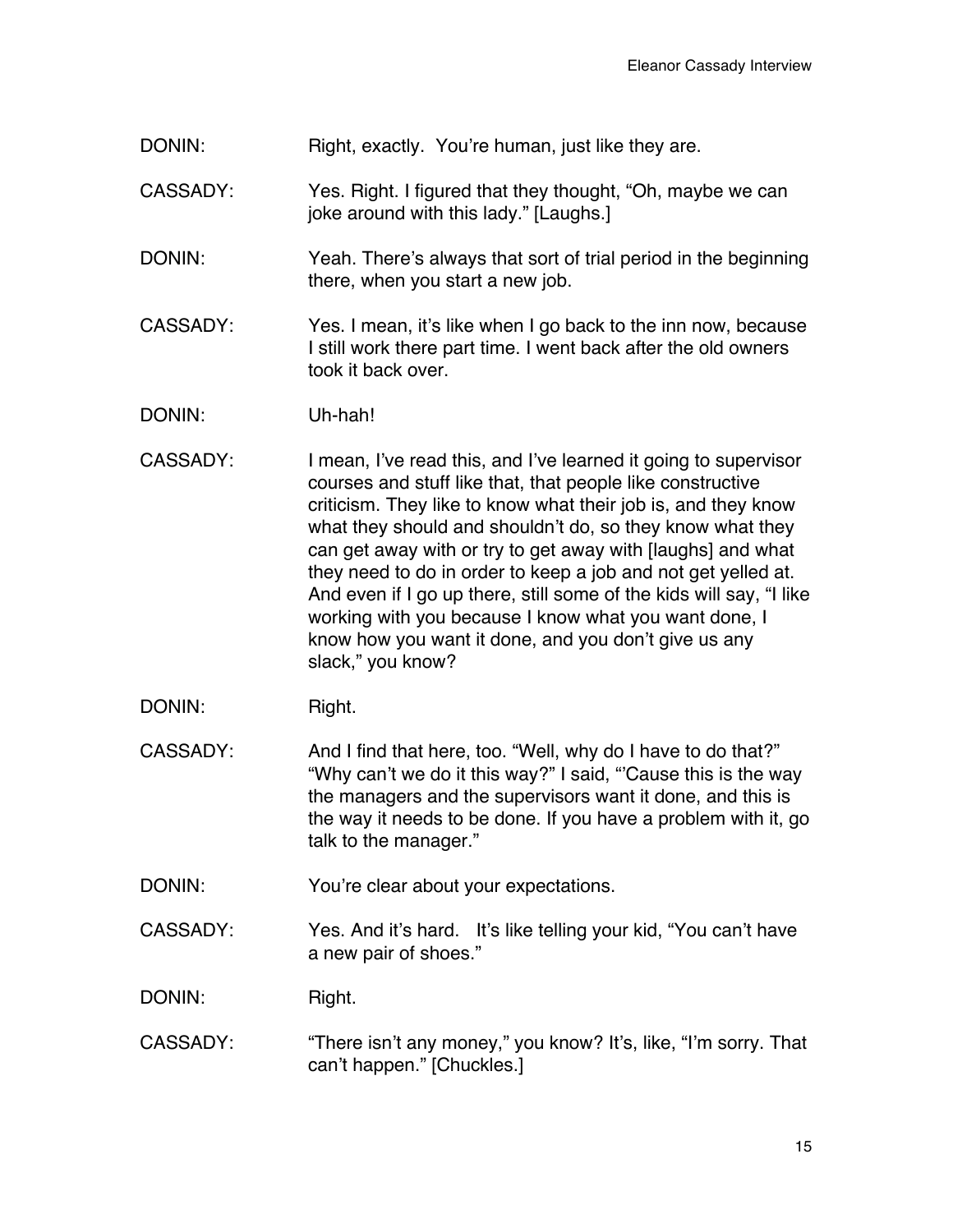DONIN: Right. But the workers are right. It's easier on everybody-

CASSADY: Oh, right.

DONIN: — — — if everything is clear—

CASSADY: Yes.

- DONIN: — and right out on the table.
- CASSADY: Yes.

DONIN: And so there's no room for misunderstanding.

- CASSADY: I mean, you know, they're human. They try to get away with stuff they don't necessarily like doing or like doing it the way we ask them to do it, and, like I always tell them, "If you can find an easier, better, more productive way of doing something, by all means bring it up, and we'll talk about it. We'll try it. If it doesn't work, we'll go back to the old way. I'm game for anything."
- DONIN: Uh-huh. So you make them feel like they have a voice.

CASSADY: Yes. One thing I'm not very lenient on is sanitation.

- DONIN: Right.
- CASSADY: And, course, they're always complaining because I'm too strict about it. But we're serving the public. We're serving all the students, and, like I said, a lot of them have allergies, things they cannot have or shouldn't be doing, and it's just that you have to go by the regulations of sanitation. We all have to go to a food safety course.
- DONIN: Do you have to pass inspections of any kind?
- CASSADY: Oh, yes. We have health inspections every year. And we pride ourselves that we always got very high marks. They grade it all differently now. It's either a pass or no pass. And before, it was, like, up to 100, I believe, was the score, and we almost always got anywhere from 93 or above.

DONIN: Wow.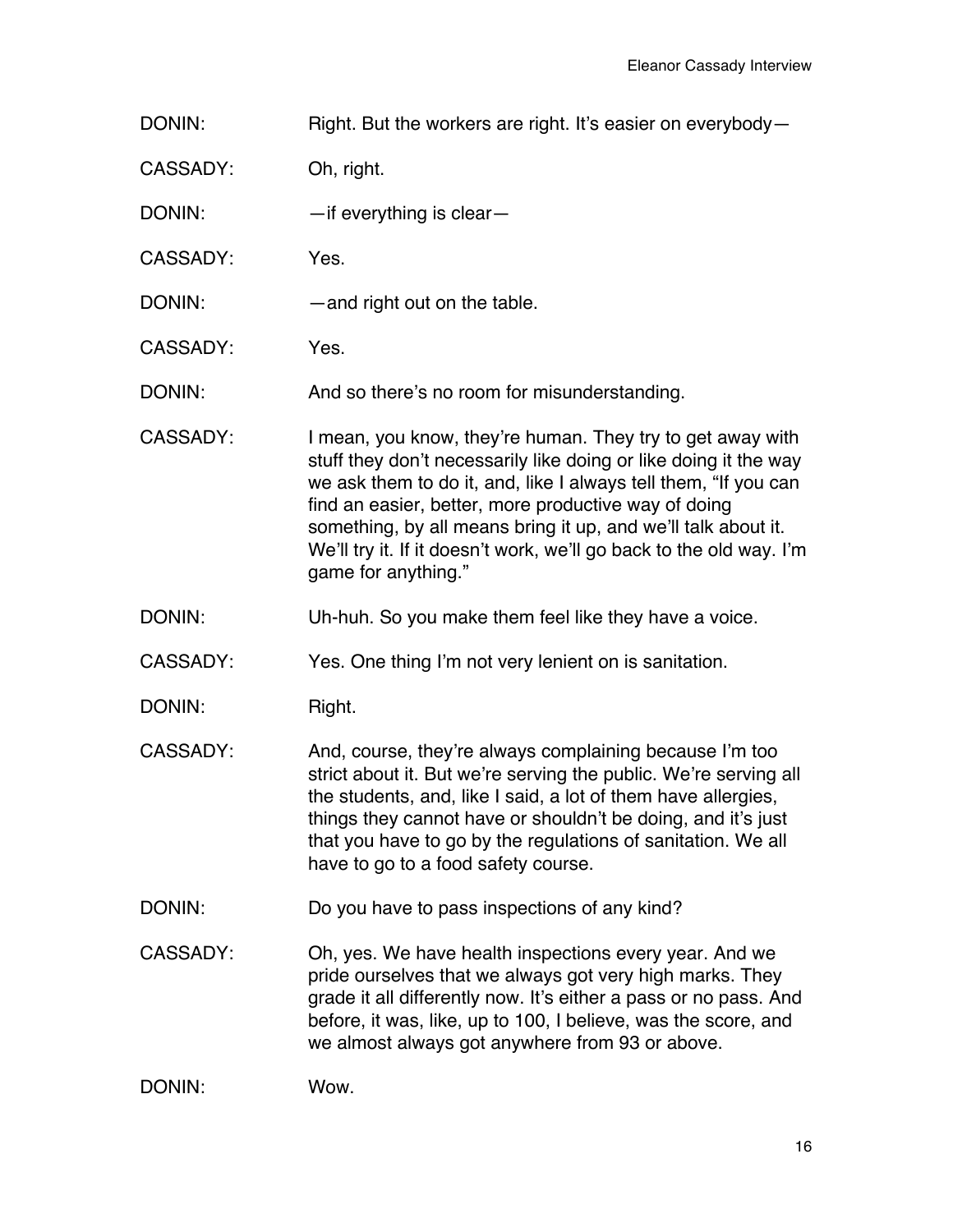| <b>CASSADY:</b> | Yes.                                                                                                                                                                                                                                                                                                                                                               |
|-----------------|--------------------------------------------------------------------------------------------------------------------------------------------------------------------------------------------------------------------------------------------------------------------------------------------------------------------------------------------------------------------|
| DONIN:          | That takes a lotta effort.                                                                                                                                                                                                                                                                                                                                         |
| <b>CASSADY:</b> | It does. It does.                                                                                                                                                                                                                                                                                                                                                  |
| DONIN:          | Keeping your eye on everything all the time.                                                                                                                                                                                                                                                                                                                       |
| <b>CASSADY:</b> | Yes. I mean, one of the workers in here quite a few years<br>ago said, "I wouldn't have your job for anything." He said, -                                                                                                                                                                                                                                         |
| DONIN:          | 'Cause it falls on you.                                                                                                                                                                                                                                                                                                                                            |
| CASSADY:        | Yes, it does. And not only that, he said, "I couldn't constantly<br>be watching everybody, making sure everybody does stuff,<br>reprimanding people and making sure they go by it after you<br>reprimand them." And it is. It's tough. It's wearing<br>sometimes, you know?                                                                                        |
| DONIN:          | Yeah.                                                                                                                                                                                                                                                                                                                                                              |
| CASSADY:        | But I did it up to the inn for so many years that—and back<br>then-I mean, except for the cooks that went through chef<br>school, nobody ever took a sanitation course up there, and<br>still doesn't. It could be a lot of it due to the fact that the<br>turnover's a lot quicker up there, where people here work,<br>you know, five, eight, ten, twenty years. |
| DONIN:          | They learn the job well here.                                                                                                                                                                                                                                                                                                                                      |
| <b>CASSADY:</b> | Yes.                                                                                                                                                                                                                                                                                                                                                               |
| DONIN:          | Right.                                                                                                                                                                                                                                                                                                                                                             |
| <b>CASSADY:</b> | And another reason I came here: I had benefits up there. My<br>employer up there was very, very good to me, and another<br>reason was the good benefits, and that's what a lot of people<br>like to come here for.                                                                                                                                                 |
| DONIN:          | Sure.                                                                                                                                                                                                                                                                                                                                                              |
| CASSADY:        | And when they had all that big cutback and were going to do<br>away with a lot of things, I don't blame the people that had                                                                                                                                                                                                                                        |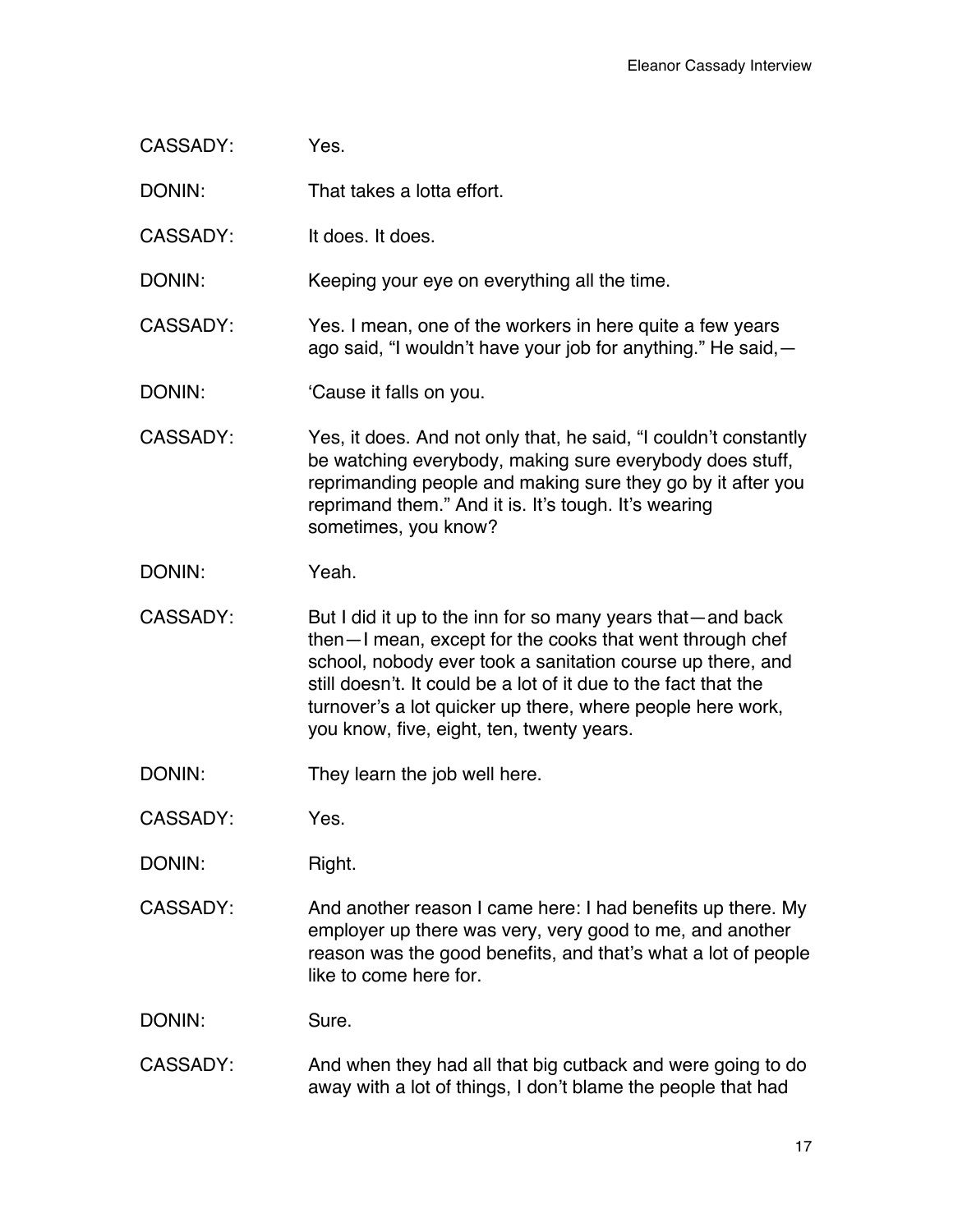been working here since they were 20 years old, for 30 years, to think, *I've worked here all these years, and these are the benefits I understood I was going to get, and now you're telling me I'm not going to get them?*

- DONIN: Changing the rules of the game.
- CASSADY: Yes.
- DONIN: Yeah, that was very scary.

CASSADY: It was very scary for a lot of people.

- DONIN: Uh-huh. So how is Dartmouth as an employer, "Mother Dartmouth," as they like to call it? [Laughs.]
- CASSADY: I mean, you talk to anybody here, and most of the reason most people come here, not only for the job, good pay, is the benefits. I mean, there's so many places that are cutting all their staff back to 30 hours a week so they don't have to pay benefits, you know? It's the name of the game nowadays.
- DONIN: Yup.
- CASSADY: Cut corners. Cut money. Cut costs. And, I mean, Dartmouth has had to cut back on some stuff, change some of the way that the employees pay for their stuff. It's the way the world is today, you know?
- DONIN: Yup, for sure.
- CASSADY: Things have changed a lot.
- DONIN: Has it changed—can you describe the ways it's changed since you started working here 18 years ago?
- CASSADY: Well, they changed insurances, which is always a little scary because you don't know, *Am I going to get the same coverage?* You know?
- DONIN: Right.
- CASSADY: And especially if you have a child or a spouse or something that has a lot of health problems. I think we pay more now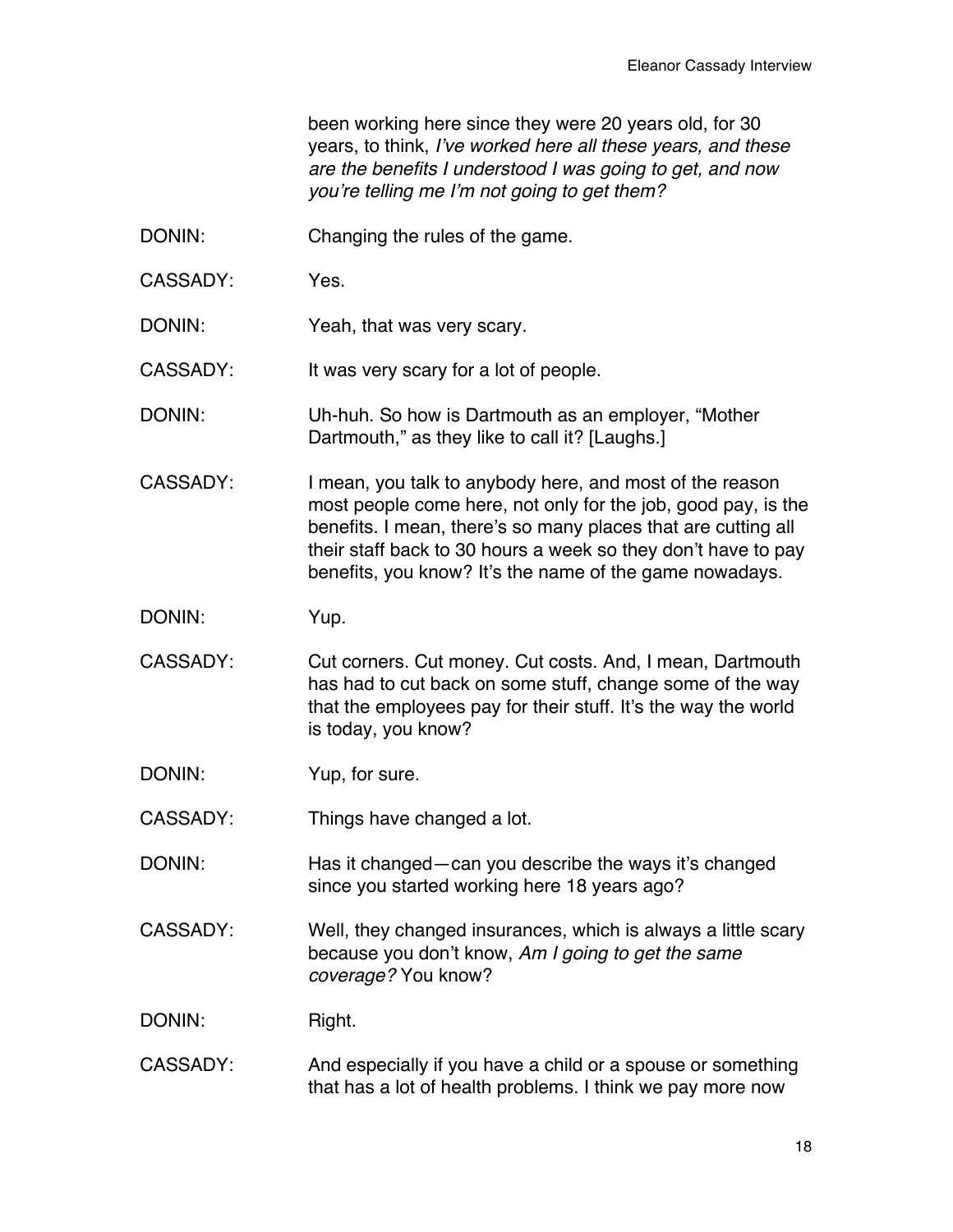than we used to. Well, you have to. The costs have gone up. Parking's still a problem. Parking will *always* be a problem. [Laughs.]

| DONIN:          | That's going to be $-$                                                                                                                                                                       |
|-----------------|----------------------------------------------------------------------------------------------------------------------------------------------------------------------------------------------|
| <b>CASSADY:</b> | Oh, my God, that is one of the worst things about<br>Dartmouth,-                                                                                                                             |
| DONIN:          | A definite hassle.                                                                                                                                                                           |
| CASSADY:        | $-$ is the parking.                                                                                                                                                                          |
| DONIN:          | Yup.                                                                                                                                                                                         |
| CASSADY:        | I mean, when you have to come to work an hour before your<br>shift to hopefully find a place within a decent walking<br>distance.                                                            |
| DONIN:          | Yep.                                                                                                                                                                                         |
| <b>CASSADY:</b> | You know, it's horrible.                                                                                                                                                                     |
| DONIN:          | And it's so ironic 'cause here we are, out in the middle of,<br>you know, the woods of New Hampshire.                                                                                        |
| CASSADY:        | Yes.                                                                                                                                                                                         |
| DONIN:          | You'd think this would only be a problem when you're in a<br>big urban, crowded area.                                                                                                        |
| <b>CASSADY:</b> | Oh, I know.                                                                                                                                                                                  |
| DONIN:          | $But -$                                                                                                                                                                                      |
| <b>CASSADY:</b> | Well, since I've been here – one, two, three, four, five – I<br>think I'm on my fifth or sixth manager in six years. So that's a<br>change every time, you know?                             |
| DONIN:          | Yeah, adjusting to that.                                                                                                                                                                     |
| <b>CASSADY:</b> | It's a different person, a different set of rules and regulations<br>in their mind, not necessarily policies here at Dartmouth but<br>just things they do-and everybody manages differently. |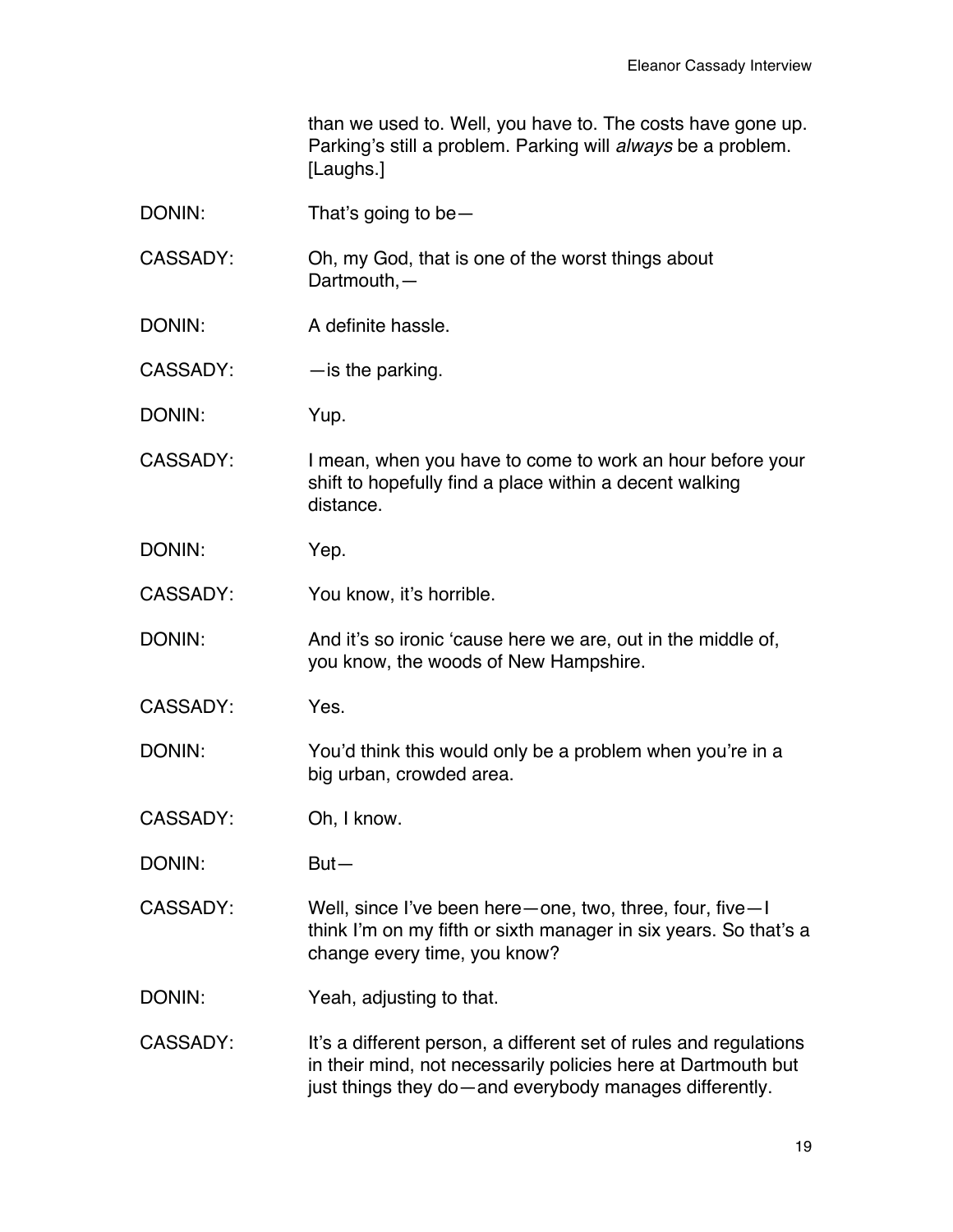- DONIN: And how much impact does the manager have on the feel of the place?
- CASSADY: Oh, a lot, a lot: whether they're strict, whether they sit back and are lackadaisical, whether they're never here, whether they pitch in and help. I mean, all the managers, except for one that only lasted three months, have always pitched in and helped. When I first came here, we had cameras in the café. They weren't for people stealing stuff. They weren't here to check up on the staff. They were here for the purpose of—where they'd look up and see the café full of people, they'd rush up and help. As soon as the kids get out of class, they come eat, and so they would rush up, help us, the busy time would get done, they'd go back down and do what they needed to do in the office. And they do this three, four times a day. And now, even—we used to have a lot of student staff. When I first started here, I had so much student staff I didn't know what to do. And now it has gone practically the opposite.
- DONIN: Why?
- CASSADY: I don't know what the reason is. A lot of people wonder if it's because more people come that don't need to have jobs. But to me, Dartmouth has changed from more students that are well off and don't need jobs to the opposite end of the spectrum, because so many kids here need money.
- DONIN: I think they've increased their financial aid students, students who are getting financial aid.
- CASSADY: Oh, yes?
- DONIN: So they need to work.
- CASSADY: But they like to have jobs where they can sit and study.
- DONIN: Hah-hah.
- CASSADY: And you cannot do that here.
- DONIN: No.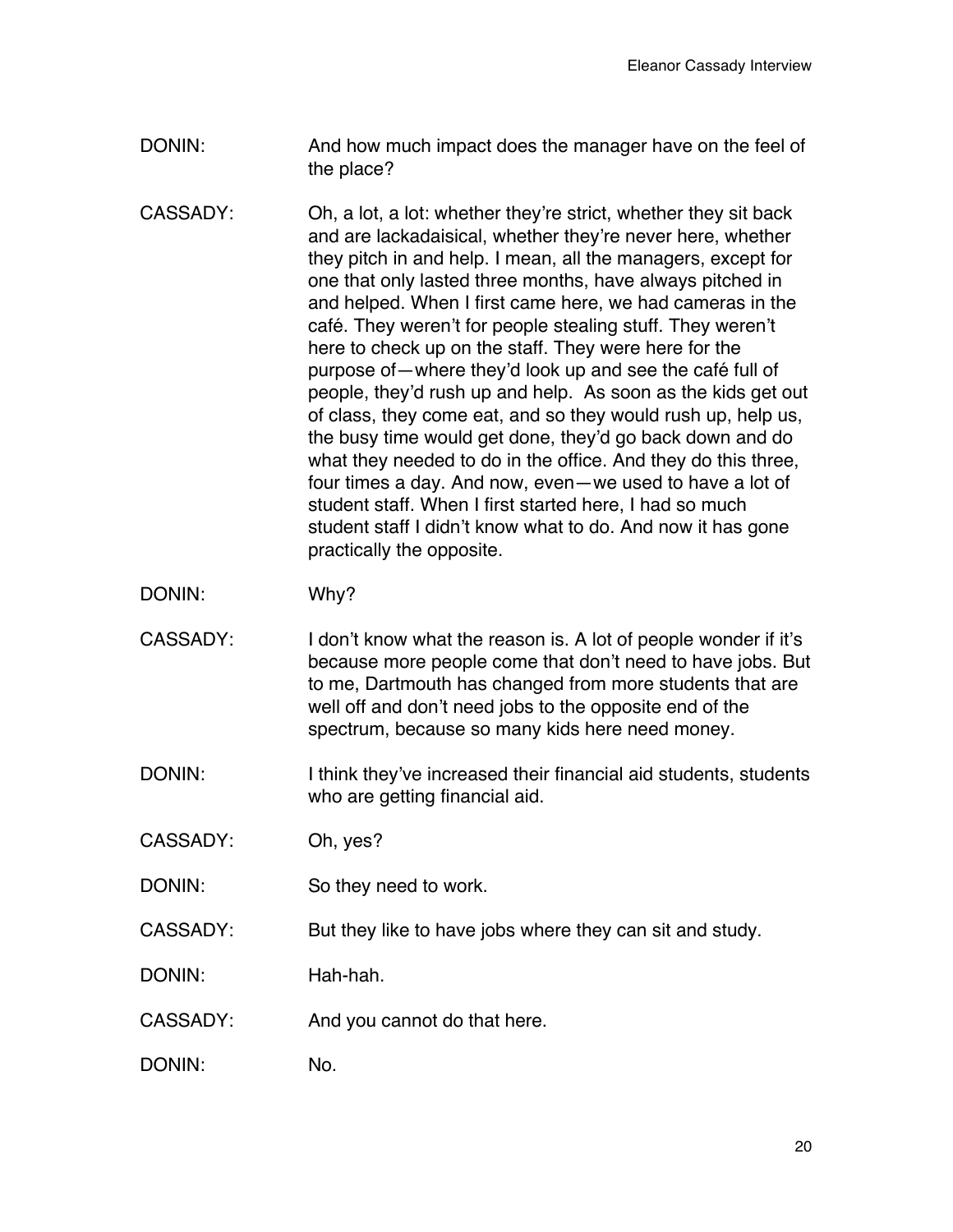CASSADY: That is just out of the question.

DONIN: Right.

- CASSADY: So that's changed, too, having a full staff of students to practically none. I mean, I was working on a schedule where we had so many spots per day and they were, like, two- or three-hour shifts, and I think out of all the spots that I filled or, I should say, the few spots that I filled, I had 50 empty spots that term.
- DONIN: [Sharp intake of breath.] Really!
- CASSADY: Per week. It was horrible. So we ended up starting to hire more temps, adult workers that weren't students, that were looking for a job, that hadn't been able to find anything or had got laid off or were going back out in the workforce after they got their kids off to school or whatever. So it's shifted from having so much student staff to having practically none.
- DONIN: But because we have more financial aid students, I would think you'd have *more* students now.
- CASSADY: You would think that.
- DONIN: Where have they gone?
- CASSADY: A lot of them go in town. A lot of them get jobs handing out towels at the gym. They can sit there and study in between.
- DONIN: Uh-huh. And the pay is all the same.
- CASSADY: I have no idea about the pay. I don't know about that. I know they have done so many different incentives through Dining Services to attract more students to work, and it helped a little, but some terms it doesn't help that much. So I don't know what the trend is there, why we aren't getting more students.
- DONIN: Yeah.
- CASSADY: And then every once in a while I'll get a student that works for many terms, still. But that was more prevalent when I first started here. I have kids that I worked with in '96, '97, '98,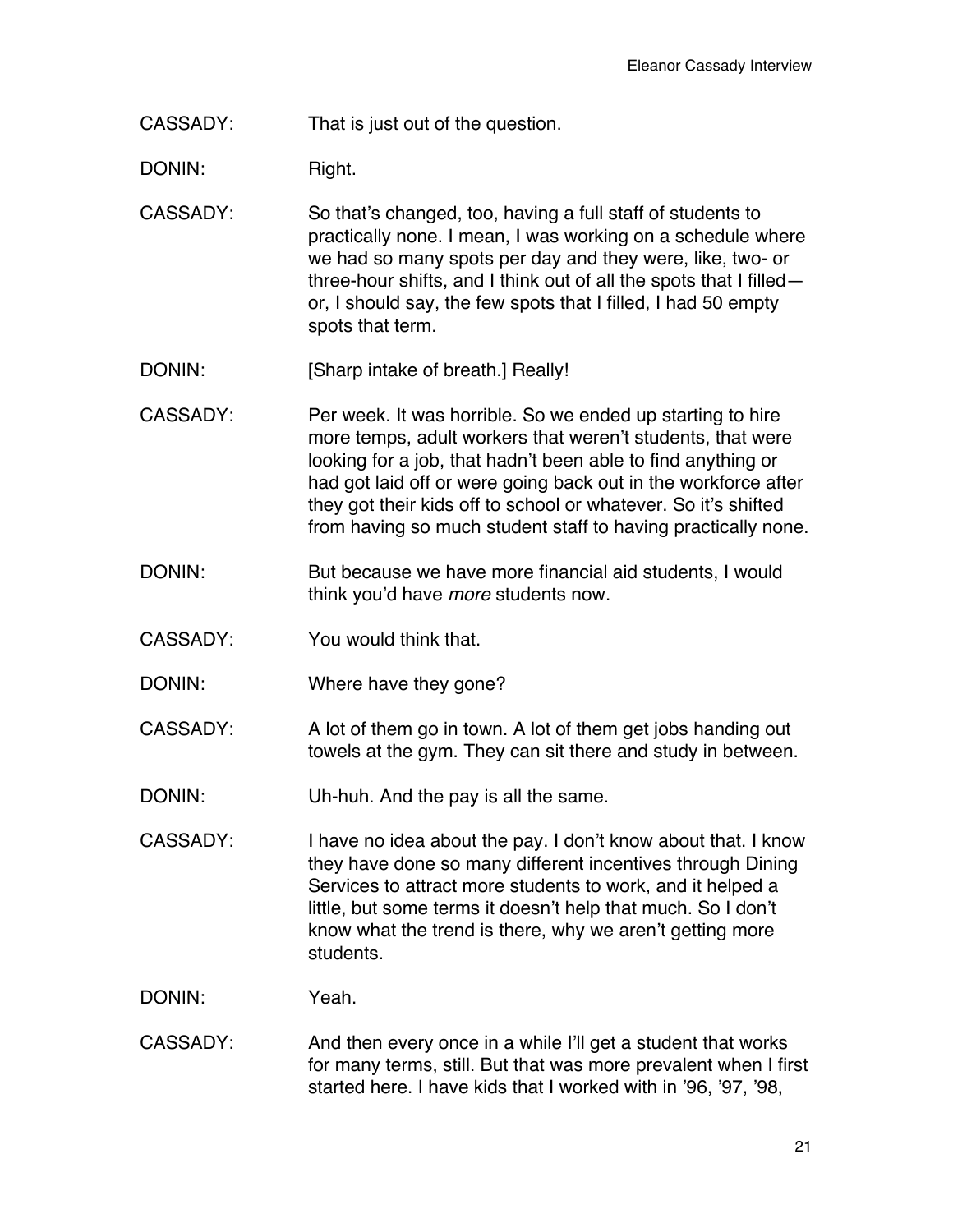that I still keep in touch with by e-mail. It's like losing your kids, you know?

- DONIN: It's like that whole family thing we've been talking about.
- CASSADY: Yeah, it is. This place becomes sort of a family.
- CASSADY: Oh, yeah, yeah. I've got one young lady that's gonna be a junior this year, and she worked with me a couple of terms. We got quite friendly. And she has a lot of food problems. It isn't just gluten; there are other things she can't eat, and there's a lot of things she can't eat. And so in learning about that as we were talking while she was working, when we'd have a down time, she would say all these problems that she had and all these things she couldn't eat. She likes to bake. She likes to cook. And I told her about my raised glazed doughnuts that I make at home, and she said, "Well, I can buy regular flour for that. Can you give me the recipe?" I said, "I'll do better than that. Why don't you come up and make them at my house someday?"
- DONIN: [Chuckles.]
- CASSADY: So she come up in the fall on a weekend, and we made the raised glazed doughnuts, and she wrote the recipe down. She brought her own flour that she got over to the Co-op, special flour, and when she went back to Wisconsin, her family made them. Her father also has a lot of food problems. So they took pictures, and when she came back, she brought me the sheet of all the different pictures they took of them making doughnuts.
- DONIN: [Laughs.]
- CASSADY: The process of what stage they were in.
- DONIN: Yeah.
- CASSADY: And she showed it to Mike, and he said, "You know, that makes these kids' day."
- DONIN: Yeah.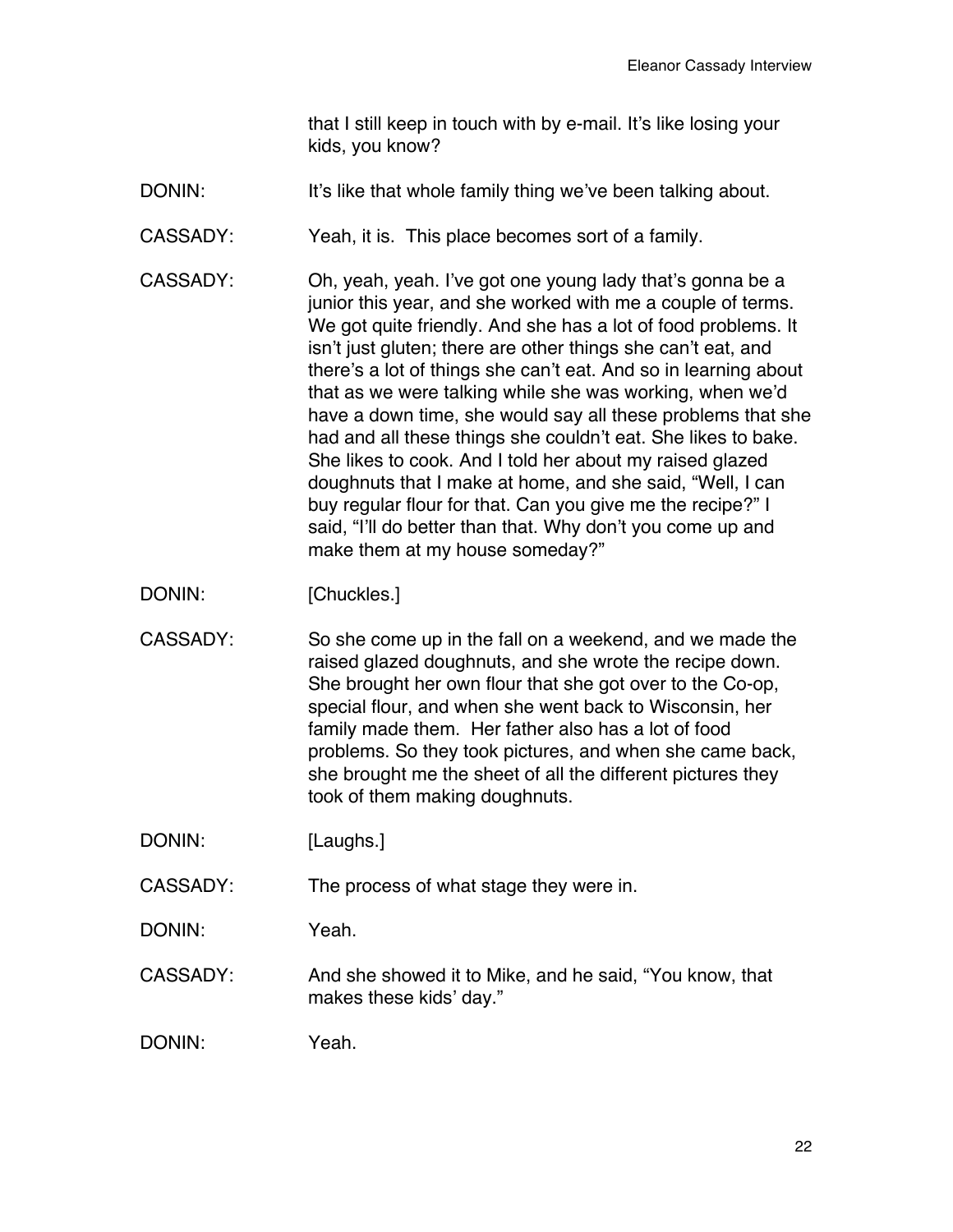CASSADY: "When they can do something like that." And I have all these villages that I set up at home. I have a Halloween-Thanksgiving village. So she helped me set that up. So then we were talking about making jams and jellies and doing all the different kinds and she said, "I've never done that before." I said, "Okay." So I said, "Next summer, when we have strawberries, you come up." So she and her girlfriend came up and we picked strawberries. They kept them for themselves because it was so rainy and stuff, I was afraid we'd either hit a rainy day or else the strawberries wouldn't be worth using. So I picked some and crushed them and froze them.

> So we made—I think we made some that day from fresh, actually, because we were able to pick. The strawberries were good. We made a batch of jam, and they couldn't believe how easy it was.

- DONIN: [Chuckles.]
- CASSADY: And I gave them jam to go home with. Then we went blueberry picking this year.
- DONIN: Oh! This is great.
- CASSADY: And then her little sister is here as a freshman, and her parents brought her, so I got to meet them, who I had talked to on the phone, because I have unlimited calling for the same price. So when she was at my house, I said, "Call your folks." So she did. So they came in and met me, and, of course, they brought me a little gift, which,—you know, it's so nice like that. [Chuckles.]

So her little sister came in, and we've already made plans—I have a huge Christmas village. And I think it's over 500 pieces,—

- DONIN: Oh, my goodness.
- CASSADY: Counting every little piece. And they won't be here to help me set it up, but they are going to come after the holidays to my house so they could see the village, and we're going to figure out what we're going to do for a project that day. [Laughter.]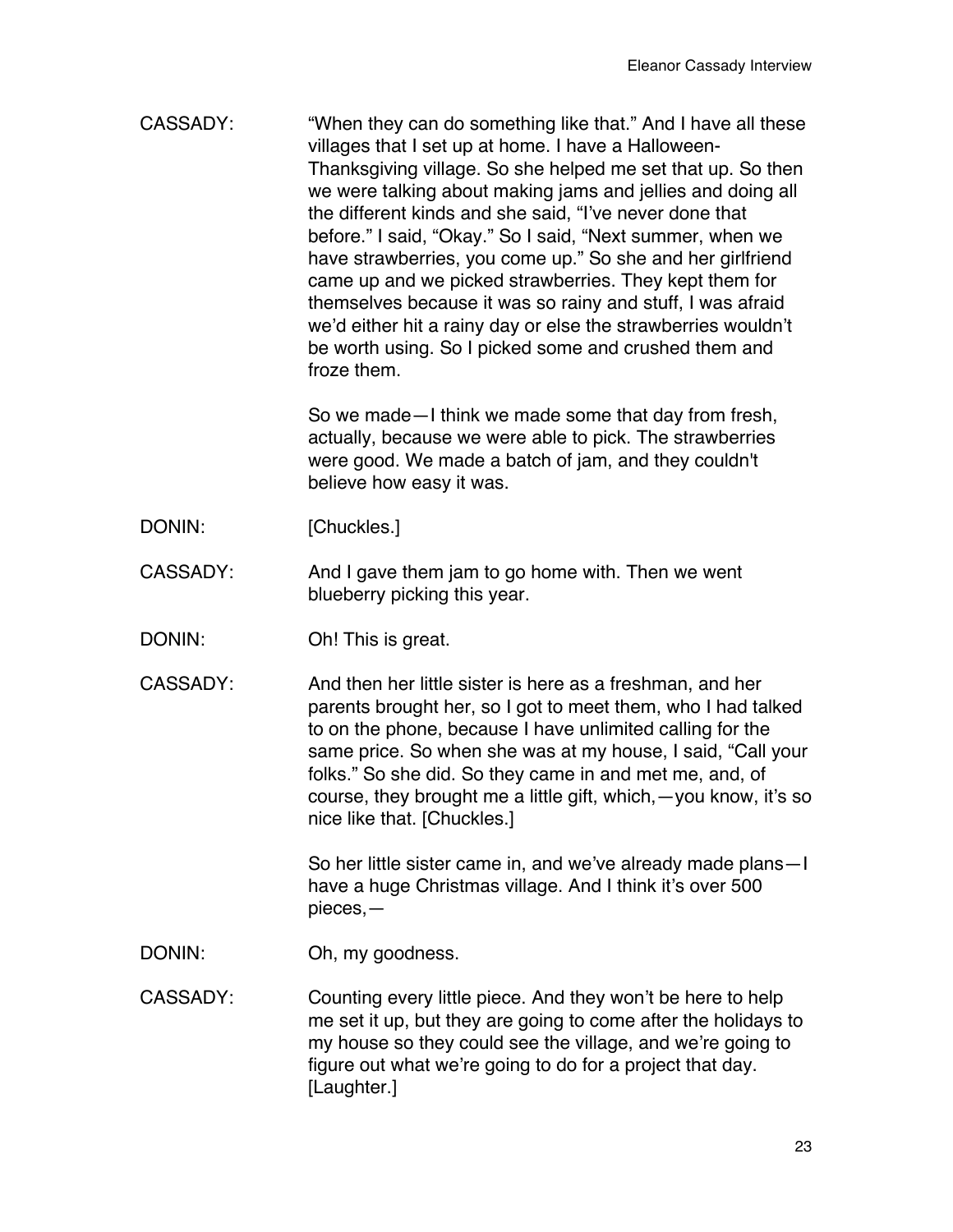| DONIN:          | Isn't this great?                                                                                                                                                 |
|-----------------|-------------------------------------------------------------------------------------------------------------------------------------------------------------------|
| <b>CASSADY:</b> | So it's like having your kid come home from college. They're<br>here at college, and the parents are missing them, you<br>know? [Laughs.]                         |
| DONIN:          | Yeah. And imagine the delight the parents must feel,<br>knowing that their girls have this relationship-                                                          |
| <b>CASSADY:</b> | I know.                                                                                                                                                           |
| DONIN:          | $-$ with somebody who's a local $-$                                                                                                                               |
| CASSADY:        | Yeah.                                                                                                                                                             |
| DONIN:          | -and who can, you know, have them out to her house and<br>such.                                                                                                   |
| CASSADY:        | And it's fun, you know? It makes you feel like you are<br>important to them, too.                                                                                 |
| DONIN:          | Yeah.                                                                                                                                                             |
| <b>CASSADY:</b> | [Laughs.]                                                                                                                                                         |
| DONIN:          | It's a whole different dimension, too. So they're curious -                                                                                                       |
| <b>CASSADY:</b> | It is. It is. It isn't just serving them over the line and running<br>them through the cash register and visiting with them; it's<br>being a part of their lives. |
| DONIN:          | Well, that brings new meaning to the concept of Mother<br>Dartmouth.                                                                                              |
| CASSADY:        | Oh, I know.                                                                                                                                                       |
| DONIN:          | I mean, you are Mother Dartmouth-                                                                                                                                 |
| <b>CASSADY:</b> | [Laughs.]                                                                                                                                                         |
| DONIN:          | -to them. It's wonderful.                                                                                                                                         |
| CASSADY:        | It's fun. It really is.                                                                                                                                           |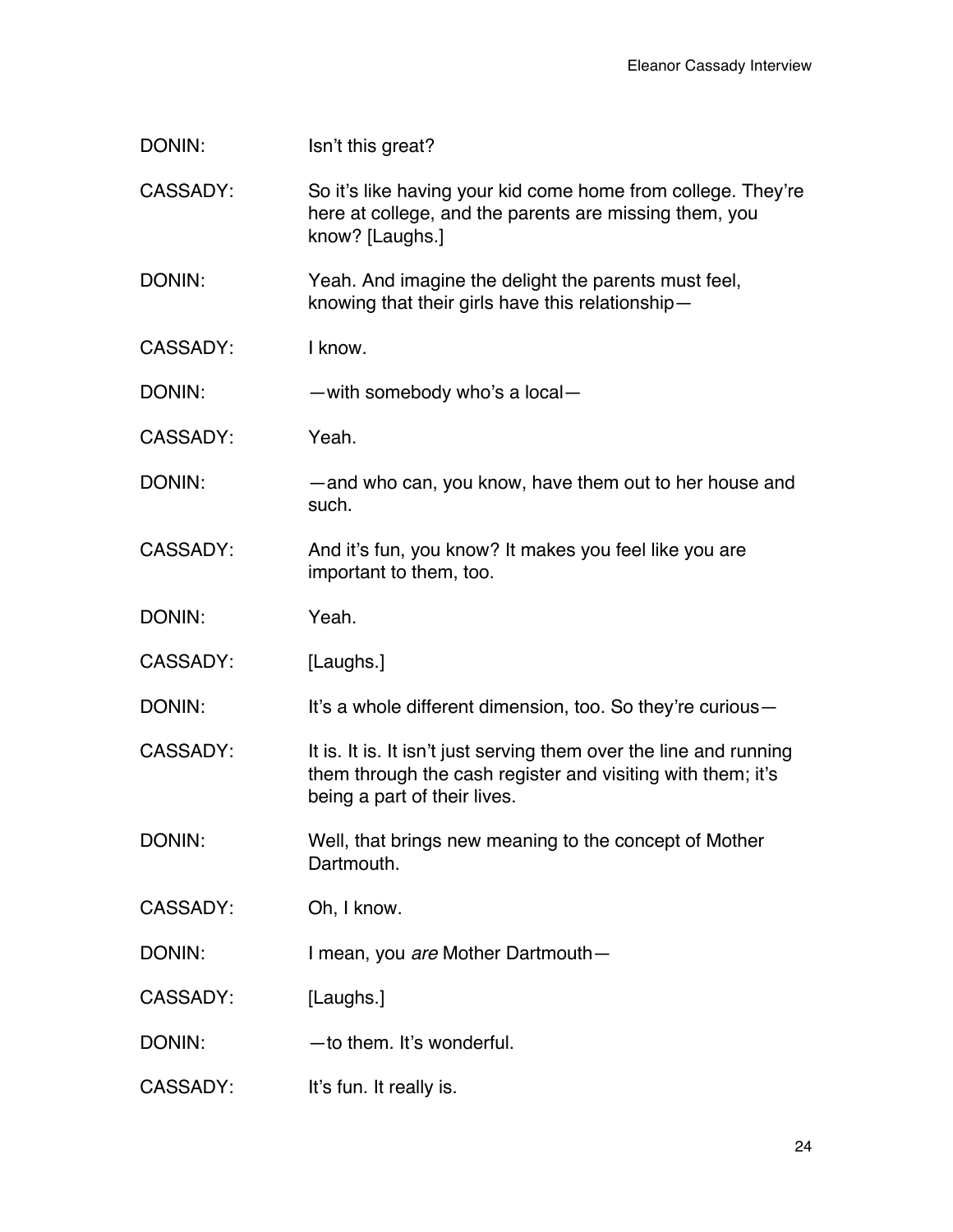DONIN: And it's the - I think it's the atmosphere that they absorb here.

CASSADY: Oh, it is. Yeah.

DONIN: And, as you say, the one-on-one connection that you make when the students come in.

CASSADY: Yes. And, you know,—and they ask about your families and your kids and your grandkids. "Oh, do you have a picture?"

DONIN: Right.

- CASSADY: And when somebody has a birth—when my granddaughter was—oh! I can't even tell you how many kids—"Oh, how's your little baby?"
- DONIN: Yeah, yeah. It's wonderful.

So how do you think it is for this new crop that's coming in, and they're gonna have, I assume, some qualms about fitting in and belonging at Dartmouth, and are they gonna find friends. You must be able to read that on their faces when they're coming through the lines.

CASSADY: Oh, yes sometimes. And, you know, here we have to be so careful about going up and giving somebody a hug or something.

DONIN: Oh, yeah.

CASSADY: And so many of these kids need a hug.

- DONIN: They need a hug.
- CASSADY: Oh! It's just like—and sometimes you do. And sometimes they come up to *you* and give you a hug, and you're, like, *Oh!* You know, *Careful. Have to be careful,* you know? Almost to the point of paranoia sometimes, you know? You just don't want anybody misconstruing anything.
- DONIN: Any kind of gesture.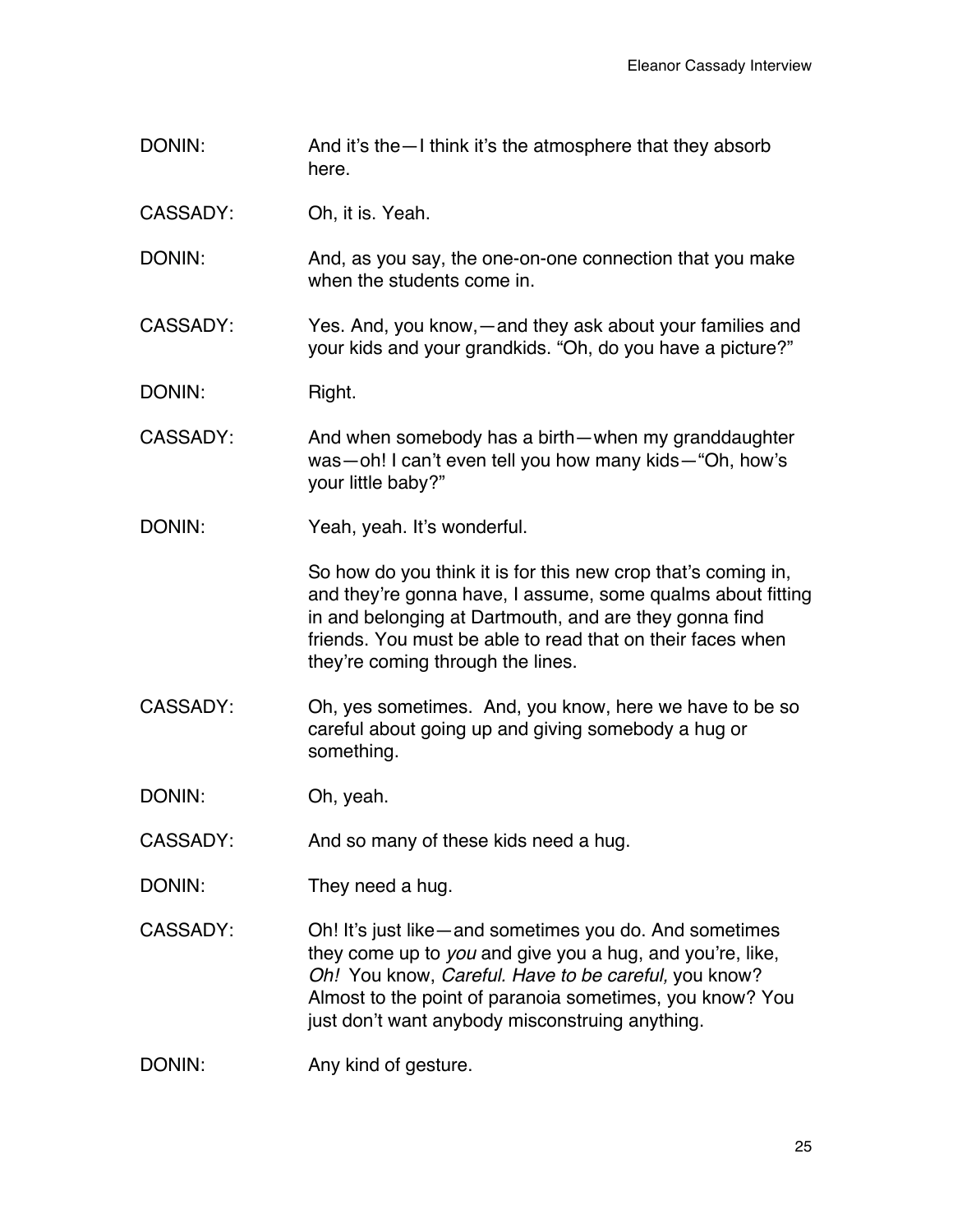CASSADY: Right. I mean, it's like that in all the schools: high schools, grammar schools—

DONIN: Everywhere.

- CASSADY: But, I mean, these kids are *adults*. These aren't kids. These are adults. And they ought to be able to accept a hug from somebody once in a while when *they* want it.
- DONIN: But I think they're adults, but they often still need the TLC that a child requires.
- CASSADY: Yes. I mean, a lot of these kids have never been away from home.
- DONIN: Yeah.
- CASSADY: A lot of these kids have never had a job.
- DONIN: Right.
- CASSADY: You know? And it's scary for them to come in and try to work with all strangers, knowing, okay, they're being judged not only by us but their fellow students that come in and see them. I mean, every once in a while you'll hear [in a deprecating tone of voice], "Oh, you're working Dining Services?" You know, Dining Services is supposed to be on the lower scale of things, according to a lot of people. I enjoy my job. I'm proud of what I do here. I'm proud of what *we* do. And a lot of people still look down on DDS workers.
- DONIN: So are you talking about students saying that about Dining Services—
- CASSADY: Oh, yeah.
- DONIN: — or other people?
- CASSADY: Students.
- DONIN: Oh, saying to other students—
- CASSADY: Yeah.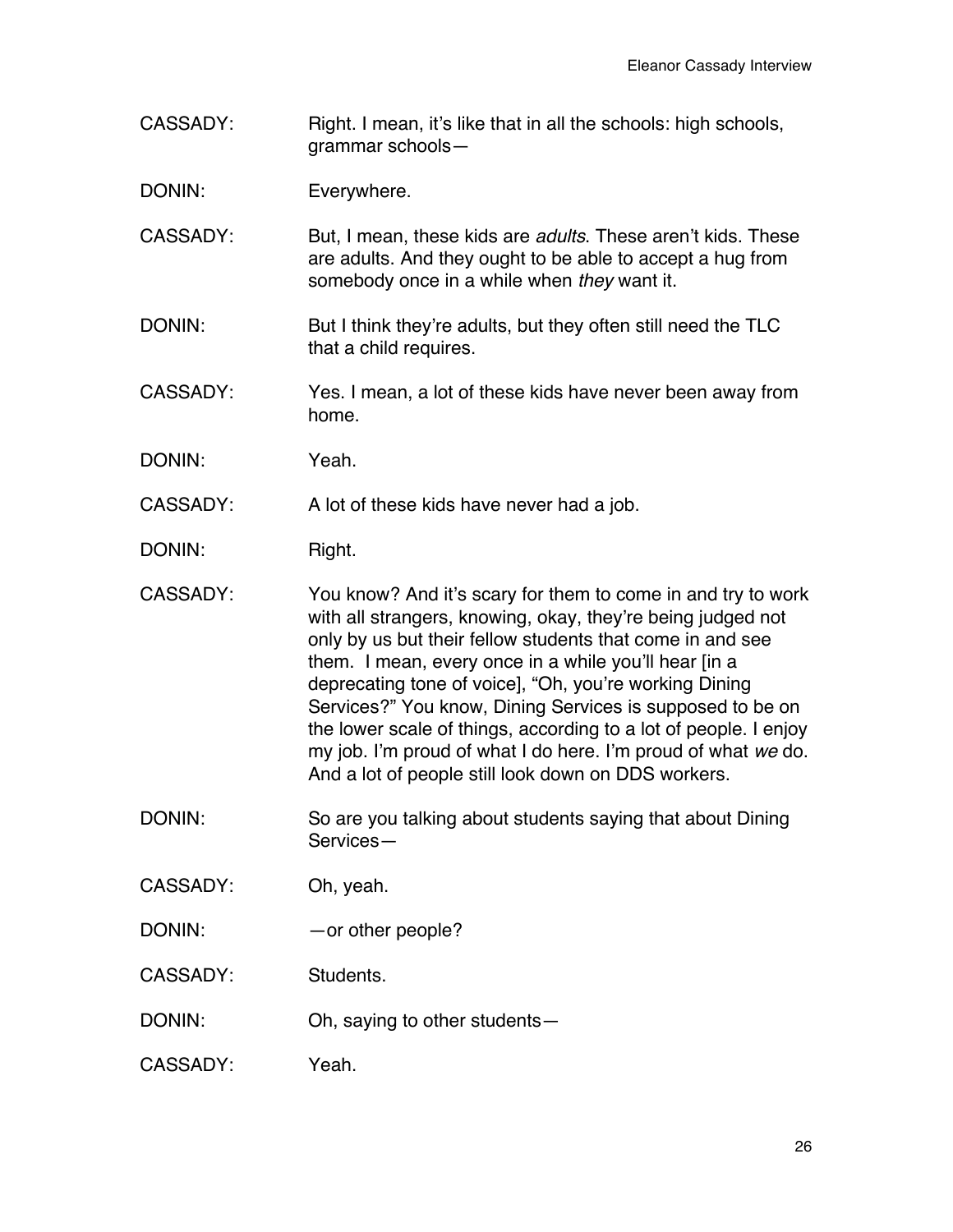DONIN: "Oh, you're working at Dining Services."

CASSADY: Yeah.

DONIN: Oh dear.

CASSADY: And usually we pitch right in and say, "Yup! This is the most fun place to work, and *you* should be working with us." We try to make it a little more upbeat and a little—

DONIN: Of course.

CASSADY: —you know, don't demean what we do here. It's a very important job. If we didn't feed you, where do you think you'd get your food from?

DONIN: Right.

CASSADY: [Laughs.]

DONIN: Exactly.

CASSADY: And some of the kids just love it, and other kids? It's just not what they need, not what they want. They don't enjoy any aspect of it. They want to be doing something completely different, which is fine. We all have our good points, our strong points and things we just detest doing.

DONIN: Mm-hm, mm-hm.

CASSADY: So it works for some; it doesn't for others.

DONIN: Right. So what are the high points of your job and what are the low points of your job?

CASSADY: Oh, dear. High points. Just seeing the students every day, seeing how pleased they look when they come in, getting a brownie and then you can see their eyes roll in ecstasy. [Laughter.] Or a smoothie that's—"Oh, my gosh, I haven't had one in these for two weeks." Or if they were gone for a whole term, "I haven't had one of these since last November." You know, it's funny.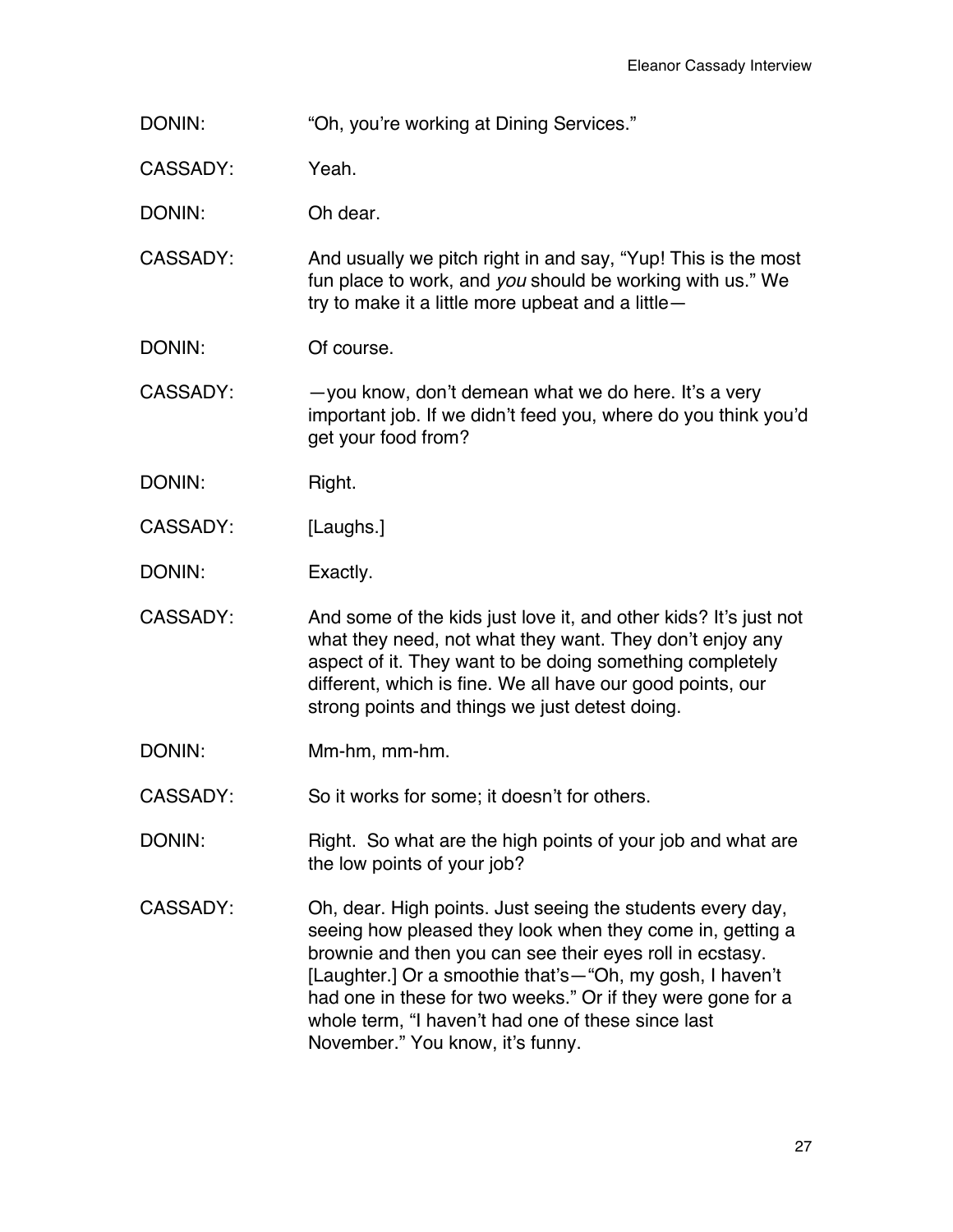The low points. Just when you're so shorthanded that you can't perform your duties and give the students as good a service as they deserve.

- DONIN: Right.
- CASSADY: And I work the evening shift, so for some reason, it's always a contrast of day shift-evening shift. There's always that competition thing?
- DONIN: Mm-hm.
- CASSADY: And there's a lot of drama some days that goes on that I could do without. [Laughs.]
- DONIN: Is there, like, an upstairs-downstairs attitude here?

CASSADY: No, it's more day shift-evening shift.

- DONIN: Oh, interesting. What's the difference between the two shifts?
- CASSADY: What they do for their duties. Like, they open up. And, course, we're the closing shift. We're the cleaning shift.

DONIN: Oh, you get stuck with the —

- CASSADY: So a lot of people resent the fact that the day shift can just leave and not have to clean anything, but usually when their shift leaves, they don't have time to clean stuff. They are right in the middle of just getting done, and it's their time to leave, you know?
- DONIN: Yeah.
- CASSADY: And a lot of people can't understand that. And a lot of people don't understand a lot of things that go on here and just complain about it, knowing it's not going to go anywhere but just for the fact to complain, you know. And just some of the hassles that I've had over the years, some of the really, really difficult people I've had to work with that not only are hard for me to work with but are hard for the rest of the staff to work with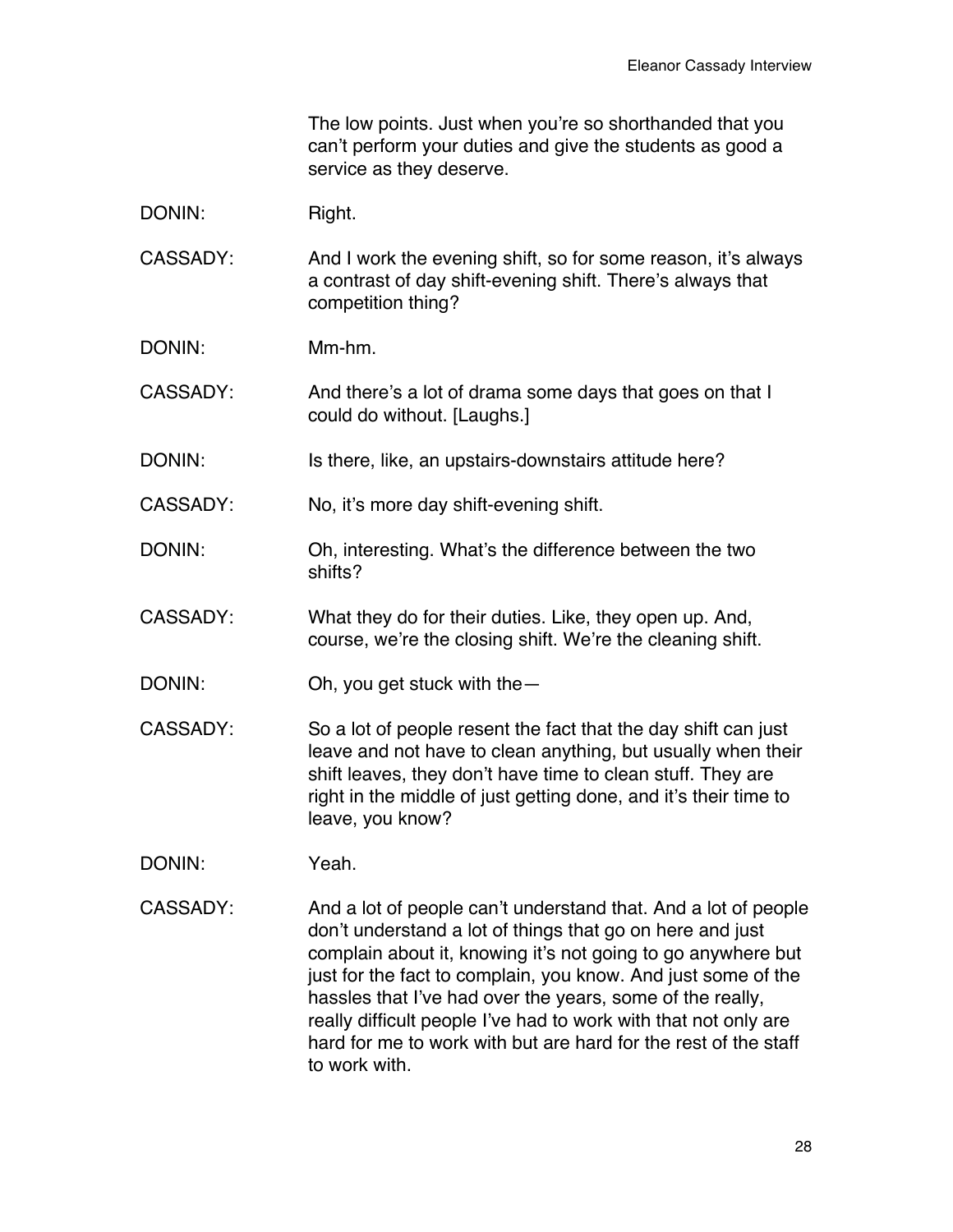DONIN: They don't last very long, do they?

CASSADY: A lot of them don't.

DONIN: I can't imagine—

CASSADY: Unfortunately, a few have, which makes it very difficult for everybody, but eventually they weed themselves out, one way or another. And that's hard. And it's hard having to retrain new staff all the time. And when you get somebody, you kind of hope they're going stay for a while.

DONIN: Yes, because you invest a lot in their training.

CASSADY: Yeah, you do. A lot of time, a lot of money, a lot of effort.

DONIN: Yeah.

CASSADY: And then to find out they're only going stay a month and you've got to start all over again.

DONIN: Oh, yeah. It's not easy.

CASSADY: And your shift is 1 to 9:30, and more people want to work during the day and have evenings off, especially a family person,—

DONIN: Yeah.

CASSADY: —which is understandable. I would have liked that, myself, in my life, but I've never done that. I've always had such weird shifts.

DONIN: Right. So speaking of the day and night, do you see—I mean, a lot of students say to us that, you know, Dartmouth changes at night; what it's like here at night is very different than what it's like during the day.

CASSADY: I think that it has a lot to do probably with the staff, who the staff is, the type of food we put out. Let's say we close omelets and we open up pasta.

DONIN: Uh-huh.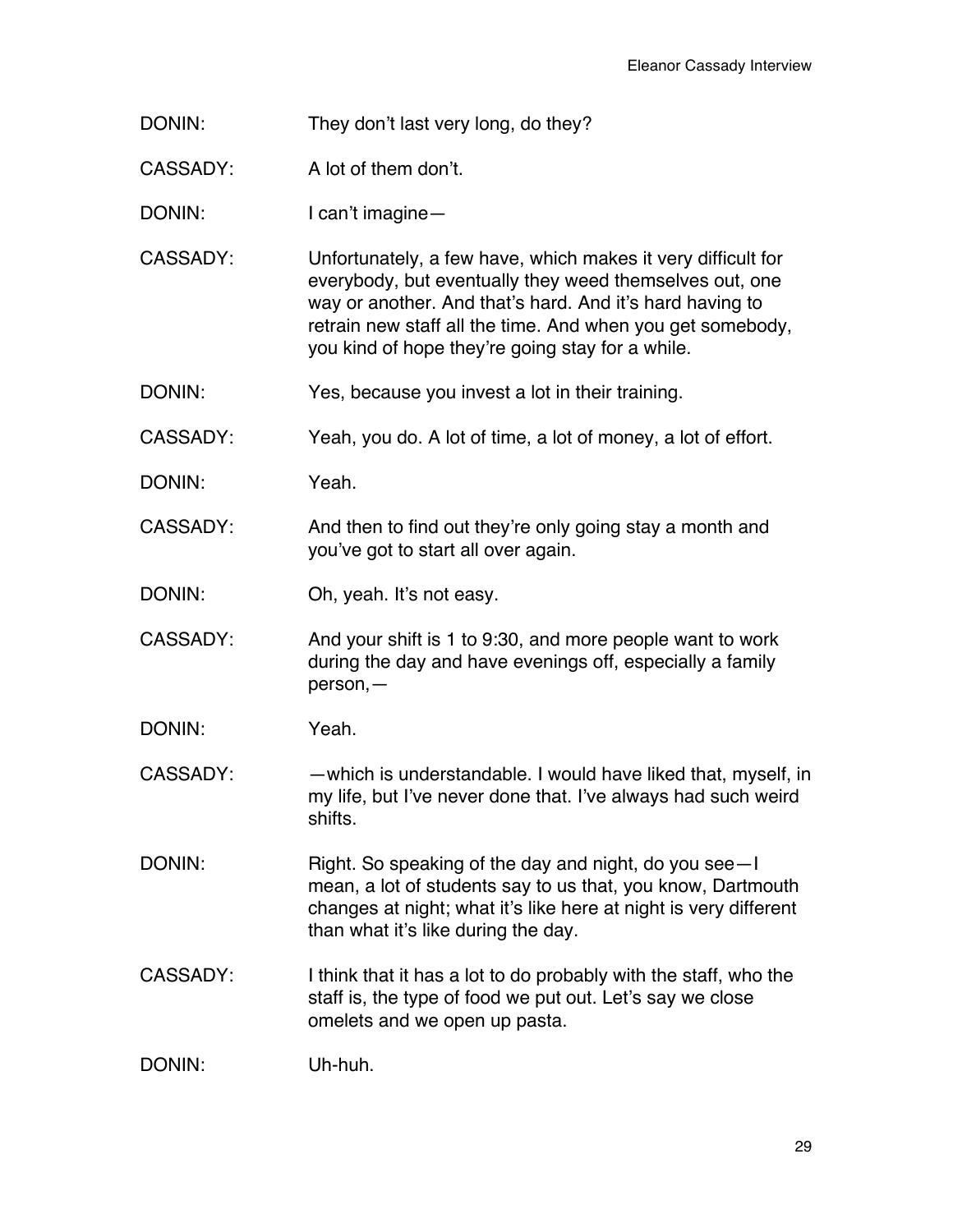- CASSADY: Students are busy during the day with their studies, and—
- DONIN: Then at night-
- CASSADY: —at night, unfortunately, we see a lot of drinking. We don't see *them* drinking; we see the results of the drinking.
- DONIN: They come in here looking for food, right?
- CASSADY: They come in looking for food, and unfortunately Sarah has the Late Night. When we close, she reopens for Late Night at Collis, and she sees a lot more of that than we do.
- DONIN: Late Night being what? Say, 9 to 1 or something?
- CASSADY: 9:30 to—well, it's going to be 2 now.
- DONIN: Gee! Oh, so she sees the real—
- CASSADY: She sees—
- DONIN: She sees everybody coming out of the fraternities and sororities.
- CASSADY: Yes, especially on those nights they have the meetings. And it causes a lot of problems.
- DONIN: Yeah. And those are students that appear totally fine during the day but not fine at night.
- CASSADY: Yes.
- DONIN: Wow. So that's a whole different challenge.
- CASSADY: Yes. And that's part of it. I really don't know what contributes to it otherwise. I'm not sure.
- DONIN: It's the alcohol
- CASSADY: A lot of it.
- DONIN: Yeah.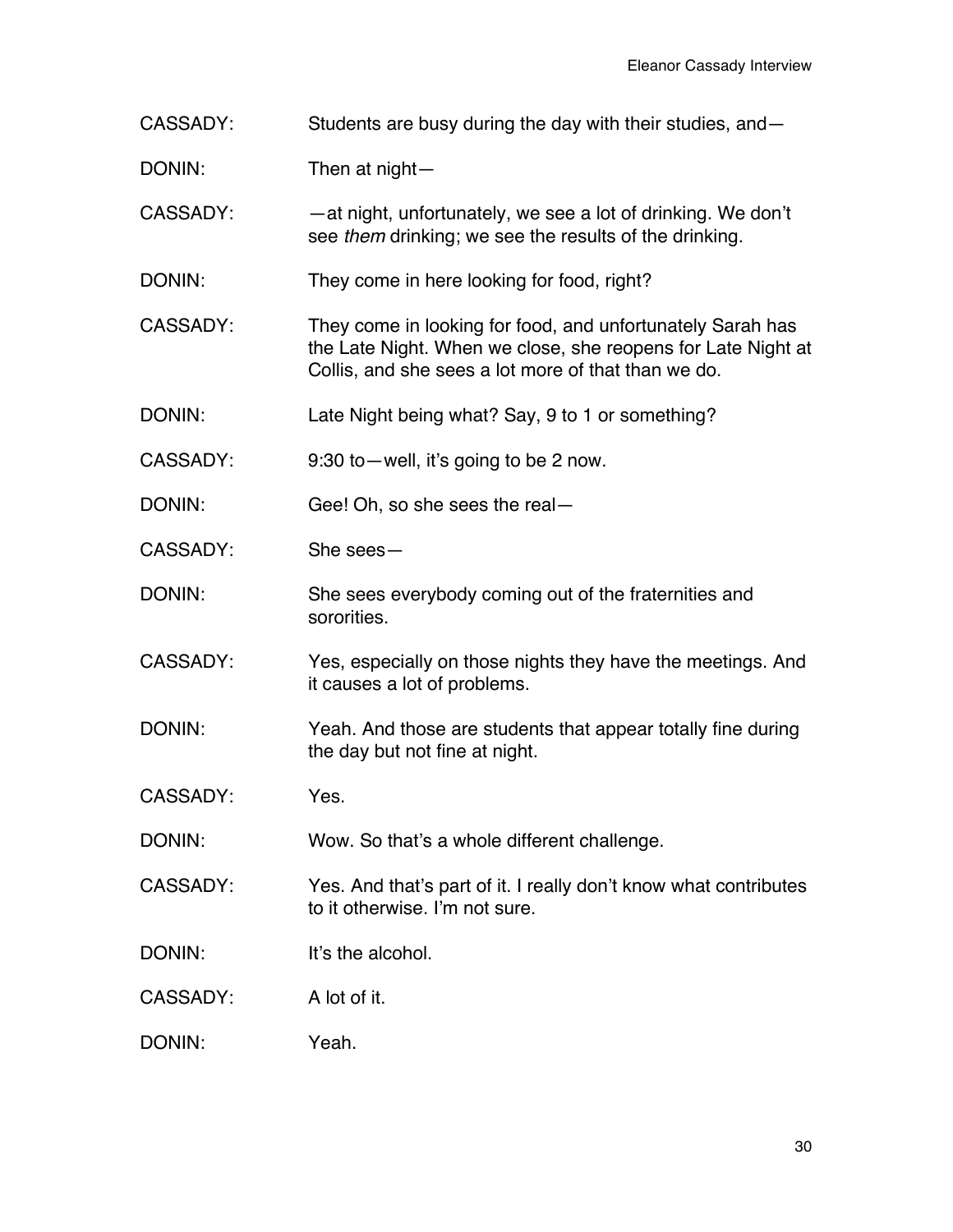- CASSADY: And I don't know whether it's the difference in staff, and sometimes it's their whole attitude that changes in the evening, even if they're not drinking. And that could be maybe an action or a reaction from the staff or—I'm not sure.
- DONIN: Yeah. Well, I think it's the whole thing about nighttime that everything just looks and feels different.
- CASSADY: Yes. A lot of my staff will say—(if I have to park down at Cummings, for instance), "I wouldn't walk down there at that time of the night," when you have to leave at 9:30, quarter of 10. Everything is well lit. There are students out and about all the time. But some of these people would not walk down there if their lives depended on it.
- DONIN: Can't you call Safety and Security?
- CASSADY: I did that one night. It took 40 minutes for somebody to come walk me to my car, and I said, *Heck with that*.
- DONIN: Ah, interesting.
- CASSADY: I'm not going to hang around when I don't get out until 9:30, 10 o'clock at night, hang around for 40 minutes for somebody to walk me to my car. I take my chances. You know, it's Hanover.
- DONIN: For students, 10 o'clock at night is the middle of the day.
- CASSADY: Oh, yeah, sometimes. I don't know how these kids do it. I really don't,—
- DONIN: Right.
- CASSADY: — the ones that do all-nighters, not just once in a blue moon, but I'm talking two or three a week or especially during times when they have to have papers in—
- DONIN: Exams and papers.
- CASSADY: —or semifinals. Oh, my gosh! I don't know how they do it. I mean, I never went to college and I never had to study like that. I couldn't do it.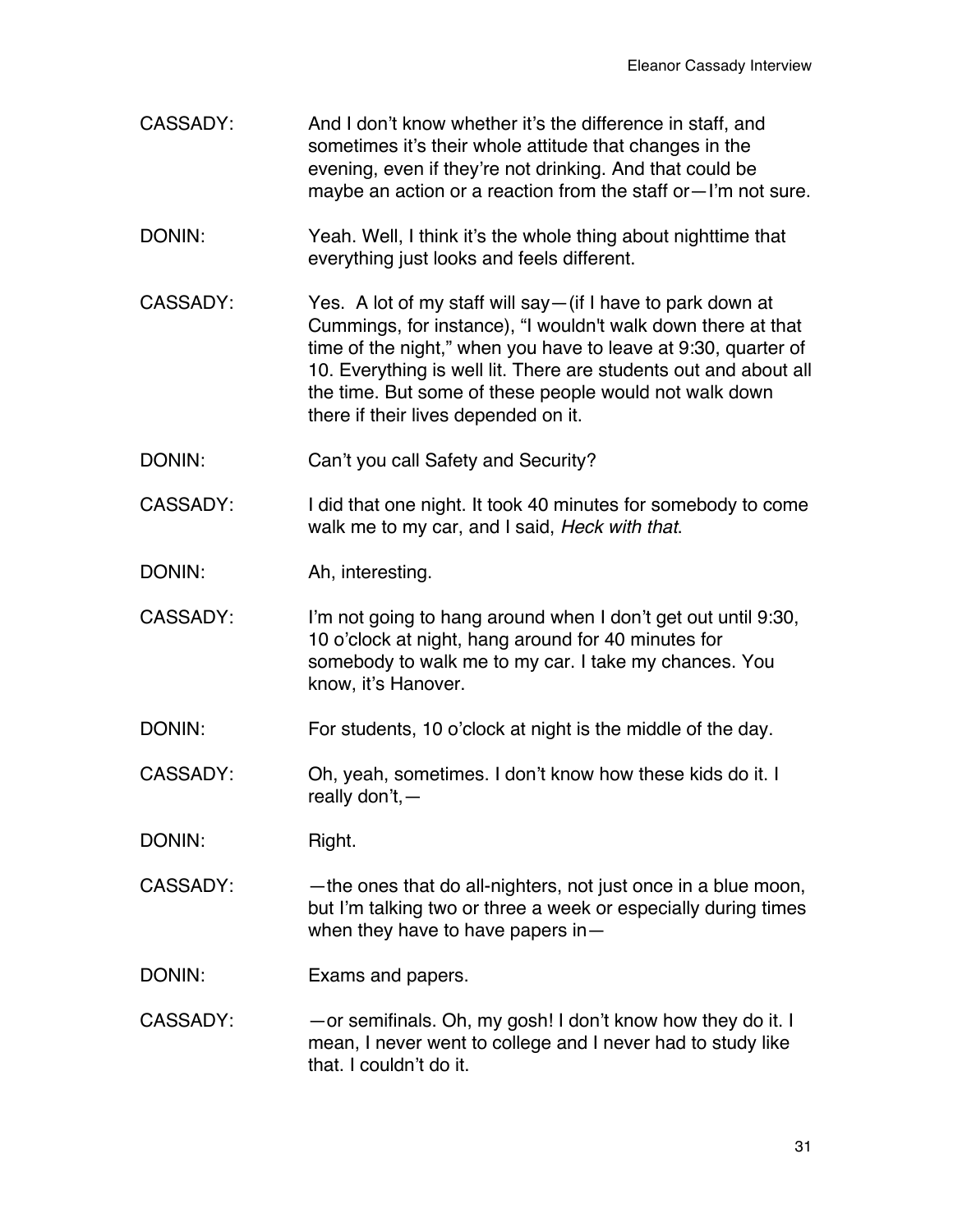- DONIN: It's enormous pressure.
- CASSADY: It is. One of my old managers and I were talking about that one day, how much pressure there is here at Dartmouth for these kids to succeed and to be in so many things and to stretch themselves to such a limit that it's the alcohol or the drugs, unfortunately the suicides and the things that lead up to the tragedies that happen in life. There is so much pressure here.
- DONIN: And social pressure, too.
- CASSADY: Oh, that too, yes.

DONIN: And these kids who feel that they can't fit in and find their group or—

- CASSADY: Yes.
- DONIN: —will they get into a sorority or won't they get in. That's all
- CASSADY: That's a lot of pressure, too.
- DONIN: — a lotta pressure.
- CASSADY: It is. And it's hard on a lot of kids. I mean, some of them take it in stride. You know, if they've been one of those popular students in school and they've been involved in sports and had good grades and they've been in the school play and they worked on the school newspaper and they have other outside interests, too, and all their volunteering stuff they have to do nowadays in order to graduate, to get those credits. You know, it's—I don't know how some of the parents do it in high school.

DONIN: Right.

CASSADY: When you've got four kids and they're all going in different directions every night.

DONIN: It's tough.

CASSADY: And these kids here? I mean,—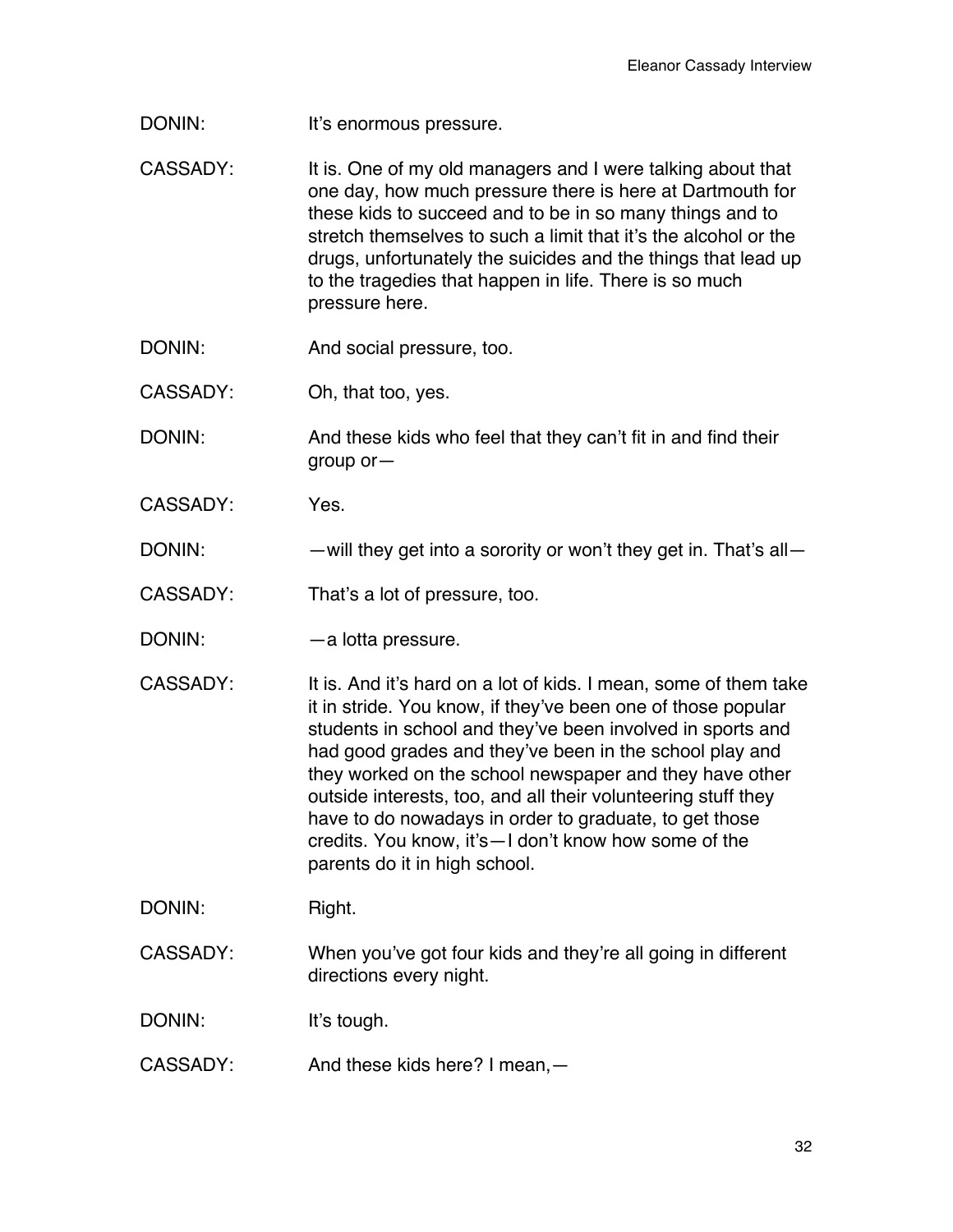- DONIN: They're the cream of the crop here, these kids.
- CASSADY: They still have the same, or worse pressures. They know they're going to an Ivy League school and they'd better perform, you know?
- DONIN: Yeah.

CASSADY: And I'm sure they're getting pressure from home, too.

- DONIN: Yup.
- CASSADY: Especially if the parents are having to pay a good share of their education.
- DONIN: Mm-hm.
- CASSADY: "I'm paying \$40,000 a year. You *better* have good marks."
- DONIN: Are you conscious of how the profile of the Dartmouth student has changed so much over the years? You know, women started coming in the early '70s, and then they've tried to diversify the population here by having more foreign students and financial aid students, more students of different religions and ethnicities and colors of skin.
- CASSADY: One thing that amazes me is when we start hearing about how they're writing things on people's walls that they don't like. I don't care how much they say this country does not have racism, whether it's about your race, your sexual orientation, your gender, your religion, it still exists.

DONIN: Yeah.

CASSADY: I don't care that they say it doesn't.

- DONIN: It's hard to believe that it happens here in such an intimate place, too.
- CASSADY: And it's such a threat to such a small group of people that I'm sure they are fearful. And every time I hear it, it's like, *I don't believe this is still happening here.*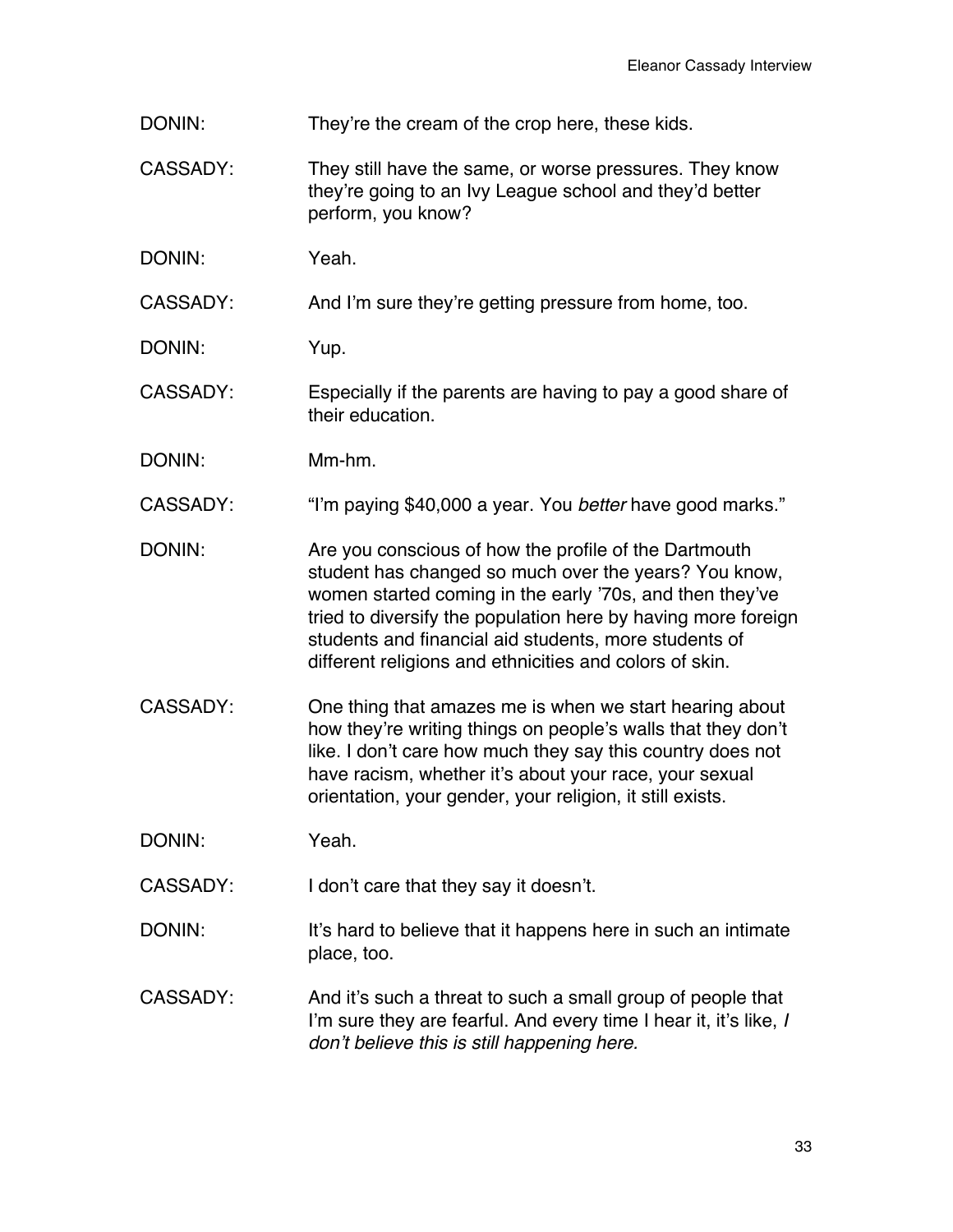DONIN: And it's probably hard to understand where are these kids because the kids I see every day in Collis are the nicest—

CASSADY: Oh, I know.

DONIN: — most open, welcoming, friendly

- CASSADY: Yeah. Most of the kids that either work with us or come here as customers are nice.
- DONIN: Yeah. Polite.

CASSADY: You wouldn't know if they came from the poorest family to the most wealthy family, in some instances.

- DONIN: Right.
- CASSADY: I mean, I had one of the girls that worked with me, and her girlfriend said, "Oh, she comes from a very wealthy family." She was not snobbish at all. She was a very nice girl, a hard worker. She didn't care what she did. She didn't care that she worked for Dining Services. Didn't bother her at all, you know? And other people? "I wouldn't work with Dining Services if I had to. I'd go to another college." Some colleges make students work in Dining Services at least one term while they're here. And I say—not because they need to see what we do or how we do it or to think they're working a menial job, but I think they should work here just to see what we do to produce the food that they eat.
- DONIN: Right. And it's probably good for them to be serving their fellow students, I would think.
- CASSADY: I don't think it hurts anybody.
- DONIN: Not at all. You can learn a few good lessons, I think, doing that.
- CASSADY: And even if it is just working for Dining Services and they consider it—"Well, this isn't a real job," I said, "You know what? What are you learning here as a worker? Not as a student, as a worker. You're learning how to serve people, you're learning how to communicate with people, you're learning how to follow instructions, you're learning how to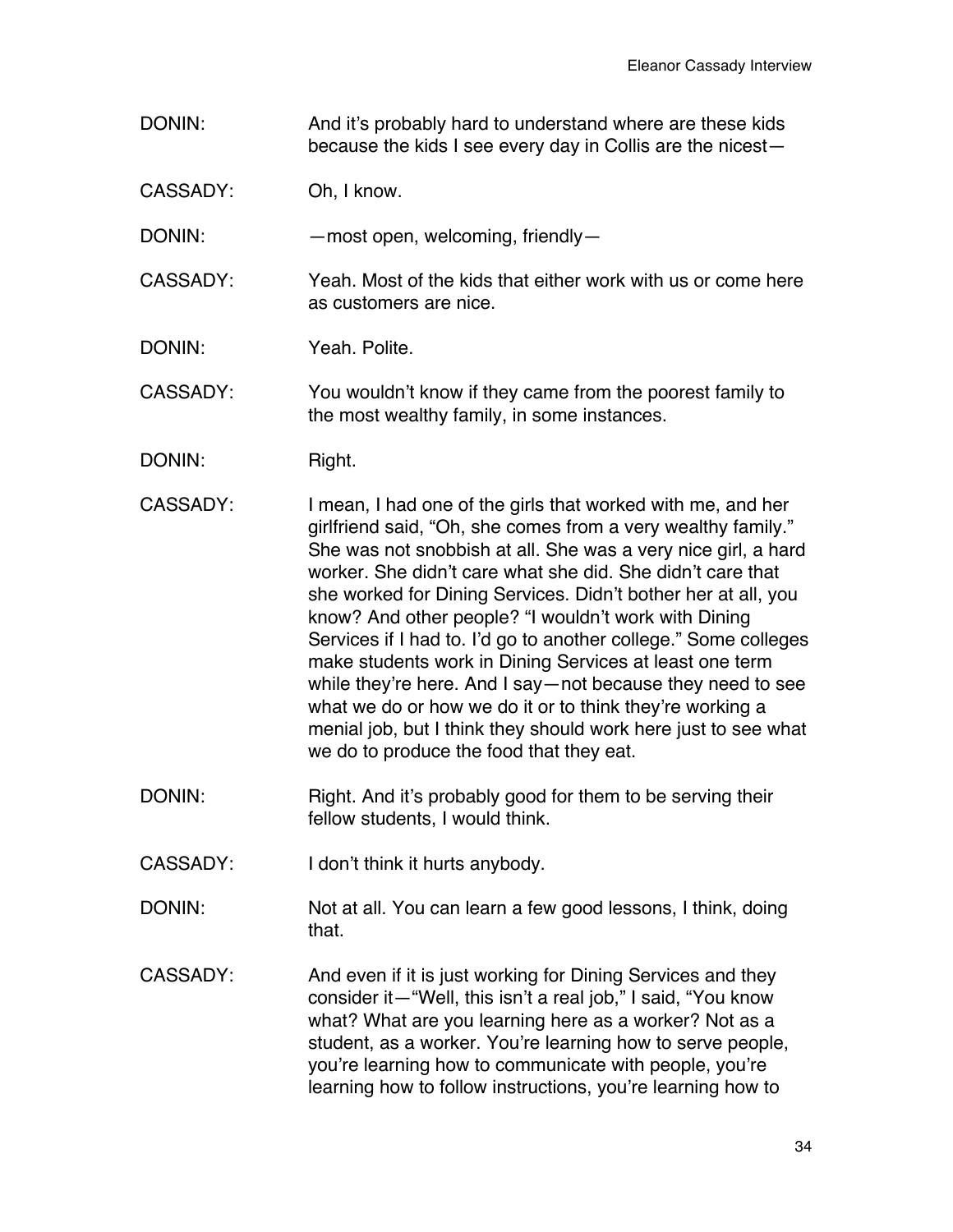work as a team. Those are all skills you can take into any job." I said, "So don't tell me you aren't learning things here and this isn't a real job."

And when I've had people contact me from the Peace Corps, from Washington, from Wal-Mart. I don't care, from one end of the workforce to the other, about a student. "Don't tell me this isn't considered a real job, 'cause you put this on your résumé, you better hope that you learn something here." [Laughs.]

- DONIN: For sure.
- CASSADY: "That you can take out in the real world."
- DONIN: Right. For sure. So, any other ways that Dartmouth has changed over your 18 years here? I mean, we've talked about how the financial piece of it has been altered significantly and your workforce has changed, 'cause there's not enough of them.
- CASSADY: And the types of food that we put out.
- DONIN: Oh, yes. Right.
- CASSADY: You know, I come to work and I go home. I very seldom get involved in doing other things on campus, just because I don't have time.

DONIN: Right.

CASSADY: And at 9:30, quarter of 10, 10 o'clock at night, I'm ready to go home. I don't want to be here for another two or three hours and drive home at midnight, you know?

DONIN: This is your world, right inside this building.

CASSADY: It is. And if somebody asked me where a certain building is on campus, I don't have a clue because I just don't have the time or the inclination to go find out where it is. I don't go to the Hop to see things because I don't have time, you know?

DONIN: You work nights.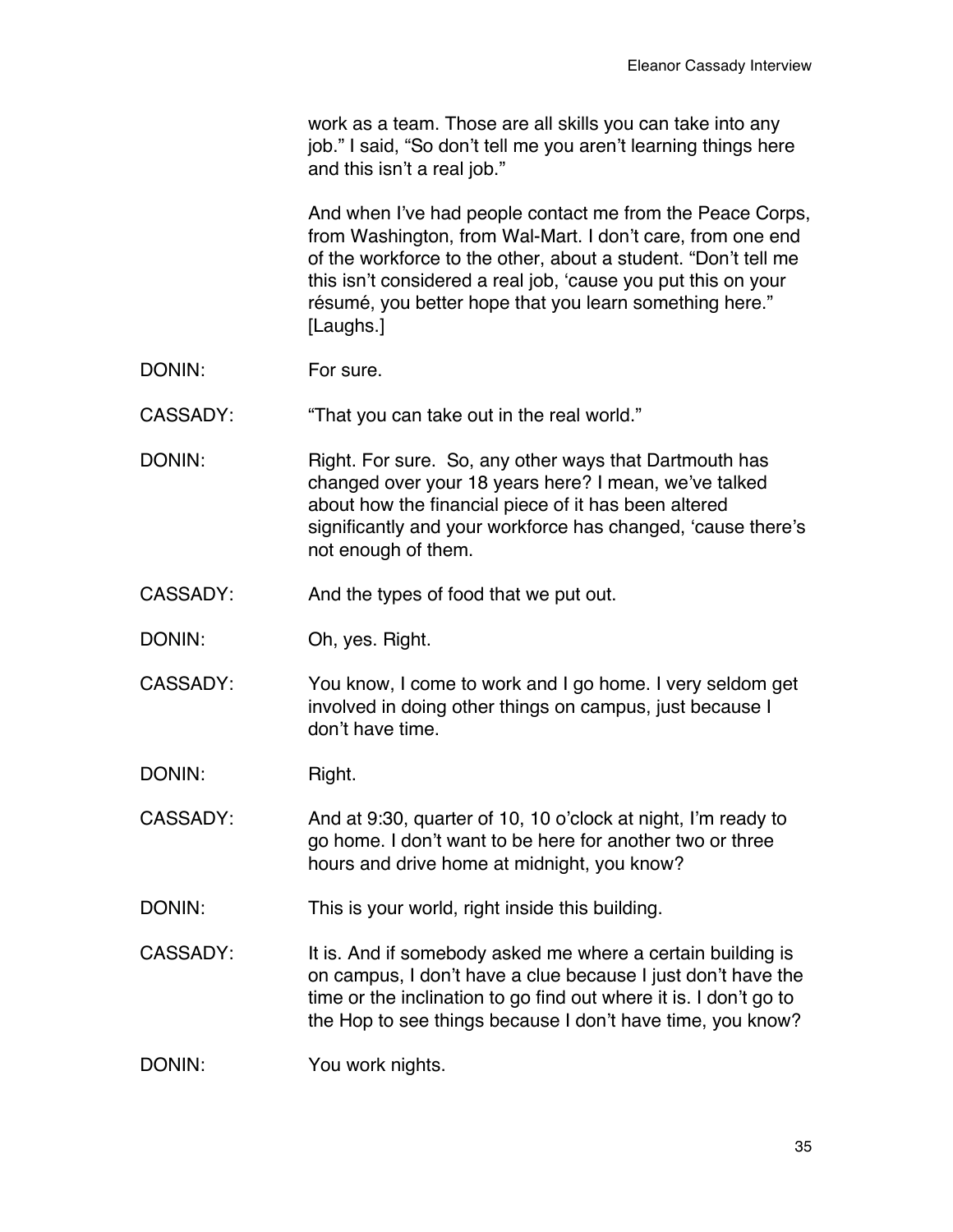- CASSADY: I work nights. I do stuff around my house during the day. I have a second job, sometimes a third job. You know, I have a huge garden in the summertime. I have a family. I have grandchildren now. I just don't have time.
- DONIN: So do you have any feeling about how—I mean, does it impact you or the feeling of Collis or your job, who the president is, for instance?
- CASSADY: I think we all wonder, maybe worry a little if a new president coming in is going to say, "Okay, we need to cut the workforce." I think that's the main worry when a new president comes in: Is he going to cut the workforce? Is he going cut finances? Is it going to affect us? But overall, I think what he does has more to do with the student life than us.
- DONIN: Right.
- CASSADY: I mean, yes, we're a part of it, but unless it directly impacts our café or our jobs, I don't think most of us think too much about it.
- DONIN: How much do you see as customers—I mean, obviously your students are your main customer body, but how much do you see faculty and community people coming in here?
- CASSADY: Oh, quite a bit. We see a lot of staff, a lot of faculty. I shouldn't say "a lot," 'cause probably in all it isn't a lot, but we see the same ones over and over and over. And it's nice to see them. It's nice to see them come in and chat with us and get friendly. We have one professor that—I don't know if he's retired and comes back and just teaches here and there or what he does, but he's elderly, and when I first started working here, nobody could get him to smile. He wouldn't visit with anybody. And over the course of the years, we've all worked on him.
- DONIN: [Laughs.]
- CASSADY: And he smiles, he visits with us, and it's just so—it's so nice to see somebody of that age change their whole attitude towards a group of people that he comes in and sees every day.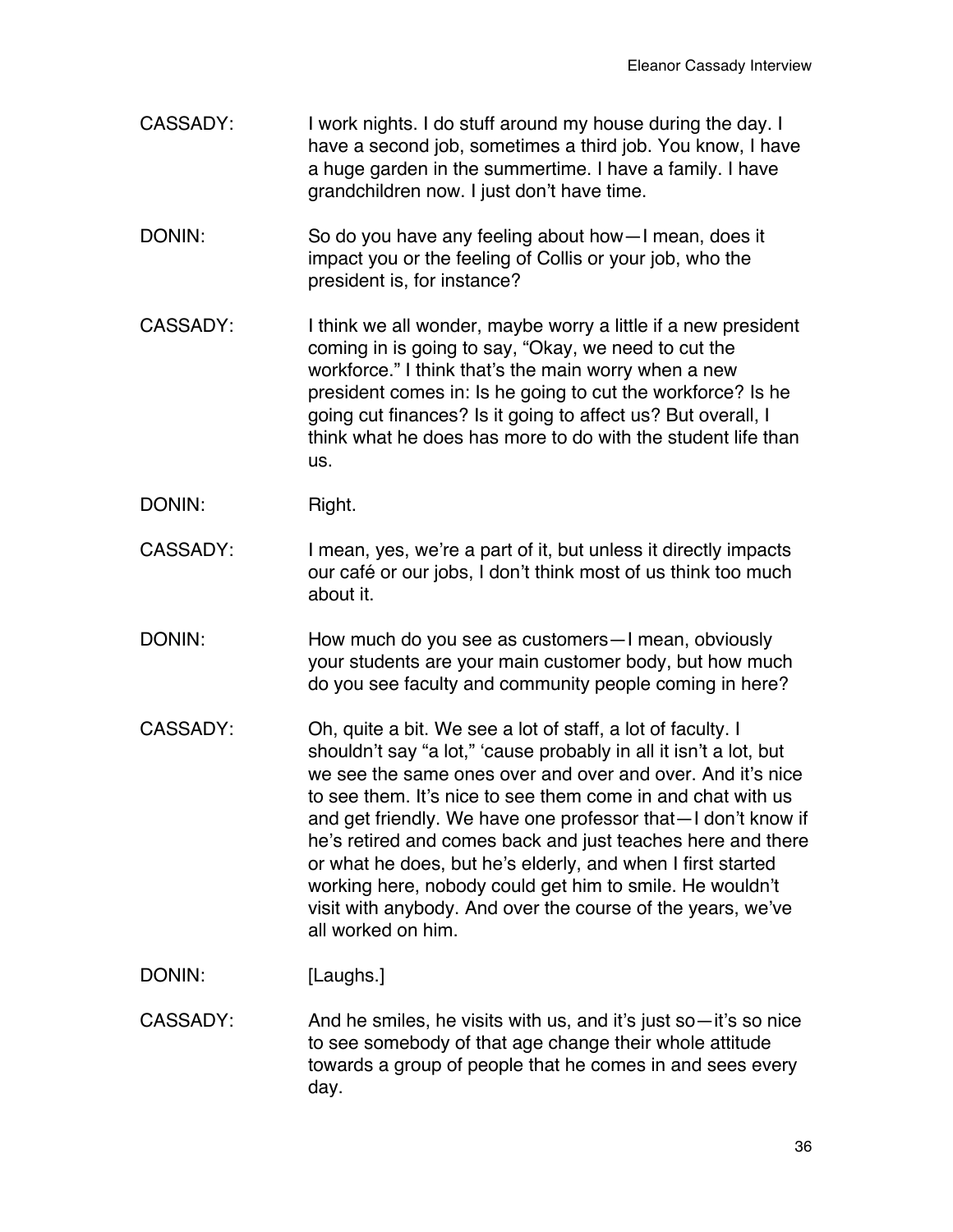| DONIN:          | He's mellowed.                                                                                                                                                                                      |
|-----------------|-----------------------------------------------------------------------------------------------------------------------------------------------------------------------------------------------------|
| <b>CASSADY:</b> | He has.                                                                                                                                                                                             |
| DONIN:          | With old age.                                                                                                                                                                                       |
| <b>CASSADY:</b> | I think it's part of that, and I think it's that we made an<br>$effort -$                                                                                                                           |
| DONIN:          | Yeah.                                                                                                                                                                                               |
| <b>CASSADY:</b> | - to draw him out and be more friendly towards us. I don't<br>know whether he didn't think we wanted to be or whether we<br>wouldn't be, whether we just felt he was a professor, so:<br>hands off. |
| DONIN:          | Yeah.                                                                                                                                                                                               |
| <b>CASSADY:</b> | I don't know, but it's almost comical to see the difference in<br>him.                                                                                                                              |
| DONIN:          | But you've probably worked that kind of magic on a lotta<br>students, too-                                                                                                                          |
| <b>CASSADY:</b> | Oh, yeah.                                                                                                                                                                                           |
| DONIN:          | - if they were very shy or very snooty or whatever.                                                                                                                                                 |
| <b>CASSADY:</b> | Yeah.                                                                                                                                                                                               |
| DONIN:          | I mean, who can resist the jokes of Collis Ray, for instance?                                                                                                                                       |
| CASSADY:        | Oh, gosh!                                                                                                                                                                                           |
| DONIN:          | I mean, he'll get anybody to smile.                                                                                                                                                                 |
| <b>CASSADY:</b> | Oh, yeah. And some people are a little put off by him<br>sometimes.                                                                                                                                 |
| DONIN:          | [Chuckles.] 'Cause he's too-[Chuckles.]                                                                                                                                                             |
| <b>CASSADY:</b> | He's too "out there."                                                                                                                                                                               |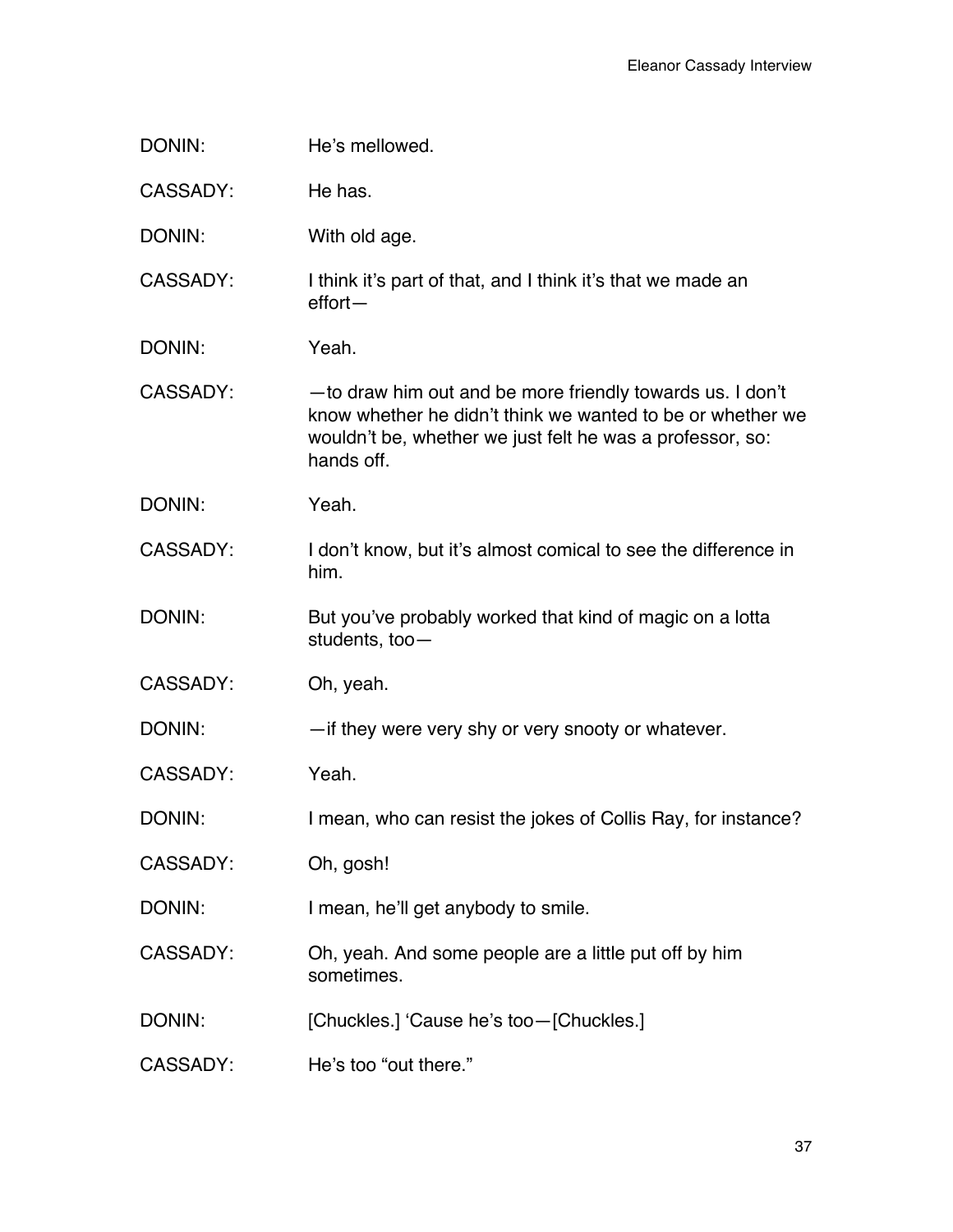| DONIN:          | [Laughs.]                                                                                                                                                                                                                                                                                                                                                                                                                                                                                                           |
|-----------------|---------------------------------------------------------------------------------------------------------------------------------------------------------------------------------------------------------------------------------------------------------------------------------------------------------------------------------------------------------------------------------------------------------------------------------------------------------------------------------------------------------------------|
| <b>CASSADY:</b> | But sometimes with the shy students—we say, "How are you<br>today?" Or if we see a student at the salad bar talking to<br>somebody and they're practically in tears because they're<br>just having such a hard time, and we just go up and say,<br>"Are you having a bad day?" and they just say, "[Imitates<br>someone crying and speaking at the same time.] Oh my<br>God, I wahawahawah." And it's like, "You know, you can do<br>this." And we try to give them a little pep talk for, you know,<br>15 seconds. |
| DONIN:          | Yeah.                                                                                                                                                                                                                                                                                                                                                                                                                                                                                                               |
| <b>CASSADY:</b> | And when they leave here they're, like, "Thanks. That<br>helped." [Laughs.]                                                                                                                                                                                                                                                                                                                                                                                                                                         |
| DONIN:          | That's great.                                                                                                                                                                                                                                                                                                                                                                                                                                                                                                       |
| CASSADY:        | Or just go out and put your arm around 'em and say, "You're<br>gonna be okay. Just look at this as a day gone by. You'll<br>start tomorrow fresh."                                                                                                                                                                                                                                                                                                                                                                  |
| DONIN:          | And you must see a lot of that taking place in the dining area<br>$there$ —                                                                                                                                                                                                                                                                                                                                                                                                                                         |
| <b>CASSADY:</b> | Oh, we do.                                                                                                                                                                                                                                                                                                                                                                                                                                                                                                          |
| DONIN:          | $-$ 'cause you can look out and $-$                                                                                                                                                                                                                                                                                                                                                                                                                                                                                 |
| CASSADY:        | Yes. More so now where we're so wide open.                                                                                                                                                                                                                                                                                                                                                                                                                                                                          |
| DONIN:          | Sure.                                                                                                                                                                                                                                                                                                                                                                                                                                                                                                               |
| CASSADY:        | But even before, we were right there, you know?                                                                                                                                                                                                                                                                                                                                                                                                                                                                     |
| DONIN:          | Yup.                                                                                                                                                                                                                                                                                                                                                                                                                                                                                                                |
| <b>CASSADY:</b> | And we see a lot of crazy, funny things go on, too. You<br>know, the crazy outfits. They come in $-$ and, like, the DOC<br>trips for the freshmen.                                                                                                                                                                                                                                                                                                                                                                  |
| DONIN:          | Oh, my God, the croo!                                                                                                                                                                                                                                                                                                                                                                                                                                                                                               |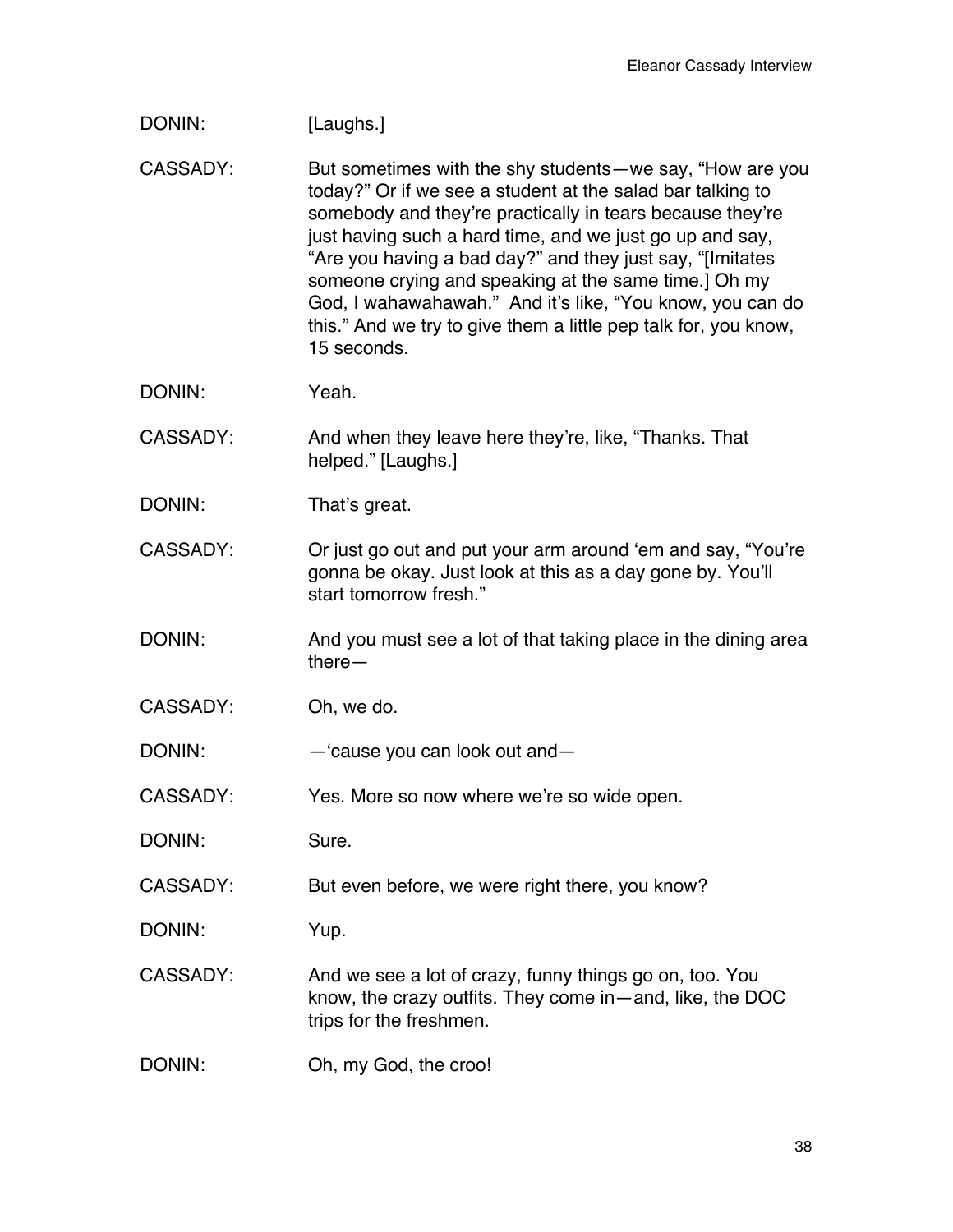CASSADY: Oh, the freshman! I mean, all those crazy outfits—

DONIN: [Laughs.]

CASSADY: They used to come in Collis when we were cleaning at the end of the term and do all their skits and learn all their little ditties and all that stuff they were doing, and we would just stand there and go, *Oh, my gosh! I don't believe…*

DONIN: [Laughs.]

CASSADY: And these boys—they dress up in tutus and bright pink tights and—

- DONIN: Dye their hair.
- CASSADY: Oh, my gosh! [Laughs.]
- DONIN: It's quite hilarious, isn't it?
- CASSADY: Oh, one thing that *has* changed: They used to—Oh, I can't even remember what they used to call it. It's when girls dressed up like guys and guys dressed up as girls. And they came in here, and they had music, and they had a walk.
- DONIN: Oh, they did, like, a fashion show, didn't they?
- CASSADY: Yes, yes.
- DONIN: Yes. I know what you're talking about, but I can't remember—
- CASSADY: I can't remember what it was called. [TransForm Runway Show.] Well, they don't do that anymore. They don't call it that anymore.
- DONIN: Yes.
- CASSADY: They still do it, and they still do the walk on the stage and the music.
- DONIN: They've renamed it.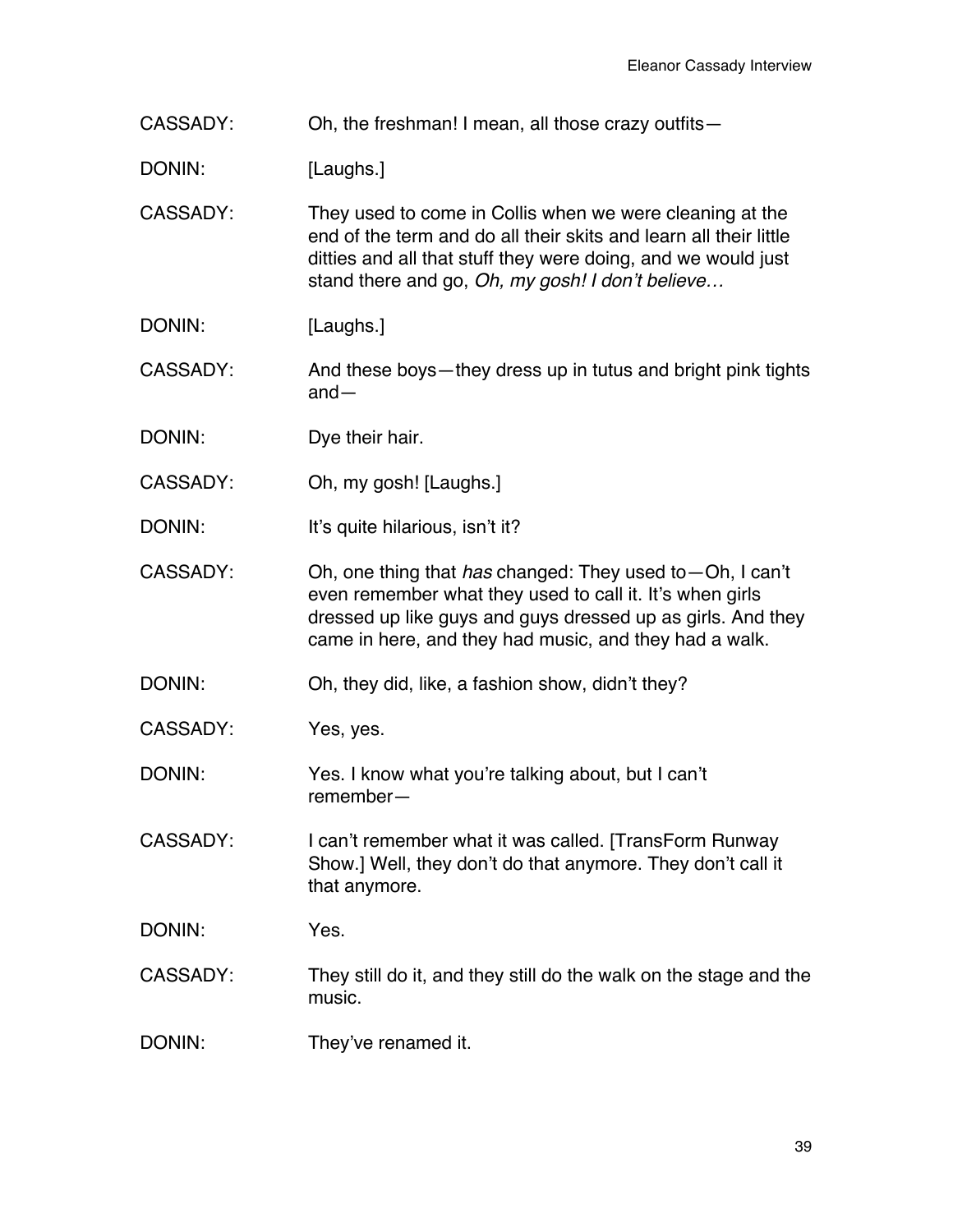CASSADY: Yes. I can't remember now. I don't even remember what they call it now. But it's funny.

DONIN: Yeah.

- CASSADY: One thing we are lucky enough to see is a lot of the singing groups will come in and perform in the dining room or Common Ground, and we'll pop in just to listen to a song now and then.
- DONIN: They're so good.
- CASSADY: And some of the dance performances and all that, and when the different groups come in, like the Asian group and they have all their traditional costumes?
- DONIN: Yeah. Fantastic.
- CASSADY: Oh, my gosh, it's beautiful.

DONIN: It is.

- CASSADY: And to watch them do their dances that are traditional to how they grew up.
- DONIN: Yup.
- CASSADY: It's so nice to see that.

DONIN: It's beautiful.

CASSADY: It is.

DONIN: So if you had to describe *your* Dartmouth community, how would you describe it? Who does it include?

CASSADY: Definitely our workers, all the students that come in—I mean, we have students come in here four, five, six, seven times a day.

DONIN: [Chuckles.]

CASSADY: We really do. They'll come in early morning for breakfast, they'll come back and get a muffin and coffee, they'll come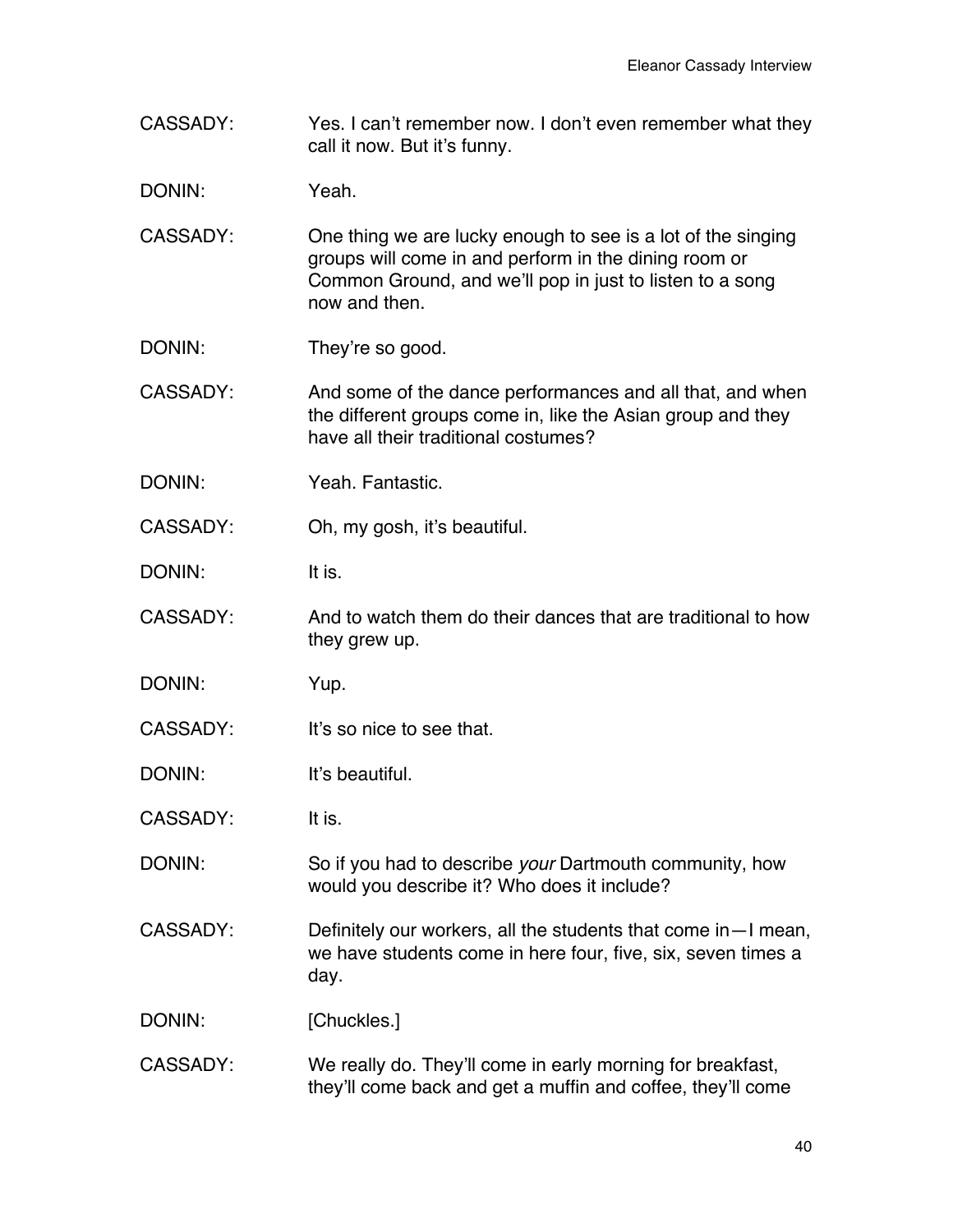back for lunch, they'll come back for an afternoon snack, they'll come back for dinner and then they'll come back for Late Night.

- DONIN: Amazing.
- CASSADY: And you see them that many times a day, you—I'm terrible with names, but just to greet them and say, "Oh, you're back here again?" And they'll say, "Yup, this is the only place I eat on campus."
- DONIN: Isn't that great?
- CASSADY: They don't care what '53 offers. They don't care that they can get all they can eat. They just want to come to Collis. And half of it is standing in that café for 15 or 20 minutes, visiting with everybody.
- DONIN: Yeah.
- CASSADY: Students, workers. Then they'll finally go get their food. [Laughs.]
- DONIN: Right. Well, it's home away from home.
- CASSADY: It is. I mean, we have meetings and seminars with the group from Courtyard and '53, training sessions, but, you know, in the almost 18 years I've worked here, I still probably don't know more than a handful o' names.
- DONIN: And is there a different sort of personality attached to each of these dining halls?
- CASSADY: Oh, yeah.
- DONIN: Uh-huh. And can you identify what—I mean, if Collis is Mother Dartmouth, what is '53 or what is Food Court?
- CASSADY: [No immediate response.]
- DONIN: Can't do it.
- CASSADY: I don't know. I can't put a name to it.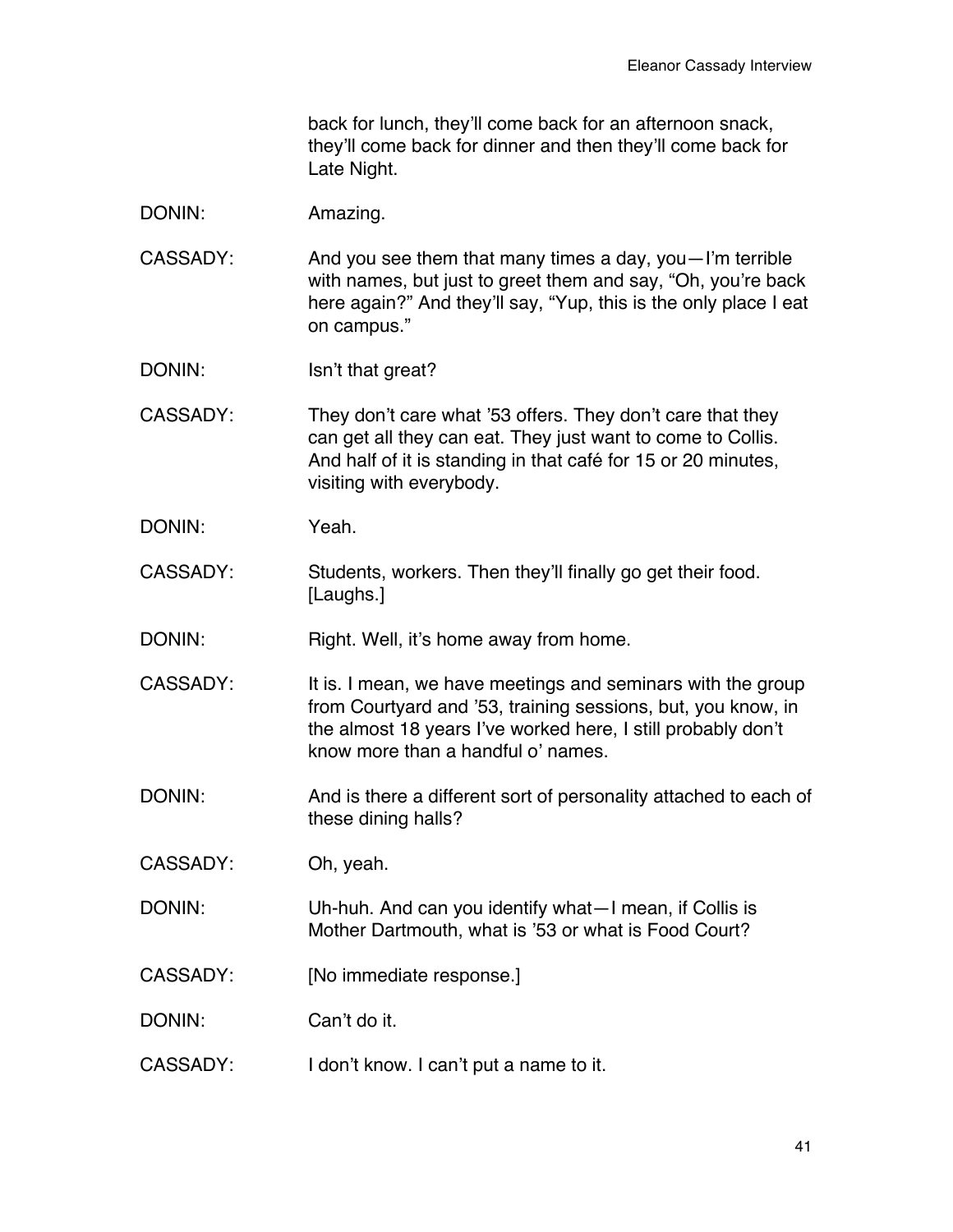- DONIN: You haven't been there enough to know.
- CASSADY: Well, it isn't so much that as it's just—
- DONIN: Maybe they *don't* have a personality.
- CASSADY: I don't know. It's just different.
- DONIN: Uh-huh.
- CASSADY: To me, Courtyard people are a lot more friendly than '53.
- DONIN: Uh-huh. It's almost like the size determines this because '53 is the biggest.
- CASSADY: Bigger, yes. And we don't really ever have any opportunity to interact with each other, to do anything together, like a fun thing. So we don't ever get to know them.
- DONIN: Right.
- CASSADY: So it's just like strangers meetings strangers every time we see them, because it might be six months or a year to have any other contact than to go up and say, "I'll take a hamburger." Because we do go over there and eat occasionally. But we don't do anything together as a group, so there's no way of getting to know each other and getting to learn people's whole attitudes towards life, their jobs, each other, us.
- DONIN: So they're definitely not part of *your* Dartmouth family.
- CASSADY: Not really.
- DONIN: No.
- CASSADY: No, and it's too bad.
- DONIN: Yeah.
- CASSADY: It's too bad we don't do something with them as a group a couple, three times a year.
- DONIN: Right.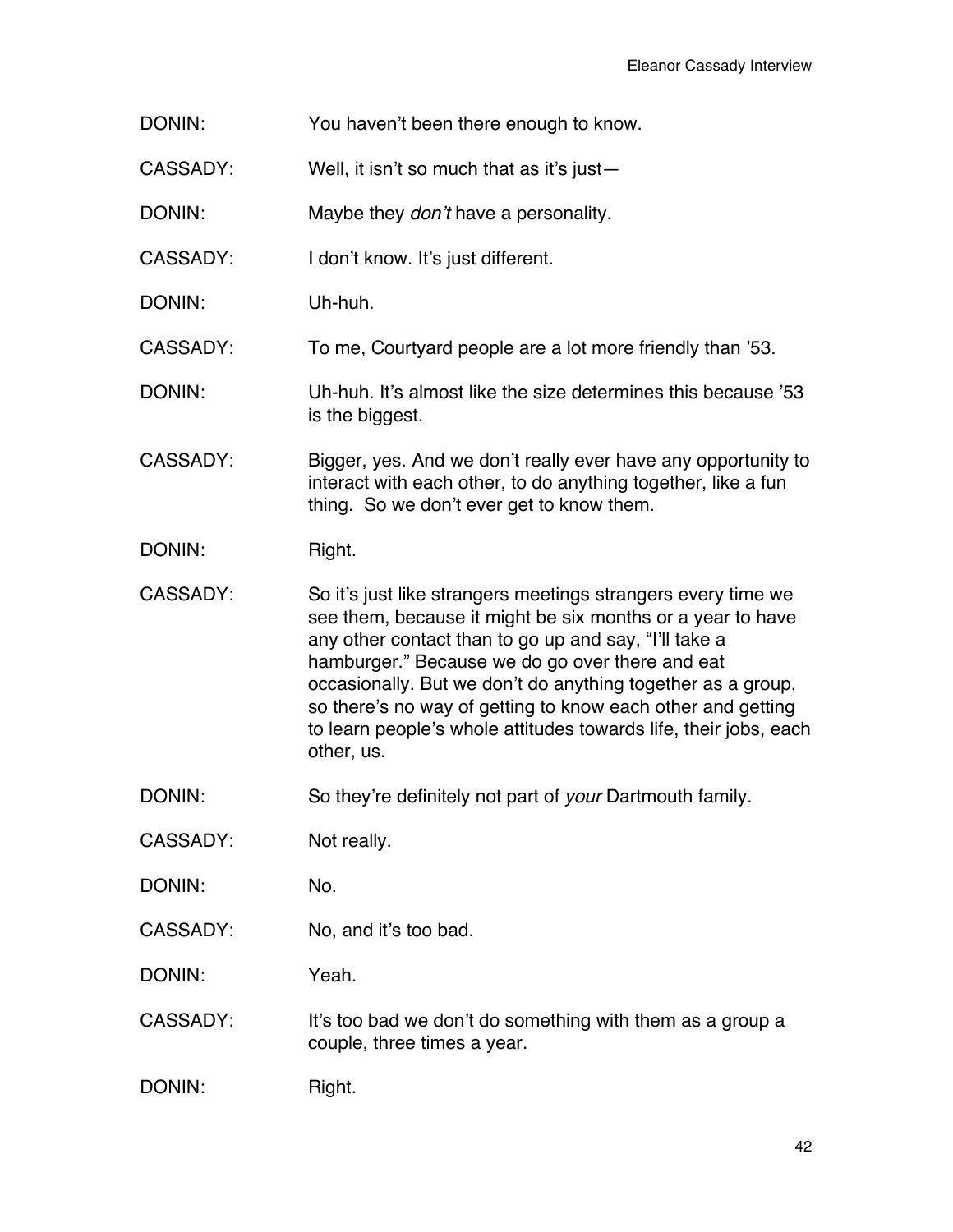CASSADY: A picnic, go to the movies, go bowling.

DONIN: I mean, that's an opportunity to form another sort of family-

CASSADY: Bigger family.

DONIN: — — — and to feel like you belong to something bigger than just Collis.

CASSADY: Right. I mean, we used to have the Christmas parties over there and all the Dining Services got together. But what happens? You sit with the same people you work with.

DONIN: Right.

CASSADY: So we never seem to get that opportunity to ever get to know anybody. I mean, here we spend more time with people we work with [than] we do our families.

DONIN: [Chuckles.] Yes, that's true.

CASSADY: We do!

DONIN: I know.

CASSADY: And, God knows, we get to know them pretty well.

DONIN: [Laughs.] Whether you want to or not.

CASSADY: [Laughs.] Exactly, [Laughter.] Yeah. It's a little strange sometimes.

DONIN: So I think we're done, unless you have other thoughts you want to share.

CASSADY: No, I just—I enjoy, really enjoy working here. I enjoy still working at Lake Morey Inn. It's an altogether different type of service, type of atmosphere. And up there, I became really good friends with a lot of people that I worked with 'cause we had a lot of the same—well, a handful of the same people that worked there for many, many years.

DONIN: That core group.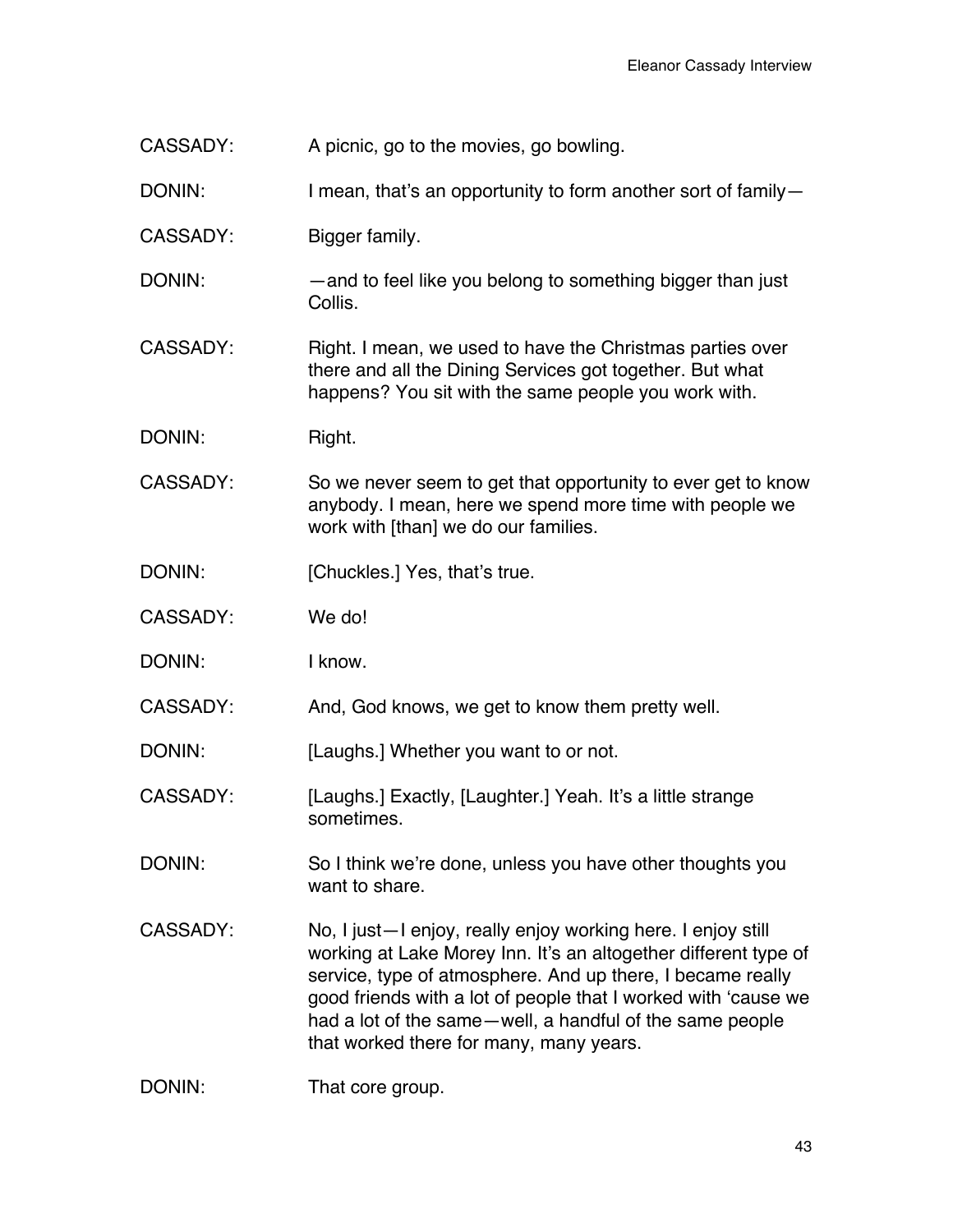CASSADY: Yes. And we still get together a couple of times a year, and I still work with some of them.

DONIN: Yeah.

- CASSADY: But, you know, it's—I like working with students. I like learning about where they come from, how they grew up, what their families are like, what their traditions are like, especially if they come from another country. And learning from them about foods from where they came from and they make them here to serve.
- DONIN: Oh, isn't that great?
- CASSADY: It is! I mean, you learn a lot from some of these kids when you work with them and get the opportunity to have a 15 minute downtime to actually talk to them.
- DONIN: Right. It's like a window on the world-
- CASSADY: It is.
- DONIN: — — for you.
- CASSADY: It is. And, I mean, it's something I never would have had if I hadn't come here.
- DONIN: Right.
- CASSADY: Because, I mean, I work with a lot of Asian ladies in my other job, and we used to get together three, four times a year and have potlucks. And we certainly learned about a lot of their traditions, about their foods, because they'd bring, you know, traditional Asian food.
- DONIN: Wonderful.
- CASSADY: It was just great, learning about all that stuff. When my son was little—I remember one time we were going to get together, and he said, "Yumi [my Asian friend] coming? Her bring rice?"

DONIN: [Laughs.]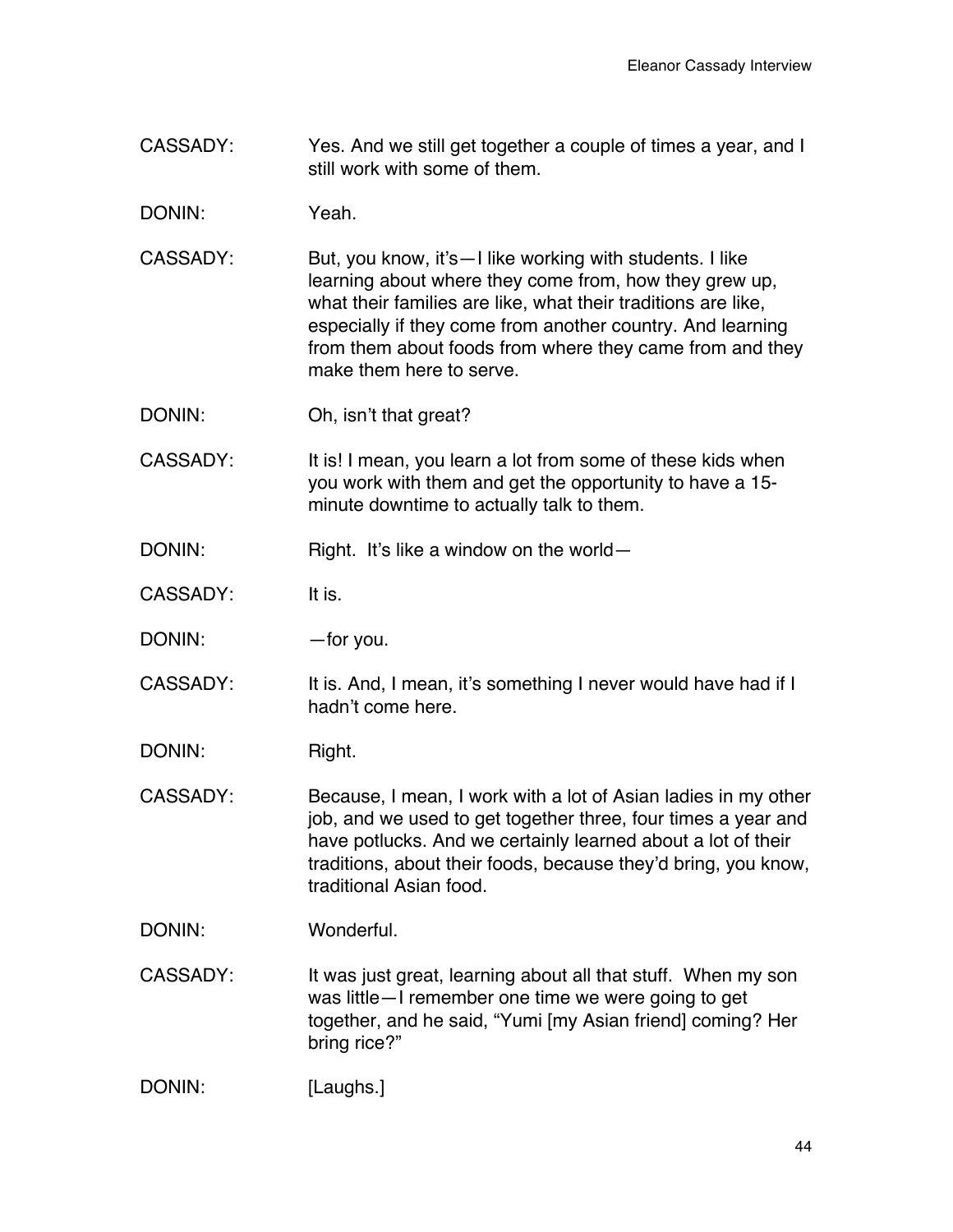CASSADY: He was just little. He loved rice, and to this day he loves rice. It was so funny.

DONIN: [Laughs.]

CASSADY: I'm, like, "Okay." [Laughs.] But, no, I really like working here. The only thing I don't like about Dartmouth is traveling in the snowstorms.

DONIN: Oh, scary. So scary.

CASSADY: But I would rather drive myself than ride with somebody else because I trust my own driving better. [Chuckles.]

DONIN: Yes, exactly.

CASSADY: And actually, in all the years that I've worked here, I think I've only had maybe half a dozen times when the roads have been extremely bad. One night was a few years ago. They let some of us stay here overnight.

DONIN: Yeah, 'cause if you get out at 10 o'clock at night, that can be really ugly.

CASSADY: It can be. I've had a couple of bad nights—

DONIN: Yes, so they give you rooms at the [Hanover] Inn, right?

CASSADY: Once, I stayed at the Inn. Couldn't sleep all night, but I stayed at the Inn. [Laughs.]

DONIN: Right.

CASSADY: Yes, I've had some nights where I've only gone 25 miles all the way home because the snow was coming down so furiously and the roads were so bad.

DONIN: You can't see the road.

CASSADY: You can't. It just comes right at you, and the plows just can't keep up with it.

DONIN: Right.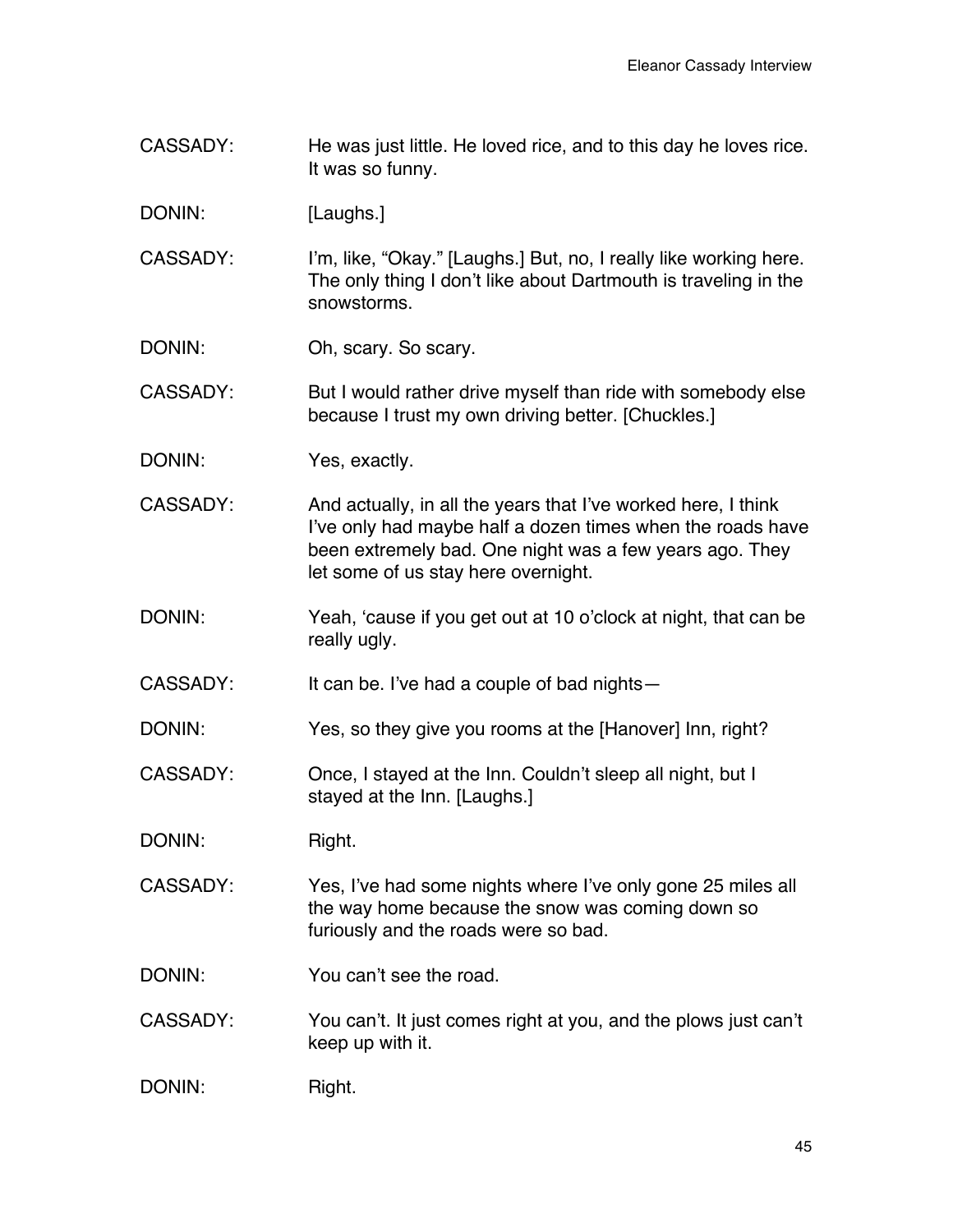- CASSADY: And you never know whether you're on the road or off when it's like that. But I had a few hairy nights.
- DONIN: But you must be considered part of the staff that's, like, what do they call it? You know. I can't think of the word. Critical staff. You have to be here—
- CASSADY: Oh, yes.
- DONIN: —because you've gotta feed these students.
- CASSADY: They even paid workers one year, when they couldn't get in, when the roads were bad. I came in just the same.
- DONIN: Wow.
- CASSADY: I don't think I've ever called in—I called in one time. I got down as far as Lyme, and the roads had not been plowed. It was freezing rain on top of ice.
- DONIN: [Sharp intake of breath.]
- CASSADY: So I stayed parked for about half an hour, waiting for a plow truck to come through. Nothing came through. So I said, *Well, I'm going keep going*. So I called down here, and they said, "Well, the roads are all bare down here." I said, "Well, let me tell you, they aren't up here. They're glare ice, and they're frozen ruts and ice on top of them." I had such a horrible ride from my house down as far as Lyme and from Lyme down to the Hanover border that I did not know if I was going to make it alive.
- DONIN: Horrendous.
- CASSADY: It was horrendous. That doesn't even cover it.
- DONIN: Right.
- CASSADY: That was the worst—and that was in the daytime! It was just horrible. But now I've learned: I get studded winter tires and what a difference it makes.